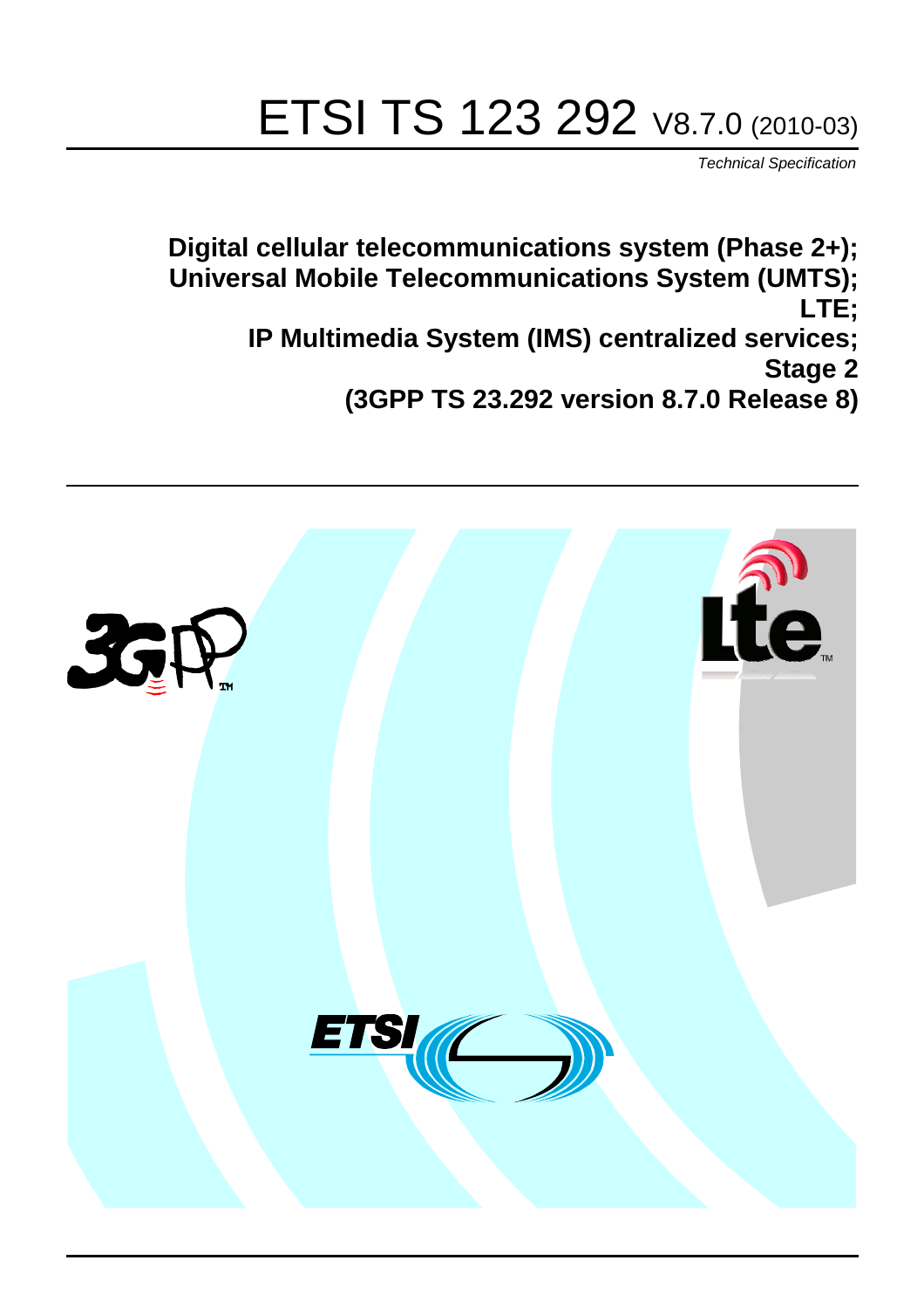Reference

RTS/TSGS-0223292v870

Keywords GSM, LTE, UMTS

#### *ETSI*

#### 650 Route des Lucioles F-06921 Sophia Antipolis Cedex - FRANCE

Tel.: +33 4 92 94 42 00 Fax: +33 4 93 65 47 16

Siret N° 348 623 562 00017 - NAF 742 C Association à but non lucratif enregistrée à la Sous-Préfecture de Grasse (06) N° 7803/88

#### *Important notice*

Individual copies of the present document can be downloaded from: [http://www.etsi.org](http://www.etsi.org/)

The present document may be made available in more than one electronic version or in print. In any case of existing or perceived difference in contents between such versions, the reference version is the Portable Document Format (PDF). In case of dispute, the reference shall be the printing on ETSI printers of the PDF version kept on a specific network drive within ETSI Secretariat.

Users of the present document should be aware that the document may be subject to revision or change of status. Information on the current status of this and other ETSI documents is available at <http://portal.etsi.org/tb/status/status.asp>

If you find errors in the present document, please send your comment to one of the following services: [http://portal.etsi.org/chaircor/ETSI\\_support.asp](http://portal.etsi.org/chaircor/ETSI_support.asp)

#### *Copyright Notification*

No part may be reproduced except as authorized by written permission. The copyright and the foregoing restriction extend to reproduction in all media.

> © European Telecommunications Standards Institute 2010. All rights reserved.

**DECT**TM, **PLUGTESTS**TM, **UMTS**TM, **TIPHON**TM, the TIPHON logo and the ETSI logo are Trade Marks of ETSI registered for the benefit of its Members.

**3GPP**TM is a Trade Mark of ETSI registered for the benefit of its Members and of the 3GPP Organizational Partners. **LTE**™ is a Trade Mark of ETSI currently being registered

for the benefit of its Members and of the 3GPP Organizational Partners.

**GSM**® and the GSM logo are Trade Marks registered and owned by the GSM Association.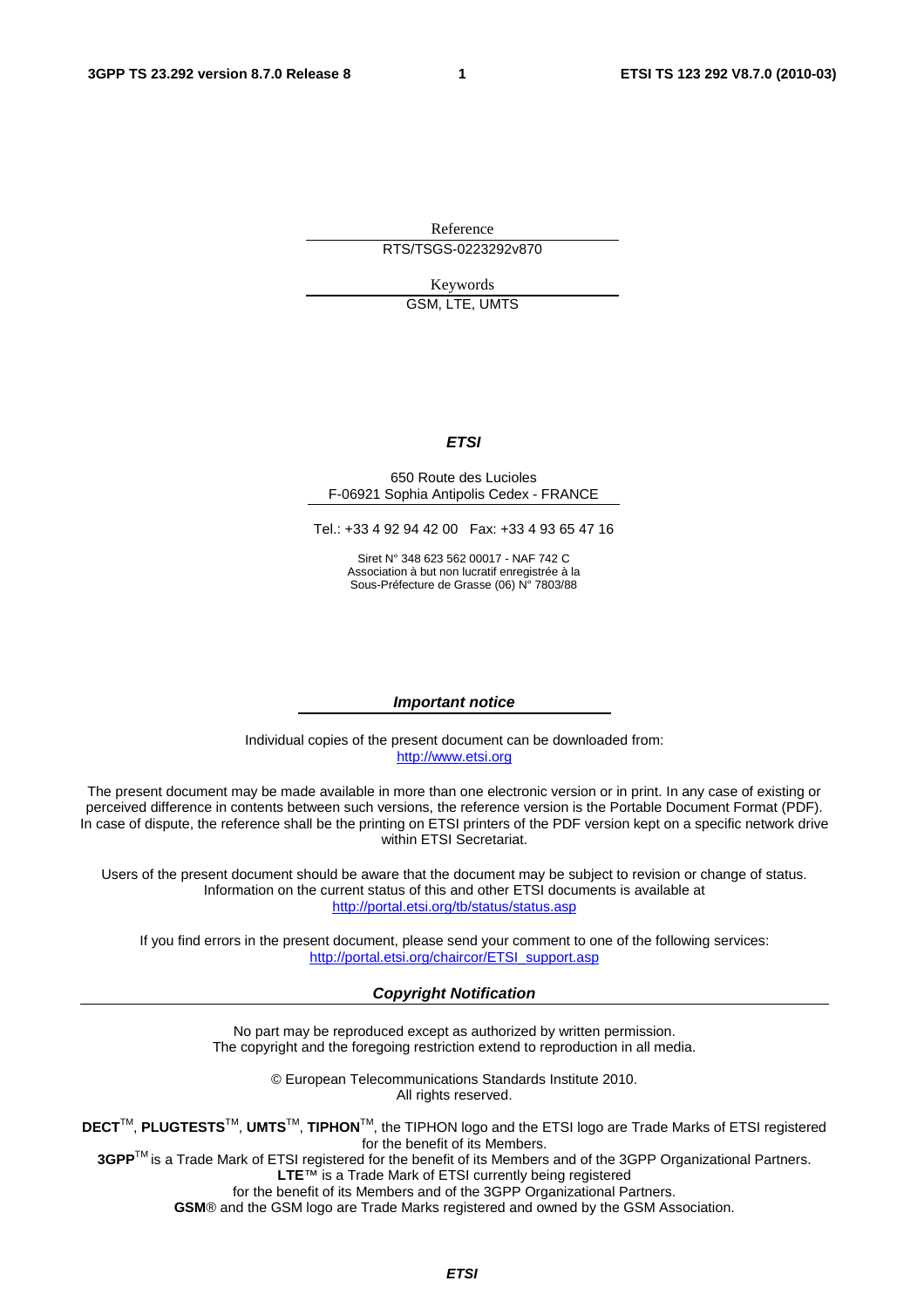## Intellectual Property Rights

IPRs essential or potentially essential to the present document may have been declared to ETSI. The information pertaining to these essential IPRs, if any, is publicly available for **ETSI members and non-members**, and can be found in ETSI SR 000 314: *"Intellectual Property Rights (IPRs); Essential, or potentially Essential, IPRs notified to ETSI in respect of ETSI standards"*, which is available from the ETSI Secretariat. Latest updates are available on the ETSI Web server [\(http://webapp.etsi.org/IPR/home.asp](http://webapp.etsi.org/IPR/home.asp)).

Pursuant to the ETSI IPR Policy, no investigation, including IPR searches, has been carried out by ETSI. No guarantee can be given as to the existence of other IPRs not referenced in ETSI SR 000 314 (or the updates on the ETSI Web server) which are, or may be, or may become, essential to the present document.

## Foreword

This Technical Specification (TS) has been produced by ETSI 3rd Generation Partnership Project (3GPP).

The present document may refer to technical specifications or reports using their 3GPP identities, UMTS identities or GSM identities. These should be interpreted as being references to the corresponding ETSI deliverables.

The cross reference between GSM, UMTS, 3GPP and ETSI identities can be found under <http://webapp.etsi.org/key/queryform.asp>.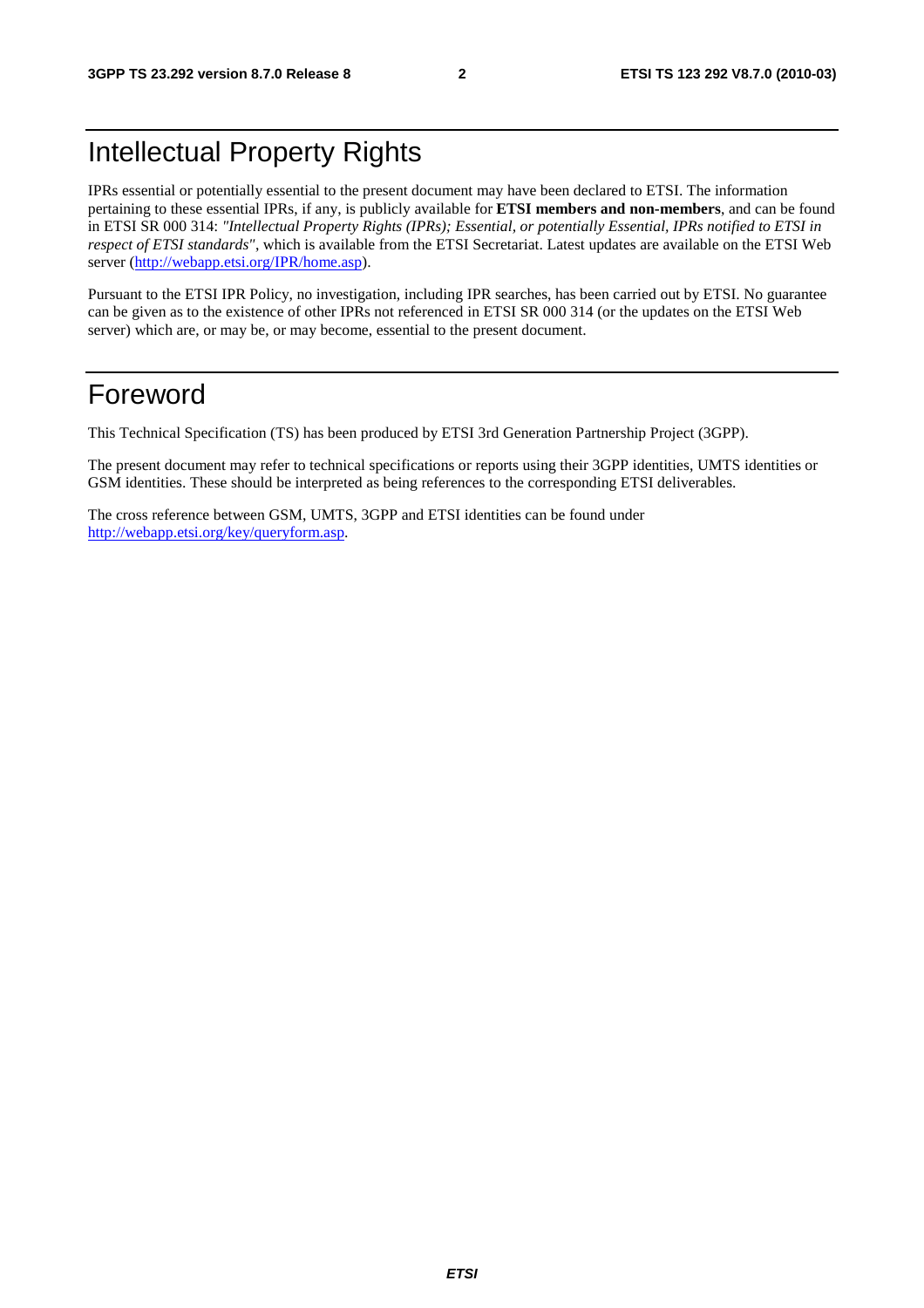$\mathbf{3}$ 

## Contents

| 1              |                        |      |  |  |  |
|----------------|------------------------|------|--|--|--|
| 2              |                        |      |  |  |  |
| 3              |                        |      |  |  |  |
| 3.1            |                        |      |  |  |  |
| 3.2            |                        |      |  |  |  |
| 4              |                        |      |  |  |  |
| 4.1            |                        |      |  |  |  |
| 4.2            |                        |      |  |  |  |
| 4.3            |                        |      |  |  |  |
| 4.4            |                        |      |  |  |  |
| 4.4.1          |                        |      |  |  |  |
| 4.4.2          |                        |      |  |  |  |
| 4.5            |                        |      |  |  |  |
| 4.6            |                        |      |  |  |  |
| 4.6.1<br>4.6.2 |                        |      |  |  |  |
| 4.7            |                        |      |  |  |  |
| 4.8            |                        |      |  |  |  |
|                |                        |      |  |  |  |
| 5              |                        |      |  |  |  |
| 5.1            |                        |      |  |  |  |
| 5.2            |                        |      |  |  |  |
| 5.3            |                        |      |  |  |  |
| 5.3.1          |                        |      |  |  |  |
| 5.3.2          |                        |      |  |  |  |
| 5.3.3          |                        |      |  |  |  |
| 5.4            |                        |      |  |  |  |
| 5.4.1          |                        |      |  |  |  |
| 5.4.2          |                        |      |  |  |  |
| 5.4.3<br>5.4.4 |                        |      |  |  |  |
|                |                        |      |  |  |  |
| 6              | Functional description | . 15 |  |  |  |
| 6.1            |                        |      |  |  |  |
| 6.1.1          |                        |      |  |  |  |
| 6.1.2          |                        |      |  |  |  |
| 6.1.3          |                        |      |  |  |  |
| 6.1.4          |                        |      |  |  |  |
| 7              |                        |      |  |  |  |
| 7.1            |                        |      |  |  |  |
| 7.1.1          |                        |      |  |  |  |
| 7.1.2          |                        |      |  |  |  |
| 7.2            |                        |      |  |  |  |
| 7.2.1          |                        |      |  |  |  |
| 7.2.1.1        |                        |      |  |  |  |
| 7.2.1.2        |                        |      |  |  |  |
| 7.2.1.3        |                        |      |  |  |  |
| 7.2.1.4        |                        |      |  |  |  |
| 7.2.1.5        |                        |      |  |  |  |
| 7.2.2          |                        |      |  |  |  |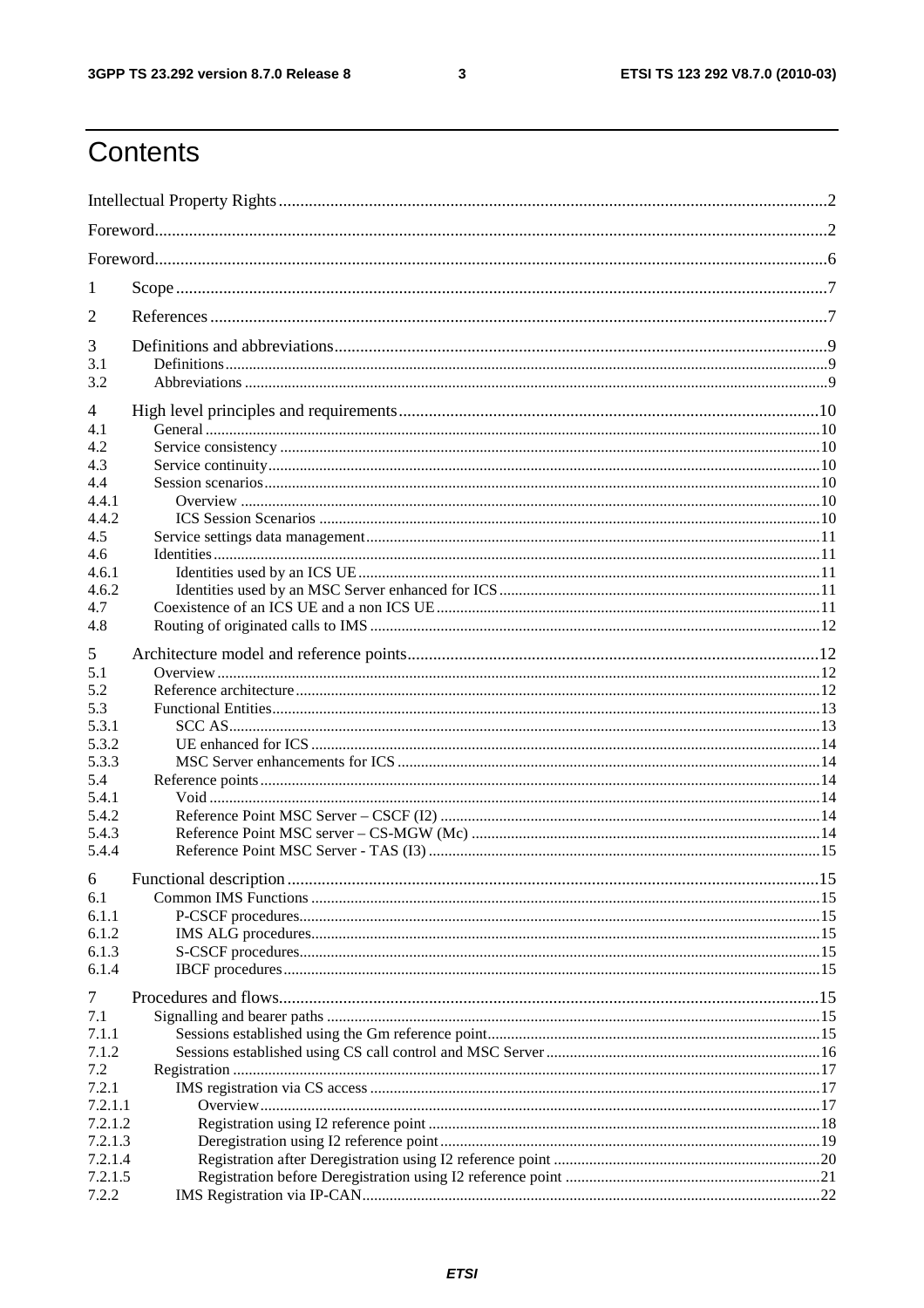| 7.3       |                                                                                            |    |
|-----------|--------------------------------------------------------------------------------------------|----|
| 7.3.1     |                                                                                            |    |
| 7.3.2     |                                                                                            |    |
| 7.3.2.1   |                                                                                            |    |
| 7.3.2.1.1 |                                                                                            |    |
| 7.3.2.1.2 |                                                                                            |    |
| 7.3.2.1.3 |                                                                                            |    |
| 7.3.2.2   |                                                                                            |    |
| 7.3.2.2.1 |                                                                                            |    |
| 7.3.2.2.2 |                                                                                            |    |
| 7.3.2.2.3 |                                                                                            |    |
| 7.3.2.2.4 |                                                                                            |    |
| 7.4       |                                                                                            |    |
| 7.4.1     |                                                                                            |    |
| 7.4.1.1   |                                                                                            |    |
| 7.4.1.2   |                                                                                            |    |
| 7.4.1.3   |                                                                                            |    |
| 7.4.2     |                                                                                            |    |
| 7.4.2.1   |                                                                                            |    |
| 7.4.2.1.1 |                                                                                            |    |
| 7.4.2.1.2 |                                                                                            |    |
| 7.4.2.1.3 |                                                                                            |    |
| 7.4.2.2   |                                                                                            |    |
| 7.4.2.2.1 |                                                                                            |    |
| 7.4.2.2.2 |                                                                                            |    |
| 7.4.2.2.3 |                                                                                            |    |
| 7.4.2.2.4 |                                                                                            |    |
| 7.4.2.2.5 |                                                                                            |    |
| 7.4.2.2.6 |                                                                                            |    |
| 7.4.3     |                                                                                            |    |
| 7.5       |                                                                                            |    |
| 7.5.1     |                                                                                            |    |
| 7.5.1.1   |                                                                                            |    |
| 7.5.1.1.1 |                                                                                            |    |
| 7.5.1.2   | Service continuity when transferring the media of IMS sessions between PS and CS access 39 |    |
| 7.6       |                                                                                            |    |
| 7.6.1     |                                                                                            |    |
| 7.6.1.1   |                                                                                            |    |
| 7.6.1.2   | IMS sessions using CS bearer                                                               | 39 |
| 7.6.1.2.1 |                                                                                            |    |
| 7.6.1.2.2 |                                                                                            |    |
| 7.6.1.2.3 |                                                                                            |    |
| 7.6.1.2.4 |                                                                                            |    |
| 7.6.1.3   |                                                                                            |    |
| 7.6.2     |                                                                                            |    |
| 7.6.2.1   |                                                                                            |    |
| 7.6.2.2   |                                                                                            |    |
| 7.6.2.3   |                                                                                            |    |
| 7.6.2.3.1 |                                                                                            |    |
| 7.6.2.3.2 |                                                                                            |    |
| 7.6.2.3.3 |                                                                                            |    |
| 7.6.2.3.4 |                                                                                            |    |
| 7.6.2.3.5 |                                                                                            |    |
| 7.6.2.3.6 |                                                                                            |    |
| 7.6.2.3.7 |                                                                                            |    |
| 7.6.2.3.8 |                                                                                            |    |
| 7.6.2.4   |                                                                                            |    |
| 7.6.2.5   |                                                                                            |    |
| 7.6.2.6   |                                                                                            |    |
| 7.6.2.7   |                                                                                            |    |
| 7.6.2.8   |                                                                                            |    |
| 7.6.2.9   |                                                                                            |    |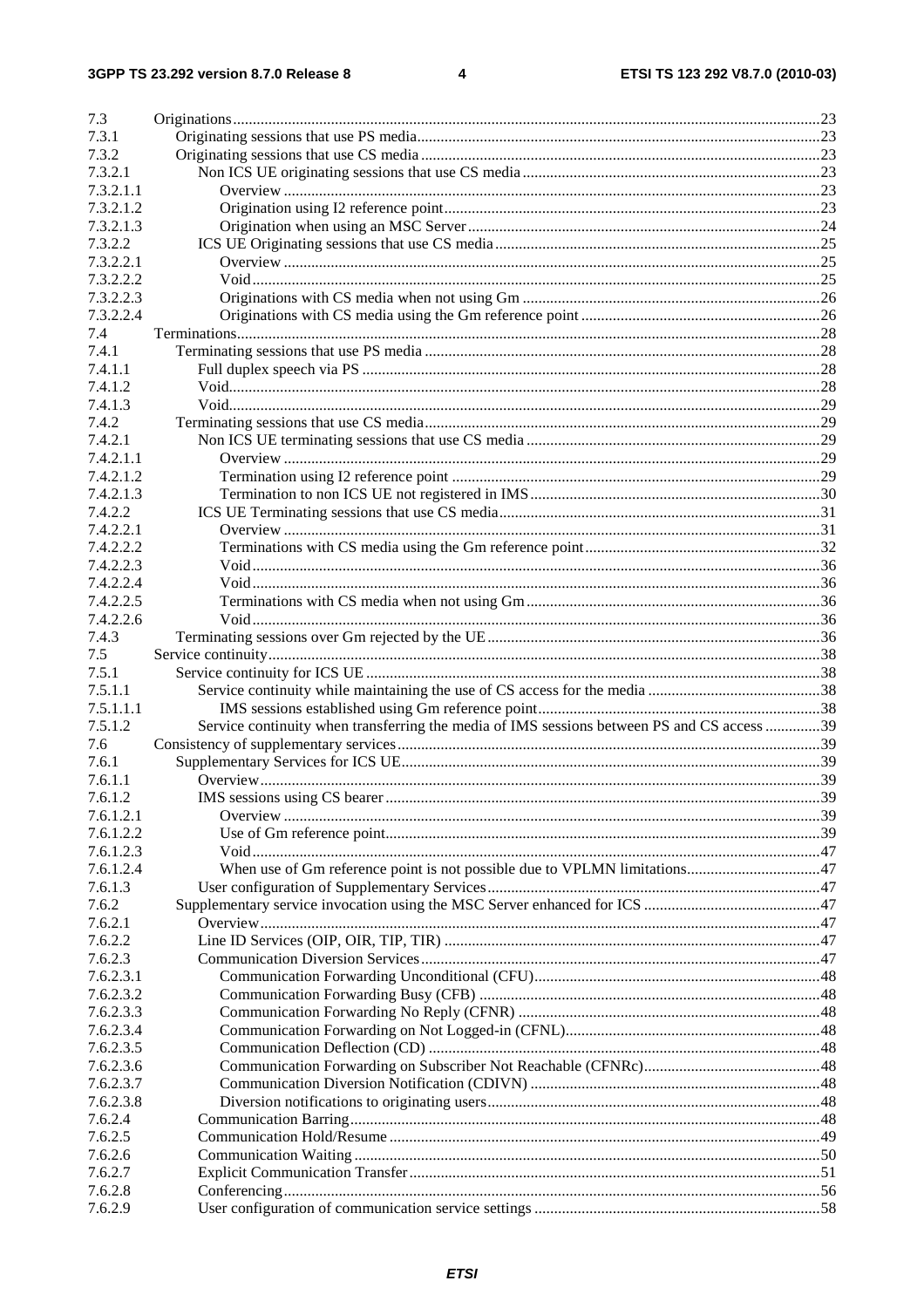| 7.6.2.9.1                     |                                                                                            |                                                                      |    |  |  |
|-------------------------------|--------------------------------------------------------------------------------------------|----------------------------------------------------------------------|----|--|--|
| 7.6.2.9.2                     |                                                                                            |                                                                      |    |  |  |
| 7.6.2.9.3                     |                                                                                            |                                                                      |    |  |  |
| 7.6.3                         | Service consistency for non ICS UE when attached to an MSC Server not enhanced with ICS 58 |                                                                      |    |  |  |
| 7.6.3.1                       |                                                                                            |                                                                      |    |  |  |
| 7.6.3.2                       |                                                                                            |                                                                      |    |  |  |
| 7.6.3.2.1                     |                                                                                            |                                                                      |    |  |  |
| 7.6.3.2.2                     |                                                                                            |                                                                      |    |  |  |
| 7.6.3.2.3                     |                                                                                            |                                                                      |    |  |  |
| 7.6.3.3                       |                                                                                            |                                                                      |    |  |  |
| 7.6.3.4                       |                                                                                            |                                                                      |    |  |  |
| 7.6.3.5                       |                                                                                            |                                                                      |    |  |  |
| 7.6.3.6                       |                                                                                            |                                                                      |    |  |  |
| 7.6.3.7                       |                                                                                            |                                                                      |    |  |  |
| 7.6.3.7.1                     |                                                                                            |                                                                      |    |  |  |
| 7.6.3.7.2                     |                                                                                            |                                                                      |    |  |  |
| 7.7                           |                                                                                            |                                                                      |    |  |  |
| 7.7.1                         |                                                                                            |                                                                      |    |  |  |
| 7.7.1.1                       |                                                                                            |                                                                      |    |  |  |
| 7.7.1.2                       |                                                                                            |                                                                      |    |  |  |
| 7.7.1.3                       |                                                                                            |                                                                      |    |  |  |
| 7.7.2                         |                                                                                            |                                                                      |    |  |  |
| 7.7.2.1                       |                                                                                            |                                                                      |    |  |  |
| 7.7.2.2                       |                                                                                            |                                                                      |    |  |  |
| 7.7.2.3                       |                                                                                            |                                                                      |    |  |  |
| 7.7.2.4                       |                                                                                            |                                                                      |    |  |  |
| 7.8                           |                                                                                            |                                                                      |    |  |  |
| 8                             |                                                                                            |                                                                      |    |  |  |
| 8.1                           |                                                                                            |                                                                      |    |  |  |
| 8.2                           |                                                                                            |                                                                      |    |  |  |
| 8.3                           |                                                                                            |                                                                      |    |  |  |
|                               |                                                                                            |                                                                      |    |  |  |
| 9                             |                                                                                            |                                                                      |    |  |  |
| 9.1                           |                                                                                            |                                                                      |    |  |  |
| 9.2                           |                                                                                            |                                                                      |    |  |  |
|                               | <b>Annex A (informative):</b>                                                              |                                                                      |    |  |  |
|                               | <b>Annex B</b> (informative):                                                              | ICS functions in different deployment scenarios                      | 65 |  |  |
|                               |                                                                                            |                                                                      |    |  |  |
|                               | <b>Annex C</b> (informative):                                                              | <b>Communication Deflection support when call has been delivered</b> |    |  |  |
|                               |                                                                                            |                                                                      |    |  |  |
| <b>Annex D</b> (informative): |                                                                                            | Conditional Call Forwarding support when call has been delivered     |    |  |  |
|                               | <b>Annex E</b> (informative):                                                              |                                                                      |    |  |  |
| <b>Annex F:</b>               |                                                                                            |                                                                      |    |  |  |
|                               |                                                                                            |                                                                      |    |  |  |
|                               |                                                                                            |                                                                      |    |  |  |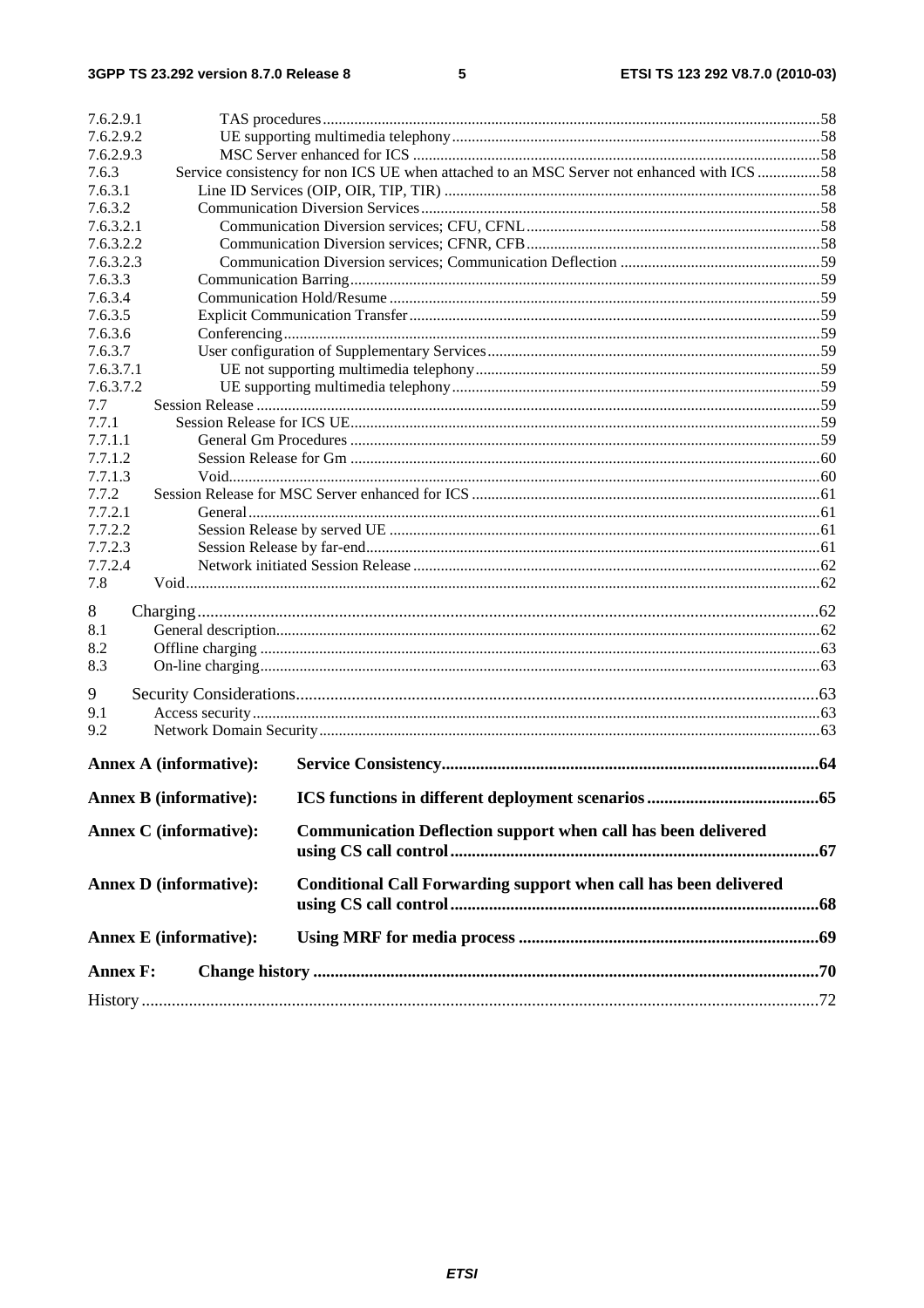## Foreword

This Technical Specification has been produced by the 3rd Generation Partnership Project (3GPP).

The contents of the present document are subject to continuing work within the TSG and may change following formal TSG approval. Should the TSG modify the contents of the present document, it will be re-released by the TSG with an identifying change of release date and an increase in version number as follows:

Version x.y.z

where:

- x the first digit:
	- 1 presented to TSG for information;
	- 2 presented to TSG for approval;
	- 3 or greater indicates TSG approved document under change control.
- y the second digit is incremented for all changes of substance, i.e. technical enhancements, corrections, updates, etc.
- z the third digit is incremented when editorial only changes have been incorporated in the document.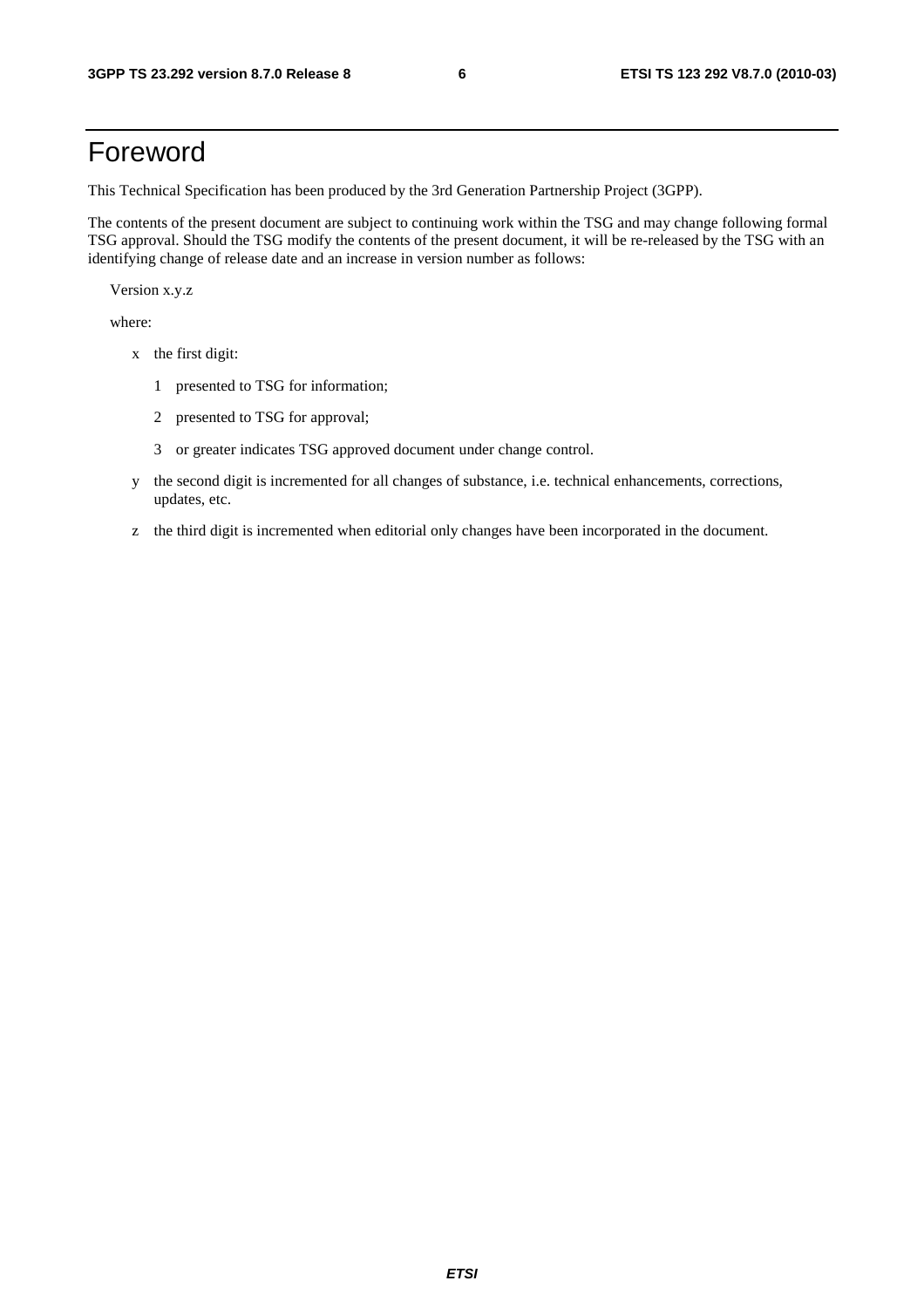## 1 Scope

This document specifies the architectural requirements for delivery of consistent IMS services to the user regardless of the attached access type (e.g. CS domain access, or IP-CAN).

Consideration is given to how to access IMS Services (see clause 22.4 of TS 22.101 [9]) while still allowing innovative services.

IMS control of Emergency calls that utilise TS12 are outside the scope of this specification in this release.

The scope of the specification includes: -

- Session establishment when using CS access for media transmission for an IMS service
- Support of Service continuity as specified in TS 23.237 [12]
- Access domain selection
- IMS control of services where the media is transported via the CS network (e.g. managing of mid-call services)
- Service data management

The solution is applicable for UE"s with or without ICS functionality, and is applicable for the following deployment scenarios:

- An operator who supports for their subscribers only UEs that have ICS functionality
- An operator who supports for their subscribers only UEs that do not have ICS functionality
- An operator who supports for their subscribers UEs which do and do not have ICS functionality (to different subscribers and the same subscribers) ensuring the coexistence of UEs that have and do not have ICS functionality.
- Inbound roaming subscribers on an operator's network that supports either the same or different ICS functionality that the inbound roaming subscriber is using, ensuring the coexistence of UEs that have and do not have ICS functionality.

## 2 References

The following documents contain provisions which, through reference in this text, constitute provisions of the present document.

- References are either specific (identified by date of publication, edition number, version number, etc.) or non-specific.
- For a specific reference, subsequent revisions do not apply.
- For a non-specific reference, the latest version applies. In the case of a reference to a 3GPP document (including a GSM document), a non-specific reference implicitly refers to the latest version of that document *in the same Release as the present document*.
- [1] 3GPP TR 21.905: "Vocabulary for 3GPP Specifications".
- [2] 3GPP TS 23.228: "IP Multimedia Subsystem (IMS)".
- [3] 3GPP TS 23.002: "Network architecture".
- [4] 3GPP TS 22.173: "IP Multimedia Core Network Subsystem (IMS) Multimedia Telephony Service and supplementary services".
- [5] 3GPP TS 23.003: "Numbering, addressing and identification".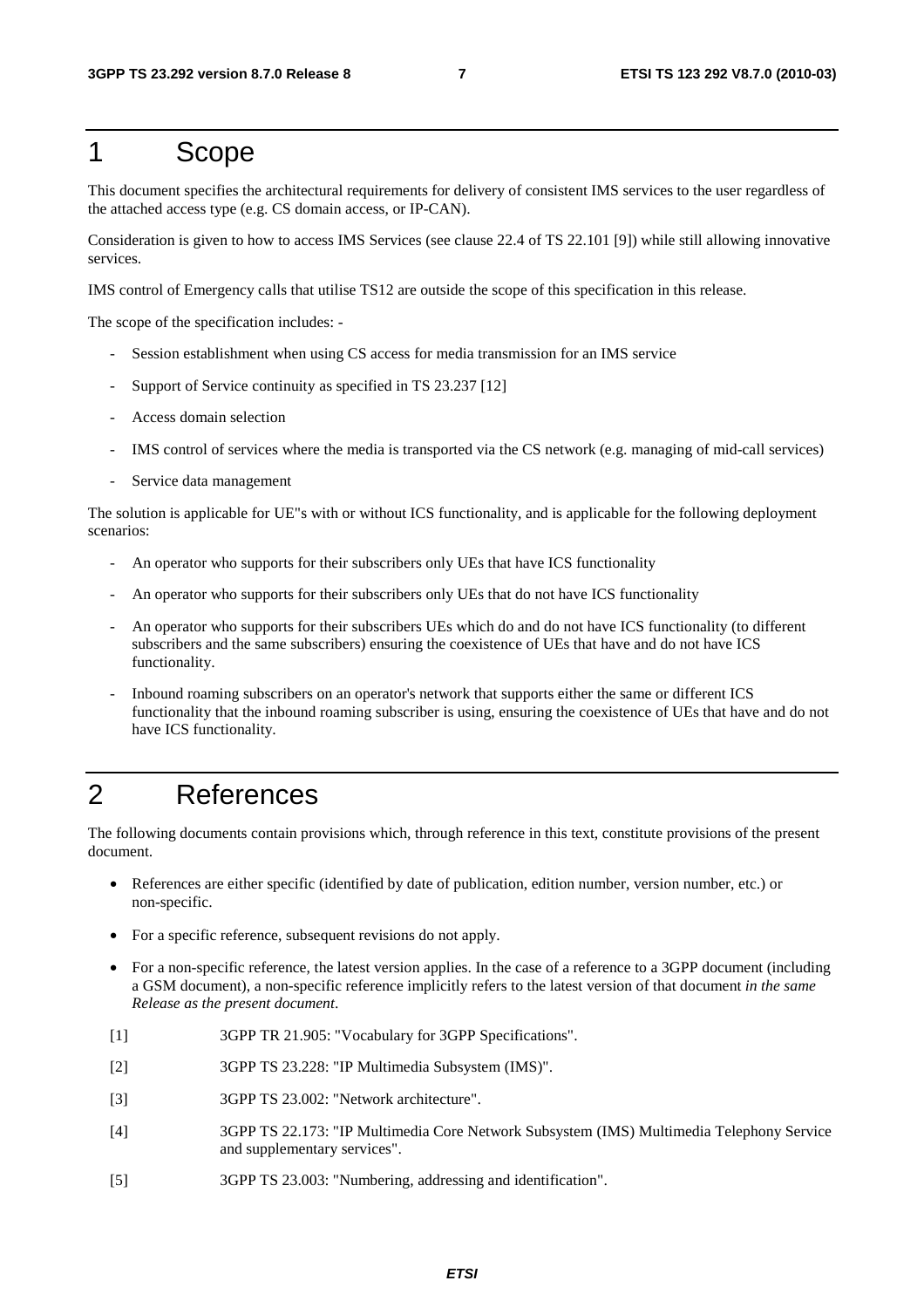- [6] 3GPP TS 24.008: "Mobile radio interface Layer 3 specification; Core network protocols; Stage 3".
- [7] 3GPP TS 23.218: "IP Multimedia (IM) session handling; IM call model; Stage 2".
- [8] 3GPP TS 24.173: "IMS Multimedia Telephony Communication Service and Supplementary Services; Stage 3".
- [9] 3GPP TS 22.101: "Services Aspects; Service Principles".
- [10] 3GPP TS 23.221: "Architectural requirements".
- [11] 3GPP TS 29.163: "Interworking between the IP Multimedia (IM) Core Network (CN) subsystem and Circuit Switched (CS) networks".
- [12] 3GPP TS 23.237: "IP Multimedia Subsystem (IMS) service continuity".
- [13] 3GPP TS 24.081: "Line Identification Supplementary Services Stage 3"
- [14] 3GPP TS 24.082: "Call Forwarding supplementary service; Stage 3".
- [15] 3GPP TS 24.072: "Call Deflection (CS) Supplementary Service; Stage 3".
- [16] 3GPP TS 24.088: "Call Barring (CB) Supplementary Service Stage 3".
- [17] 3GPP TS 26.114: "A IP Multimedia Subsystem (IMS); Multimedia Telephony; Media handling and interaction".
- [18] 3GPP TS 24.083: "Call Waiting (CW) and Call Hold (HOLD) supplementary services; Stage 3".
- [19] 3GPP TS 24.091: "Explicit Call Transfer (ECT) supplementary service; Stage 3".
- [20] 3GPP TS 24.084: "Multi Party supplementary service Stage 3".
- [21] 3GPP TS 24.147: "Conferencing using the IP Multimedia (IM) Core Network (CN) subsystem; Stage 3".
- [22] 3GPP TS 23.009: "Handover Procedures".
- [23] 3GPP TS 25.413: "UTRAN Iu interface Radio Access Network Application Part (RANAP) signalling"
- [24] OMA-ERELD-DM-V1\_2-20060602-C: "Enabler Release Definition for OMA Device Management, Candidate Version 1.2".
- [25] 3GPP TS 23.167: "IP Multimedia Subsystem (IMS) emergency sessions".
- [26] 3GPP TS 24.604: "Communication Diversion (CDIV) using IP Multimedia (IM) Core Network (CN) subsystem Protocol specification".
- [27] 3GPP2 C.S0001-D: "Introduction to cdma2000 Spread Spectrum Systems Revision D".
- [28] 3GPP TS 24.611: "Anonymous Communication Rejection (ACR) and Communication Barring (CB); using IP Multimedia (IM) Core Network (CN) subsystem Protocol specification".
- [29] 3GPP TS 24.096: "Name identification supplementary services; Stage 3".
- [30] 3GPP TS 24.010: "Mobile radio interface layer 3 Supplementary services specification; General aspects".
- [31] 3GPP TS 24.229: "IP Multimedia Call Control Protocol based on SIP and SDP; Stage 3".
- [32] 3GPP TS 33.203: "Access security for IP-based services".
- [33] 3GPP TS 33.210: "Network Domain Security; IP network layer security".
- [34] 3GPP TS 23.401: "General Packet Radio Service (GPRS) enhancements for Evolved Universal Terrestrial Radio Access Network (E-UTRAN) access".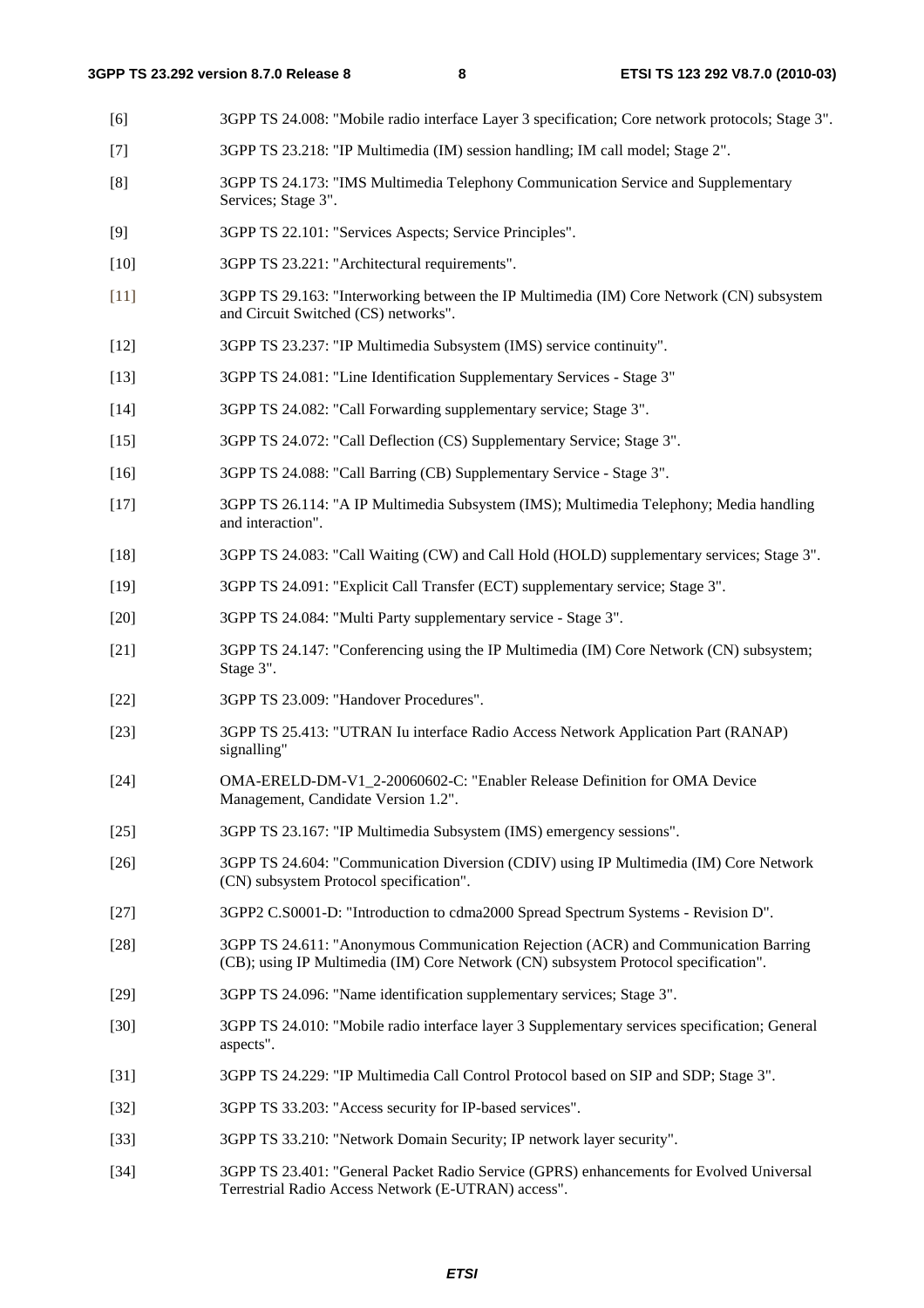[35] 3GPP TS 23.060: "General Packet Radio Service (GPRS); Service description".

[36] 3GPP TS 23.216: "Single Radio Voice Call Continuity (SRVCC); Stage 2".

[37] Void.

## 3 Definitions and abbreviations

## 3.1 Definitions

For the purposes of the present document, the terms and definitions given in TR 21.905 [1] and the following apply. A term defined in the present document takes precedence over the definition of the same term, if any, in TR 21.905 [1].

**Access Leg:** The call leg between the UE and the SCC AS.

**Correlation MSISDN:** An MSISDN used to identify a UE in the CS domain.

**CS Bearer Control Signalling Path:** Signalling path used to control the call established to set up the CS media bearer between the UE and IMS.

**CS domain Routing Number (CSRN):** A CS Domain Routing Number (CSRN) is a routable number that is used to route a call from the IM CN subsystem to the UE in the CS domain. See TS 23.003 [5] for more information.

**ICS UE:** An IMS capable UE with additional ICS-specific functionality.

**ICS User**: An ICS user is an IMS subscriber that receives communication services centralized in IMS, regardless of the attached access type (e.g. CS domain access, or IP-CAN).

**IMS Centralized Services**: See definition in TS 22.101 [9].

**IP Multimedia Routing Number (IMRN):** See definition in TS 23.237 [12].

**MSC Server enhanced for ICS:** An MSC Server that supports the network based ICS functionality.

**Remote Leg:** The call leg formed between the SCC AS and the remote end for presentation of the SIP UA behaviour to IMS on behalf of the UE. The TAS, and other Application Servers are invoked on the Remote Leg.

**Service Control Signalling Path:** Signalling path established between the UE and the SCC AS.

## 3.2 Abbreviations

For the purposes of the present document, the abbreviations given in TR 21.905 [1] and the following apply. An abbreviation defined in the present document takes precedence over the definition of the same abbreviation, if any, in TR 21.905 [1].

| <b>ADS</b>      | <b>Access Domain Selection</b>                           |
|-----------------|----------------------------------------------------------|
| <b>C-MSISDN</b> | <b>Correlation MSISDN</b>                                |
| <b>CSRN</b>     | CS domain Routing Number                                 |
| DN              | Directory Number (e.g. MSISDN)                           |
| <b>ICS</b>      | <b>IMS</b> Centralized Services                          |
| <b>IMRN</b>     | IP Multimedia Routing Number                             |
| IN              | Intelligent Network                                      |
| <b>IUA</b>      | <b>ICS</b> User Agent                                    |
| <b>MMTel</b>    | Multimedia Telephony                                     |
| <b>SCCAS</b>    | Service Centralization and Continuity Application Server |
| <b>T-ADS</b>    | <b>Terminating ADS</b>                                   |
| <b>TAS</b>      | <b>Telephony Application Server</b>                      |
| UE T-ADS        | UE assisted Terminating ADS                              |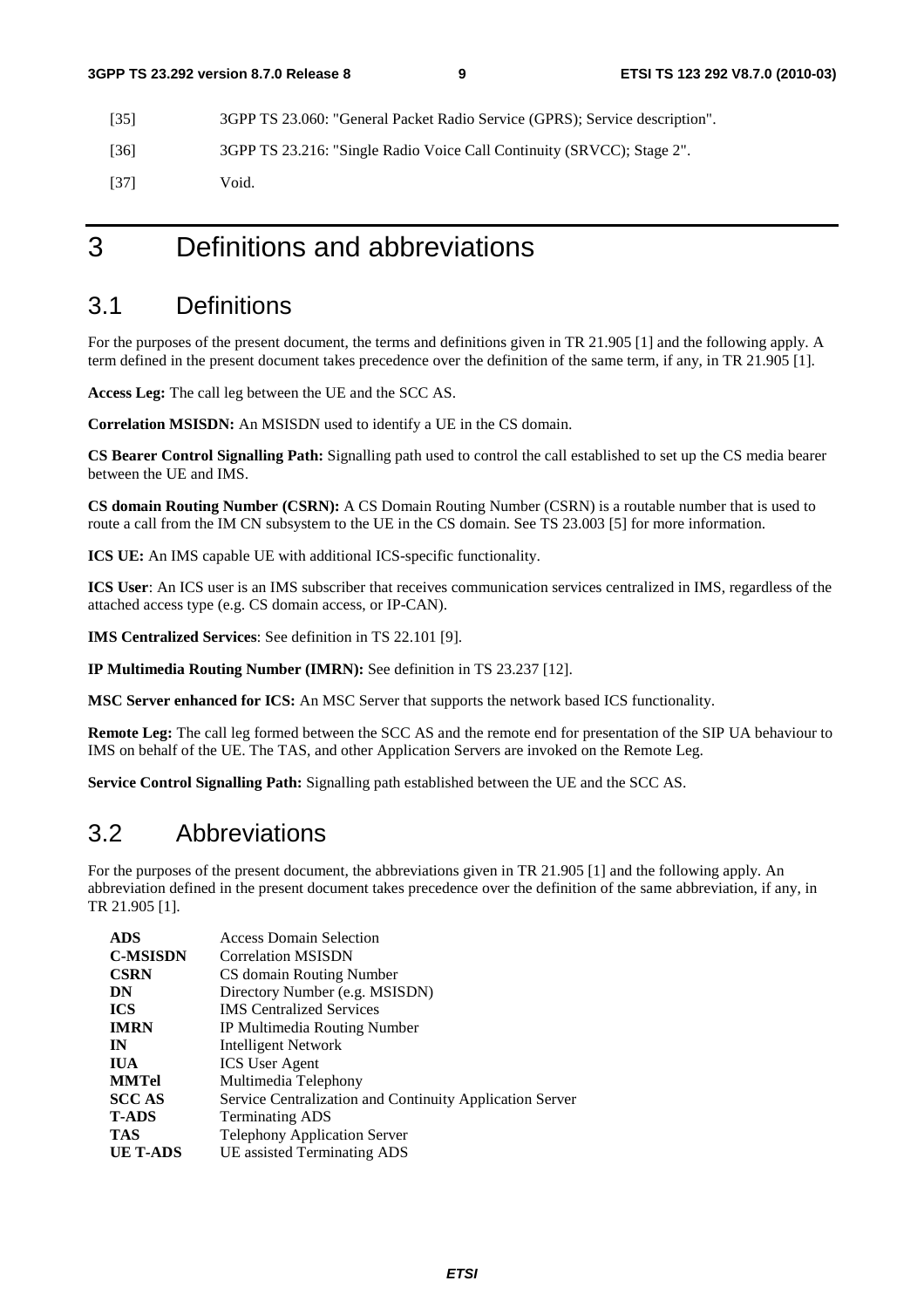## 4 High level principles and requirements

## 4.1 General

IMS Centralized Services (ICS) provides communication services such that all services, and service control, are based on IMS mechanisms and enablers. It enables IMS services when using CS access (e.g. TS 24.008 [6], 3GPP2 C.S0001- D [27]) for the media bearer.

With ICS, the user services are provided by IMS. User sessions are controlled in IMS via PS or CS access. When using a CS access network, or when using a PS access networks that doesn"t support the full duplex speech component of an IMS service, the CS core network is utilized to establish a circuit bearer for use as media for IMS sessions.

If the PS access network does support the full duplex speech component of an IMS service then existing IMS session procedures are used as specified in TS 23.228 [2].

ICS provides mechanisms to support the use of CS media bearer for IMS sessions. With ICS, IMS sessions using CS media are treated as standard IMS sessions for the purpose of service control and service continuity.

ICS defines signalling mechanisms between the UE and IMS for transport of information required for service continuity when using CS access for media transport.

## 4.2 Service consistency

The following requirement(s) are defined to ensure service consistency.

IMS services as defined in clause 22.4 of TS 22.101 [9] shall be consistently provided when using a CS or a PS access network for the media of the IMS service subject to the capability of the UE and the access network.

## 4.3 Service continuity

Service continuity shall be provided when underlying mobility results in a change of access network capabilities, e.g. support of Gm reference point in conjunction with CS bearer may not be possible after handover from UTRAN to GERAN.

4.4 Session scenarios

### 4.4.1 Overview

### 4.4.2 ICS Session Scenarios

When a user accesses IMS services over a CS network, or a PS network which do not support the full duplex speech component of an IMS service, the following IMS session scenarios shall be supported according to the procedures specified in TS 23.228 [2], along with the solution specified in this document.

- Basic voice service origination and terminating sessions.
- Voice origination and termination service sessions with Line ID services (e.g. OIP, OIR, TIP, TIR) controlled in IMS.
- Voice origination and termination service sessions with Communication Barring services controlled in IMS.
- Voice termination service sessions with Communication Diversion services controlled in MS.
- Voice origination and termination service sessions with mid-call services (e.g. Hold/Resume, Conferencing, CW, ECT) controlled in IMS.
- Communication services setting modifications (e.g., changing forwarding info or activating barring services, etc).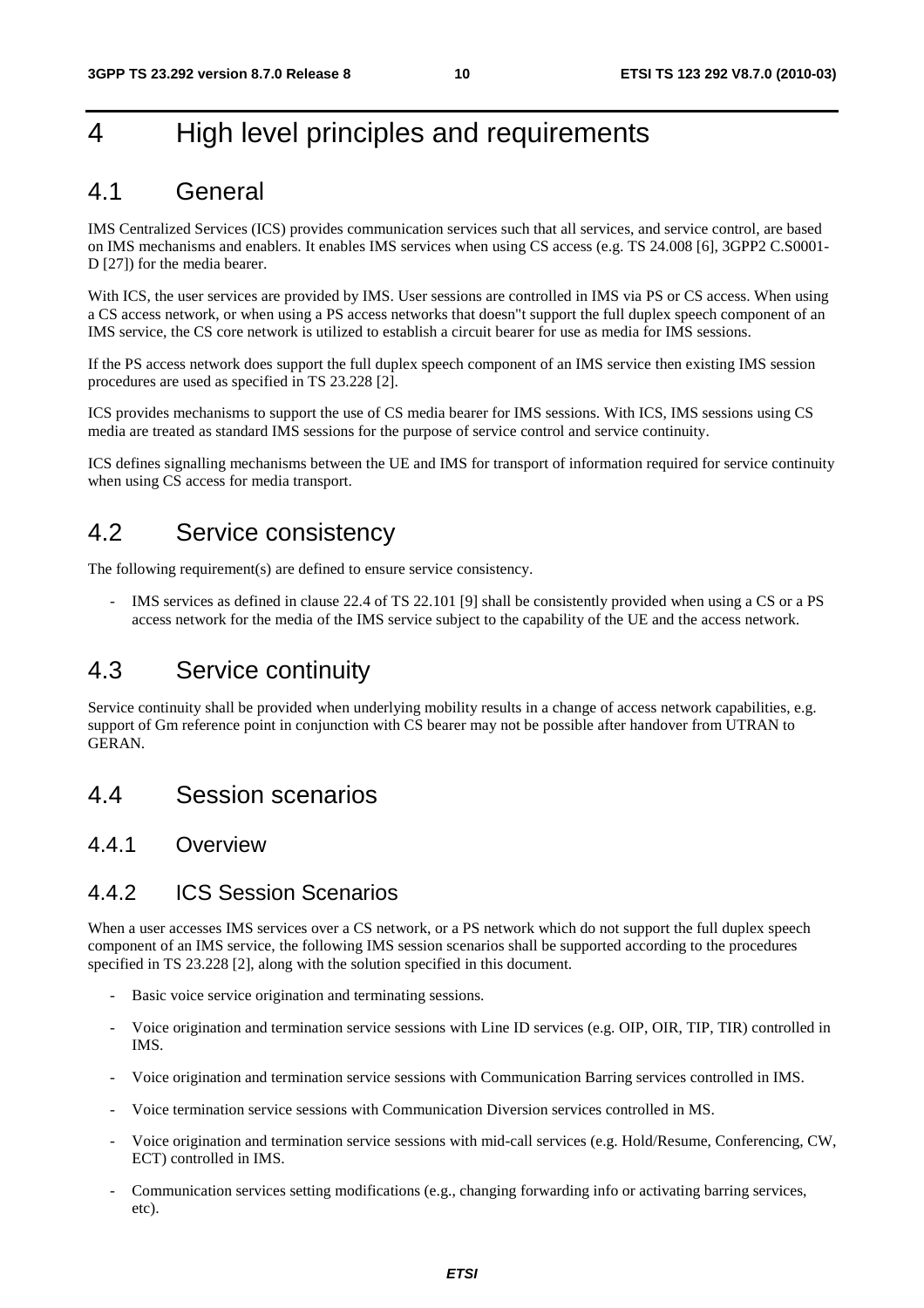The solution shall provide for an ICS UE, generic capabilities to enable introduction of new IMS services utilizing CS bearers without further standardisation.

## 4.5 Service settings data management

An ICS UE supporting multimedia telephony shall manage the IMS multimedia telephony communication service settings data as specified in TS 24.173 [8].

For a UE not supporting multimedia telephony, the MSC Server enhanced for ICS may implement a communication service setting conversion function between CS signalling (e.g., as described in TS 24.010 [30]) and communication service setting procedures (e.g. as defined in TS 24.173 [8]).

NOTE: A downloadable application can enable a UE not supporting multimedia telephony to perform service data management.

## 4.6 Identities

### 4.6.1 Identities used by an ICS UE

Identities for the ICS UE are handled according to clause 4.3.3 of TS 23.228 [2].

### 4.6.2 Identities used by an MSC Server enhanced for ICS

For registration to IMS, the MSC Server enhanced for ICS shall use only a Private User Identity and Public User Identity specifically reserved for IMS registrations from an MSC Server. For systems with a CS domain access based on TS 24.008 [6], the subscriber identity used shall be as defined in clause 20.3 of TS 23.003 [5].

NOTE 1: This is to avoid conflicts in IMS registration by a UE and an MSC Server enhanced for ICS registering on behalf of the same subscriber.

Similar to the temporary Public User Identity used when there is no ISIM present (see clause 13.4 of TS 23.003 [5]), the ICS specific Public User Identity shall be prohibited from being used to originate sessions and shall be prohibited from being used to identify a terminating subscriber for incoming sessions.

An MSC Server shall use only those Public User Identities representing E.164 numbers from the subscriber's IMS profile to originate and terminate calls.

NOTE 2: The subscriber's IMS profile will need to be provisioned with a Tel URI, either as the default Public User Identity or associated with it, equivalent to a DN (e.g. MSISDN) in the subscriber's CS profile associated with speech/audio (e.g. TS11).

## 4.7 Coexistence of an ICS UE and a non ICS UE

It shall be possible to provide ICS for an ICS UE and a non ICS UE in home and in visited networks.

Home and visited networks with an MSC Server enhanced for ICS shall support call originations and terminations for ICS UEs and non ICS UEs.

The MSC Server enhanced for ICS avoids conflicts with other IMS registrations (which includes that used by an ICS UE) by using a Private User Identity and Public User Identity specifically reserved for use by MSC Server registrations. See clause 4.6.2 for more information. An IMS operator who provides services for its subscribers, using both ICS UE"s and MSC Servers enhanced for ICS needs to make the following provisions in order to avoid registration conflicts:

- Configure the ICS specific Private User Identity, as defined in clause 4.6.2 to point to the subscriber's implicit registration set; and
- Add the ICS specific Public User Identity, as defined in clause 4.6.2 to the subscriber's implicit registration set.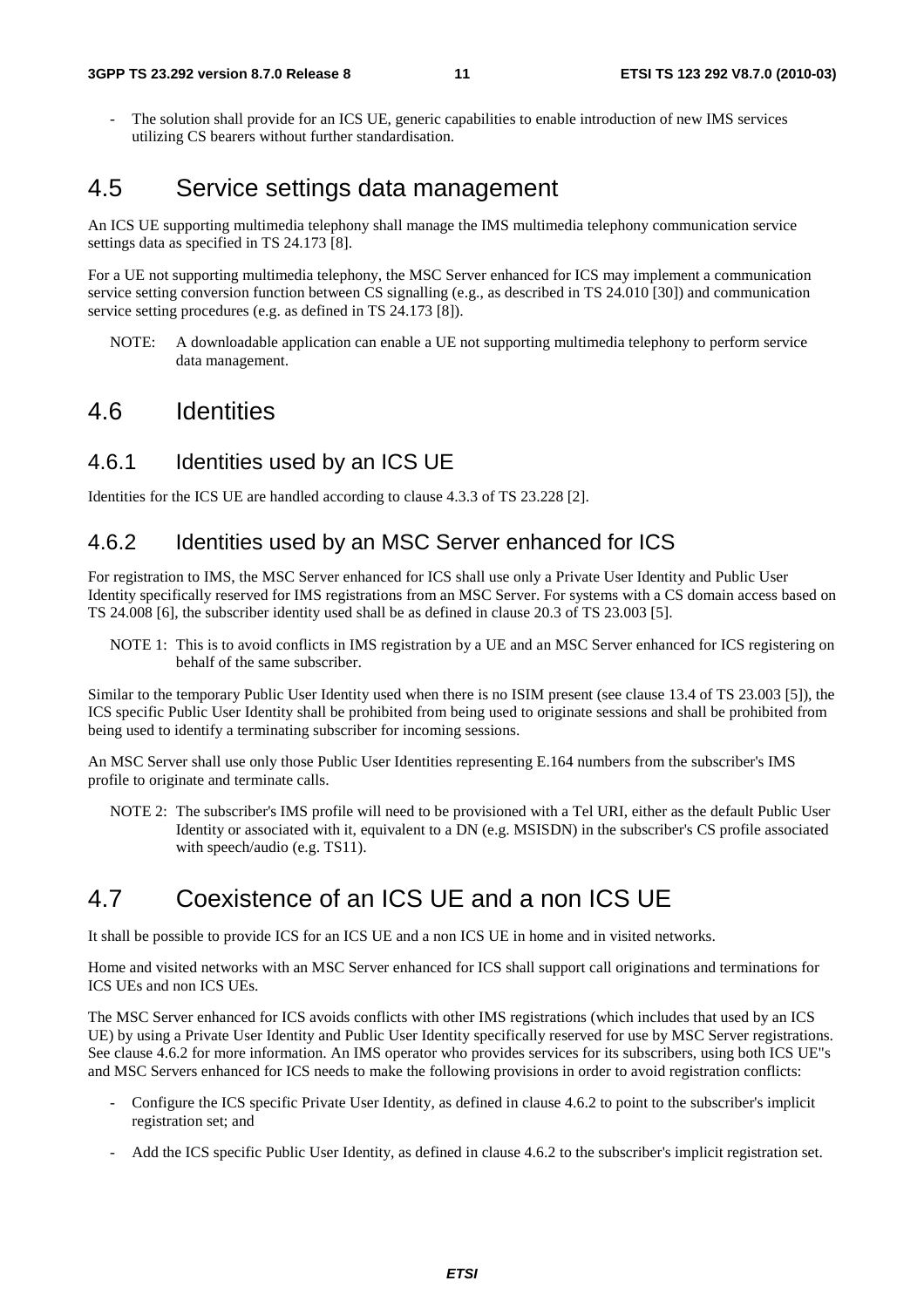## 4.8 Routing of originated calls to IMS

When the ICS UE establishes the Service Control Signalling Path over Gm prior to the CS Bearer Control Signalling Path, the ICS UE shall use the routing number provided by the network in response to service control signalling as the B-Party number for establishing the CS Bearer Control Signalling Path.

## 5 Architecture model and reference points

## 5.1 Overview

ICS enables IMS services when using CS access for media transport. Users are provided with a consistent experience of services.

When using PS access networks which support the full duplex speech media component of an IMS service, procedures defined in TS 23.228 [2] are used to provide IMS services.

For other access networks, media established via the CS domain is used in conjunction with IMS service control. When using a UE that has been enhanced for ICS, IMS service control is enabled by a transparent control channel (the Service Control Signalling Path) between the UE and IMS. When using a UE which has not been enhanced for ICS, IMS service control can be enabled by an MSC Server enhanced for ICS.

For systems with a CS domain access based on TS 24.008 [6], CAMEL shall be used for implementing the IN triggers.

## 5.2 Reference architecture

Figure 5.2-1 provides the reference architecture for IMS sessions established using CS bearers.



#### **Figure 5.2-1: IMS Service Centralization and Continuity Reference Architecture**

The architecture introduces the following:

- The SCC AS, which provides functions specific to IMS Service Centralization and Continuity.
- Enhancements to the MSC Server for ICS.
- Enhancements to the UE for ICS

Not all of the above are required in a network implementing ICS.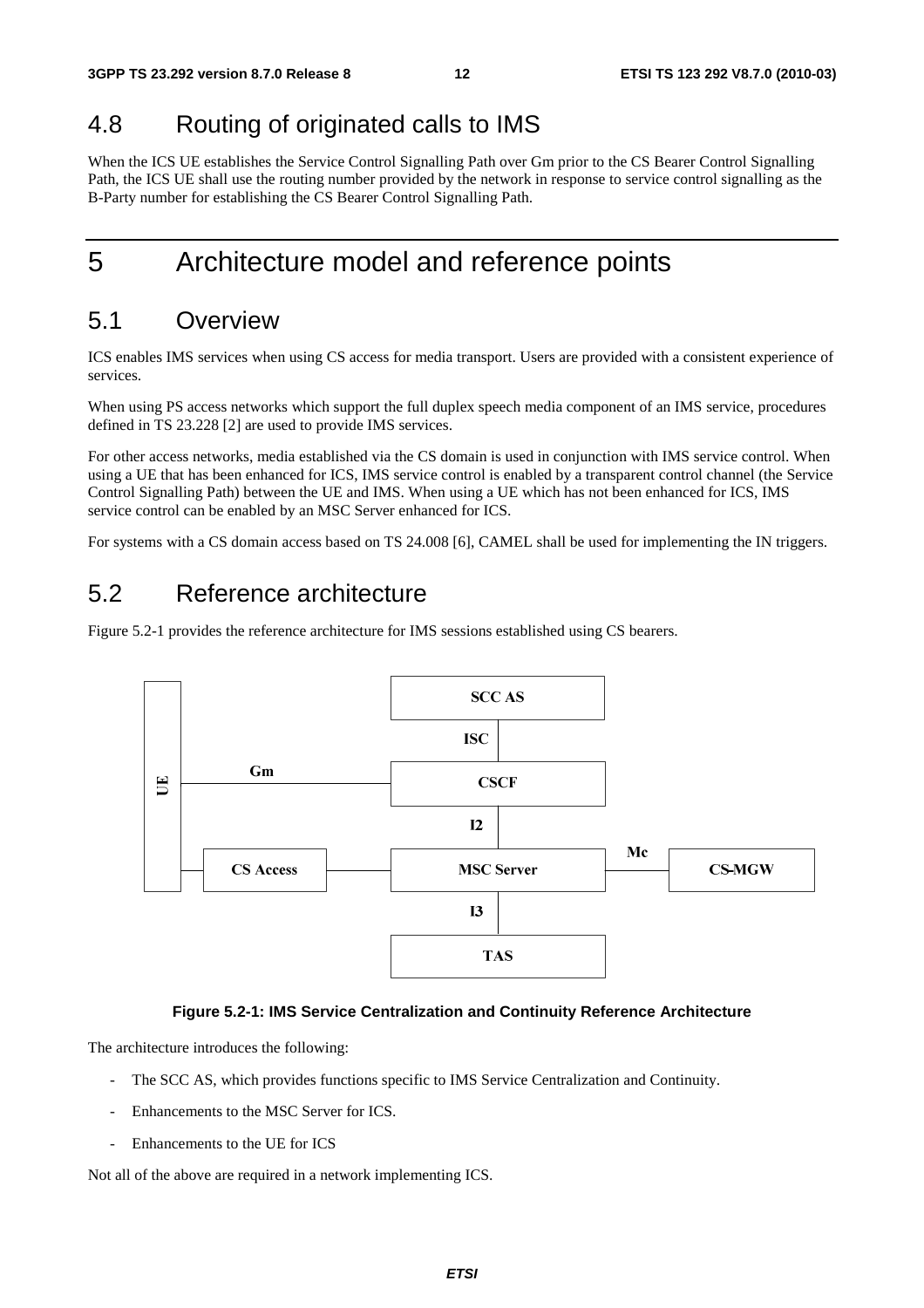## 5.3 Functional Entities

## 5.3.1 SCC AS

The SCC AS is a home network based IMS Application that provides functionality required to enable IMS Centralized Services. The SCC AS is inserted in the session path using originating and terminating iFCs; it is configured as the first AS in the originating iFC and as the last AS in the terminating iFC chain. The SCC AS may also be invoked through the use of PSI termination procedures when using CS access.

The SCC AS implements one or more of the following functionalities:

- **ICS User Agent (IUA)**: The ICS User Agent (IUA) function provides SIP UA behaviour on behalf of the UE for setup and control of for IMS sessions using CS bearers that are established with or without the use of Gm between the UE and the SCC AS. For sessions established using Gm between the ICS UE and the SCC AS the IUA combines the service control signalling with the description of the bearer, e.g. SDP, established via the CS access to present a standard IMS session on behalf of the UE.
- **Terminating Access Domain Selection (T-ADS):** Terminating Access Domain Selection (T-ADS) provides:
	- Directs an incoming session to an ICS User;
	- For one or more UEs of an ICS User:
		- Influences the selection of one or more contacts amongst the registered contacts and;
		- Influences the selection of an access network for delivery of the incoming session to the selected contact, or;
		- Performs breakout to the CS Domain by fetching the CSRN.

 T-ADS shall take into account the access network and UE capabilities, IMS registration status, CS status, existing active sessions, and operator policies.

 The UE may assist the T-ADS. The UE assisted T-ADS (UE T-ADS), based on configuration that takes into account operator policy and local access network capabilities, performs the following:

- Detect media that is candidate for delivery over the CS domain associated with an incoming INVITE,
- Identify the domain in which the session is to be established (CS or PS).
- Determines the mechanism to complete the establishment (origination or termination) applicable to sessions to be established in the CS domain only.
- Notifies the SCC AS of the mechanism the establishment will be completed on if possible.

For delivery of an incoming session to an ICS User, the T-ADS shall perform the following:

- 1. Assists in delivery of an incoming session, whether to:
	- Deliver all media via PS.
	- Deliver speech media via CS and use Gm for service control.
	- Deliver speech media via MSC Server enhanced for ICS.
	- Deliver speech media via MSC Server not enhanced for ICS.
- 2. Based on the decision in step 1, it assists in selection of an access network for delivery of the incoming session to the ICS User contact address(es). Selection criteria as specified in TS 23.221 [10] clause 7.2b, Access Domain Selection for terminating sessions are used for access network selection.
- 3. For delivery of incoming sessions to the UE registered in CS domain via standard MSC Server, it fetches the CSRN for breakout to the CS domain.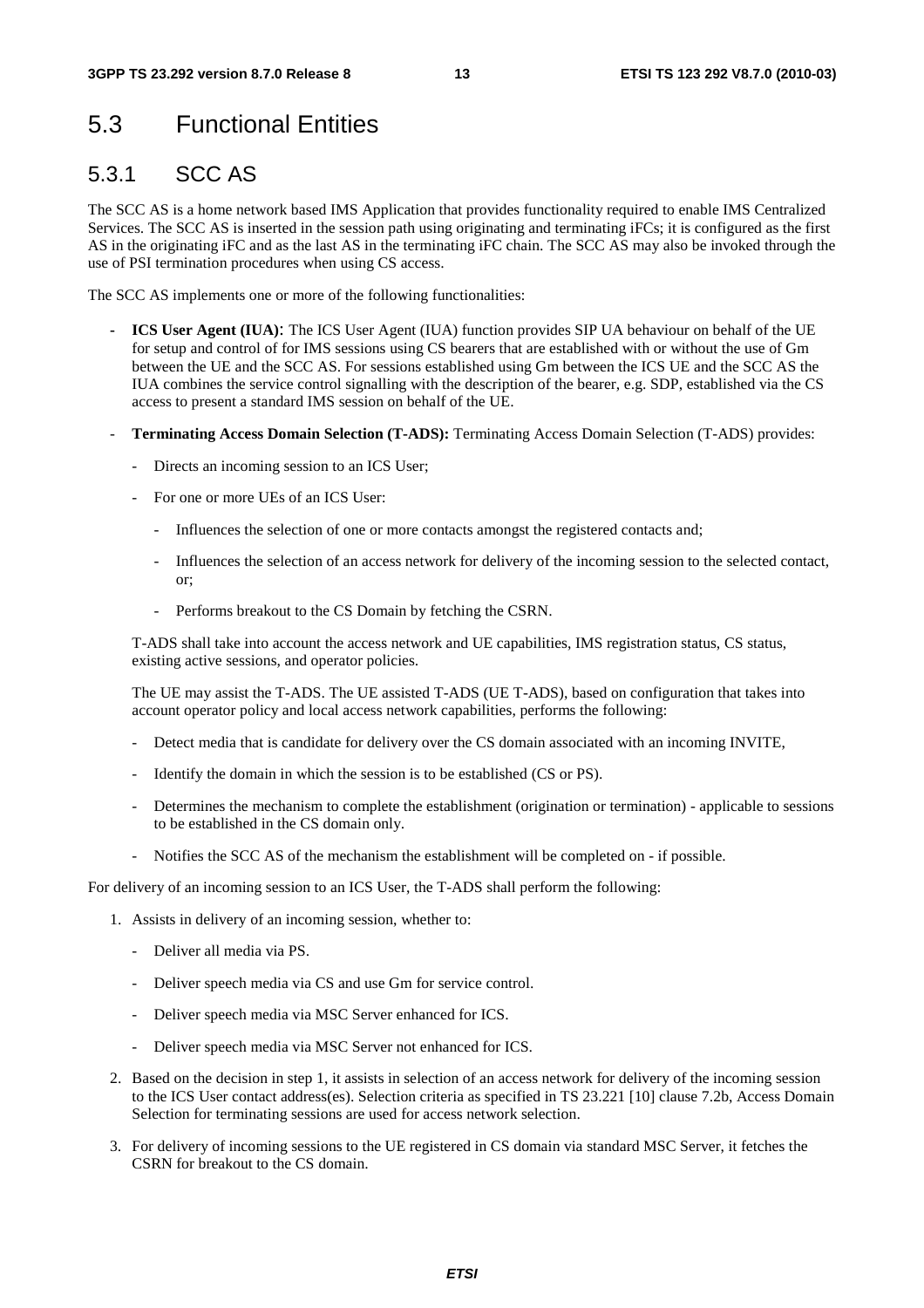#### **3GPP TS 23.292 version 8.7.0 Release 8 14 ETSI TS 123 292 V8.7.0 (2010-03)**

Additionally, when using Gm reference point, T-ADS for ICS UE sessions may be executed in the ICS UE in conjunction with the network, based on operator policy and taking into account its own capabilities and those of the access network.

### 5.3.2 UE enhanced for ICS

The ICS UE is an IMS UE enhanced with ICS capability. The ICS UE provides the following functions:

- Communicates with the SCC AS for service control signalling.
- Establishes the Bearer Control Signalling Path to setup the media through the CS domain.
- Executes ADS for originating sessions as specified in TS 23.221 [10] clause 7.2a.
- Assists the SCC AS in the execution of T-ADS if Gm is used.

The ICS UE uses the Gm reference point when using the PS network for service control signalling.

### 5.3.3 MSC Server enhancements for ICS

The MSC Server (e.g. as described in TS 23.002 [3]) may be enhanced for the support of ICS.

In addition to the standard MSC Server behaviour, an MSC Server which has been enhanced for ICS provides the following for an identified ICS user: -

- It processes the user-network signalling received over the CS access (e.g. A/Iu and E interface) for interworking with IMS SIP and vice versa.
- It controls the MGW functions described in TS 23.002 [3] to enable the interworking between CS access and RTP bearers.
- It performs the interworking to support multimedia call in ICS.
- It may implement a communication service setting conversion function between CS signalling (e.g. as described in TS 24.010 [30] for systems based on TS 24.008 [6]) and communication service setting procedures (as defined in TS 24.173 [8]).

For subscribers not identified as ICS users, the MSC Server functionality is unchanged.

MSC Server enhancements for ICS are not required for the support of an ICS UE.

## 5.4 Reference points

5.4.1 Void

### 5.4.2 Reference Point MSC Server – CSCF (I2)

The I2 reference point shall be used to route service control signalling between the MSC Server enhanced for ICS and the home IMS. The Mw reference point specified in TS 23.228 [2] together with ICS specific extensions shall be used over the I2 reference point.

### 5.4.3 Reference Point MSC server – CS-MGW (Mc)

The Mc reference point, as defined in TS 23.002 [3], is established between the MSC Server enhanced for ICS and the CS-MGW.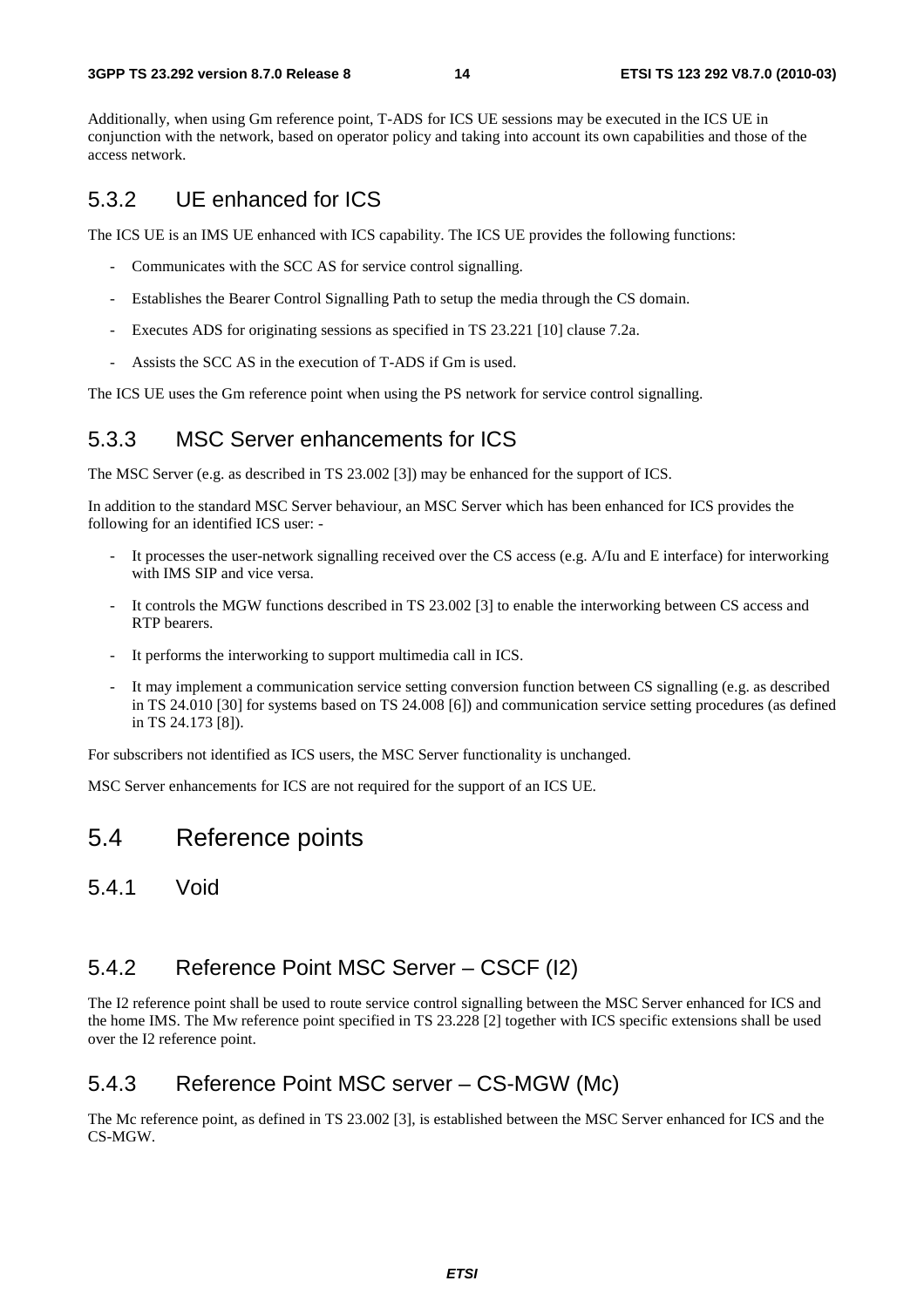## 5.4.4 Reference Point MSC Server - TAS (I3)

The I3 reference point shall be used between the MSC Server enhanced for ICS and the TAS to interwork CS signalling (e.g. as described in TS 24.010 [30] for systems based on TS 24.008 [6]) and communication service setting procedures (as defined in TS 24.173 [8]).

6 Functional description

## 6.1 Common IMS Functions

### 6.1.1 P-CSCF procedures

If CS media is present as part of the SIP/SDP message, the P-CSCF shall not use this information when allocating resources for the media.

## 6.1.2 IMS ALG procedures

If CS media is present as part of the SIP/SDP message, the IMS ALG shall not use this information for media related functions such as IP address translation.

## 6.1.3 S-CSCF procedures

If CS media is present as part of the SIP/SDP message, the S-CSCF shall allow such media to be used for the service.

## 6.1.4 IBCF procedures

If CS media is present as part of the SIP/SDP message, the IBCF used in roaming scenarios shall not allocate resources for the media. The IBCF shall take CS media into account in other media control related functions.

## 7 Procedures and flows

## 7.1 Signalling and bearer paths

## 7.1.1 Sessions established using the Gm reference point

A Service Control Signalling Path is used to transport service control signalling between the ICS UE and the SCC AS, for enabling IMS services when using CS or PS access. The Service Control Signalling Path is used when needed, e.g. on session establishment and/or service control of IMS sessions using CS voice bearers.

For ICS UE sessions, the SCC AS combines the service control signalling received over the Service Control Signalling Path with the description of the bearer established via the CS network to present an IMS session on behalf of the UE. The service control signalling elements from Gm such as A party address shall be used together with the bearer description signalling received via CS bearer control signalling path to construct the signalling for the remote leg.

The Service Control Signalling Path is established via the PS or CS network.

Figure 7.1.1-1 illustrates how signalling and bearer paths established by the ICS UE are combined at the SCC AS when the Service Control Signalling Path is established via the PS network using the Gm reference point.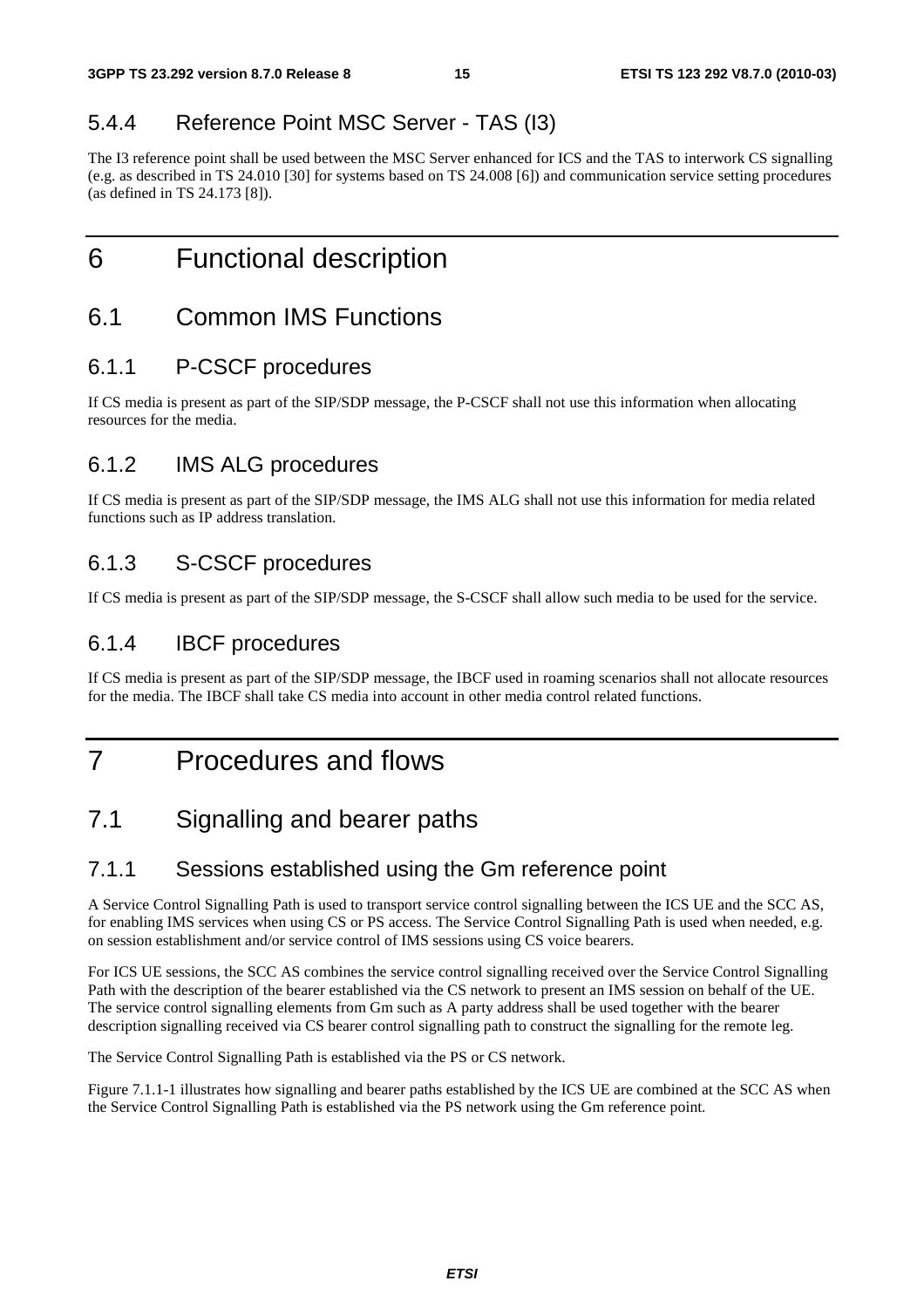

#### **Figure 7.1.1-1: ICS UE session signalling and bearer path using Gm over PS network for Service Control Signalling Path**

Upon session initiation, the ICS UE or the SCC AS establishes the Service Control Signalling Path for communication of service control signalling via the PS network using the Gm reference point.

The ICS UE also sets up the CS Bearer Control Signalling Path using standard CS network procedures to establish the circuit media.

The SCC AS combines the service control signalling received over the Service Control Signalling Path with the description of the bearer established using the CS Bearer Control Signalling Path by acting as a B2BUA as below:

- Access Leg: The Access Leg is formed with a combination of the Service Control Signalling Path and the CS Bearer Control Signalling Path.
- Remote Leg: The Remote Leg is presented by the SCC AS to the CSCF as an IMS session using IMS SIP signalling on behalf of the UE.

The TAS and other Application Servers are executed on the Remote Leg as part of standard service execution logic at the CSCF.

The SIP UA at the UE maintains the SIP/SDP state machine with the SCC AS also maintaining a copy of the state data.

### 7.1.2 Sessions established using CS call control and MSC Server

Figure 7.1.2-1 illustrates signalling and bearer paths for sessions which are established using standard CS call control procedures and MSC Server .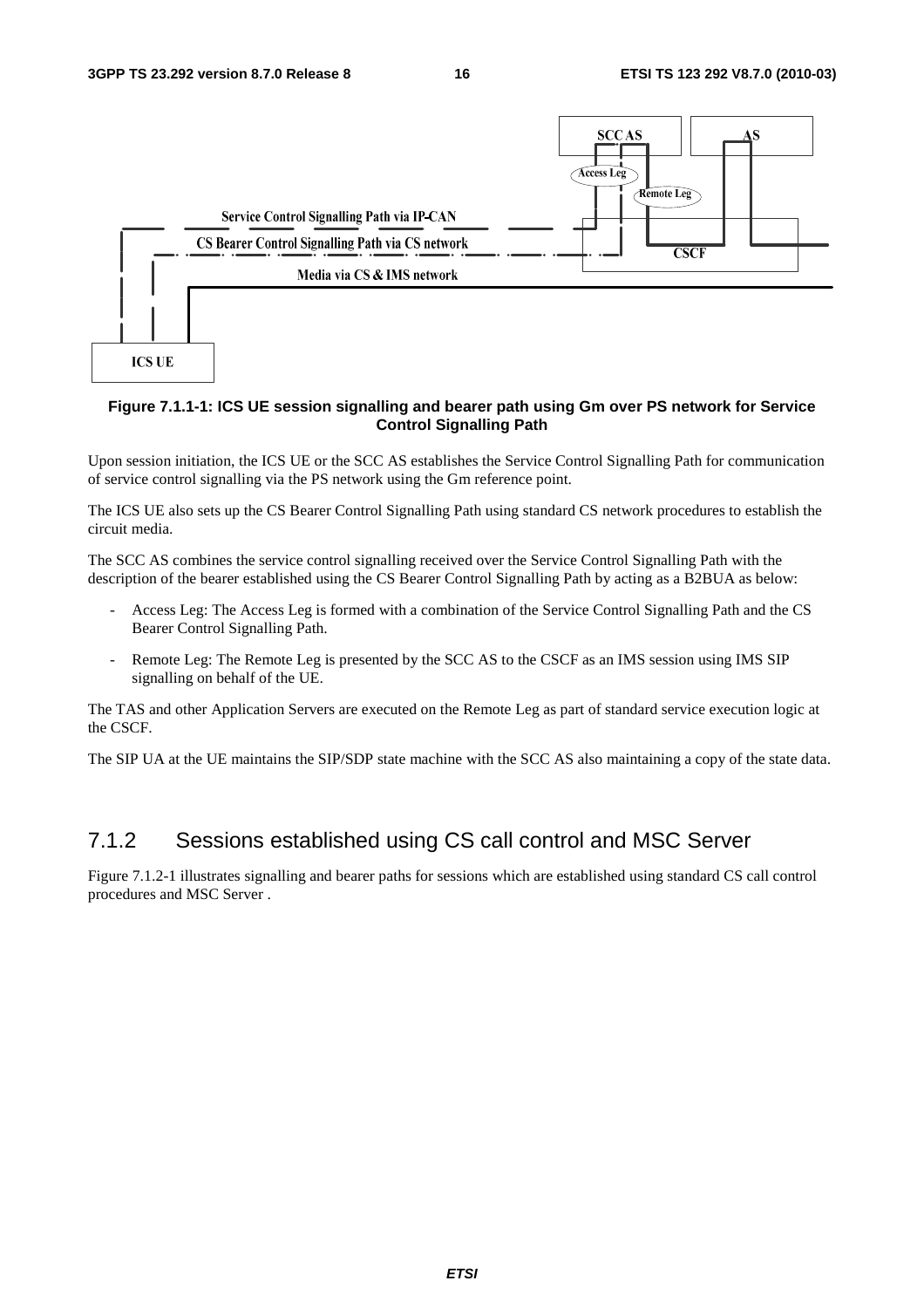

#### **Figure 7.1.2-1: Session signalling and bearer path using CS call control**

Upon session initiation, the UE or the remote end sets up a call and the call is directed to IMS using standard CS procedures; IN (e.g. CAMEL) triggers are used to redirect CS originated calls to IMS. The SCC AS acts a B2BUA for presentation of the UA behaviour on behalf of the UE to IMS.

The TAS and other Application Servers are executed on the Remote Leg as part of standard service execution logic at the CSCF.

## 7.2 Registration

### 7.2.1 IMS registration via CS access

### 7.2.1.1 Overview

The UE may register (attach) in the CS domain whenever in CS coverage. The existing mobility management mechanisms are used in the UE and the CS network.

After performing a successful location area update procedure to the UE, the MSC Server receives subscriber data from the HSS/HLR. This subscriber data may include an optional flag.

An MSC Server that is enhanced for ICS shall perform the following:

- If the flag is received and is supported by the MSC Server, then the MSC Server shall analyse the value of the flag as follows:
	- If the flag is set to true, the MSC Server shall attempt the IMS registration using the I2 reference point.
	- If the flag is set to false, the MSC Server shall not attempt the IMS registration.
- If the flag is not received or is not supported, the MSC Server may perform some pre-screening (e.g. IMSI range analysis) based on operator-policy in order to determine whether or not to attempt IMS registration for this subscriber.

NOTE 1: Exact pre-screening procedures are operator specific.

NOTE 2: An MSC Server that is not enhanced for ICS will ignore the flag and thus will continue normal CS operation.

When attempting initial IMS registration on behalf of the ICS User, the MSC Server shall derive a home IMS domain name using the identity of the subscriber (e.g. IMSI). This domain name identifies the node (e.g. I-CSCF or IBCF) to which the MSC Server shall send the IMS registration. The MSC Server shall also derive IMS user identities required for the registration from this identity. The MSC Server shall derive these identities in a manner that prevents collisions with other identities automatically derived from the same subscriber identity. See clause 4.6.2 of the present document for more information on the identities used.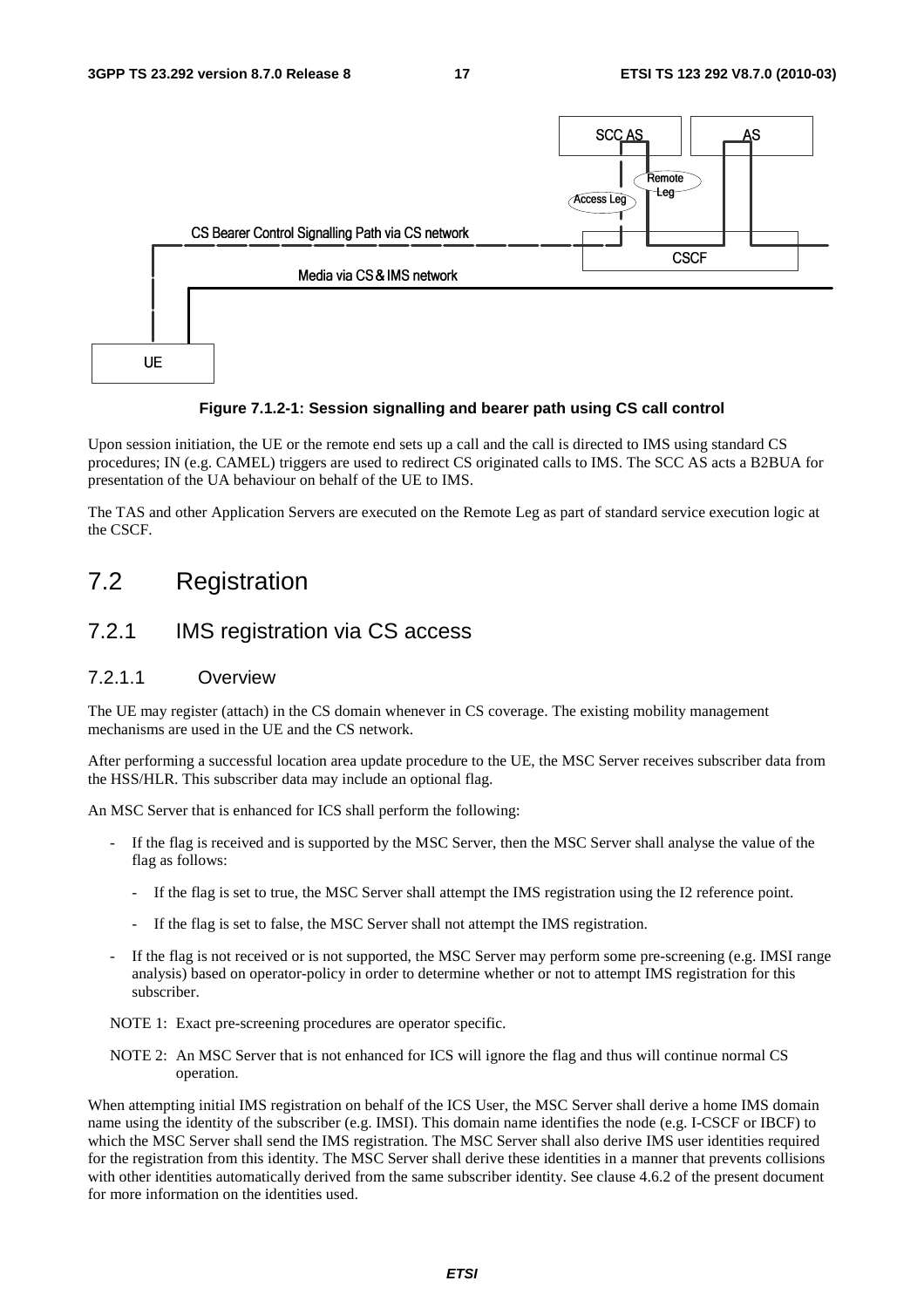The MSC Server then initiates a registration on behalf of the ICS User towards the home IMS indicating support for GRUU and including an InstanceID. If a GRUU is received, the MSC Server shall store it. The MSC Server shall not apply the mechanism for multiple simultaneous registrations.

NOTE 3: IMS authorization of registrations from an MSC Server enhanced for ICS is defined in clause 9.

The routing of the registration messaging is performed by standard IMS routing procedures. The S-CSCF shall perform 3rd party registration towards the SCC AS. The SCC AS shall obtain from the S-CSCF the necessary information related to the contact address for performing T-ADS.

If IMS registration is successful, then subsequent IMS sessions described in clause 4.4.2 shall be supported in IMS using the MSC Server procedures described in this specification.

The success or failure of the IMS registration shall not impact the CS attach status of the UE.

The MSC Server enhanced for ICS shall initiate IMS re-registration as necessary to maintain an active IMS registration during the period of time in which the UE is attached to the CS domain.

NOTE 4: Due to the MSC Server not applying the mechanism for multiple simultaneous registrations, this results in the behaviour of when a UE attaches to a new MSC Server enhanced for ICS and the old MSC Server enhanced for ICS has not deregistered the user, the new registration over-writes the existing one in the S-CSCF.

After successful initial IMS registration, the MSC Server enhanced for ICS shall subscribe to the registration event package described in TS 23.228 [2] on behalf of the ICS User. The MSC Server shall use the default public user identity received during initial IMS registration for subscription to this package. The MSC Server enhanced for ICS shall refresh this subscription as necessary during the period of time in which its IMS registration on behalf of the ICS User is active.

The MSC Server enhanced for ICS shall initiate IMS deregistration on behalf of the ICS User upon receipt of any indication that the UE is no longer considered active at this MSC Server (e.g. Location Cancellation procedure, Purge MS procedure, etc.). In order to ensure that the registration request from the target MSC Server arrives at the S-CSCF prior to the deregistration request from the source MSC Server, the MSC Server should delay the deregistration procedure, such as by starting a timer. If the S-CSCF finds an existing binding upon receiving the deregistration request as specified in TS 24.229 [31] and identifies that is a request initiated by the MSC Server enhanced for ICS on behalf of the ICS User, the S-CSCF shall compare the contact address in the deregistration request with the contact address in the existing binding using the URI comparison rules. If it agrees, the S-CSCF will remove the existing binding. Otherwise, the de-registration request fails. Per operator policy, the MSC Server enhanced for ICS shall also initiate IMS reregistrations to obtain additional temporary-GRUUs as need.

Upon receipt of a network-initiated deregistration from the IMS, the MSC Server enhanced for ICS shall remove all registration details relating to the public user identities contained in the deregistration. Network-initiated deregistration from IMS shall not impact the UE"s CS registration status.

### 7.2.1.2 Registration using I2 reference point

Figure 7.2.1.2-1 describes how IMS registration is performed by the MSC Server enhanced for ICS upon receiving of a Location Update Request.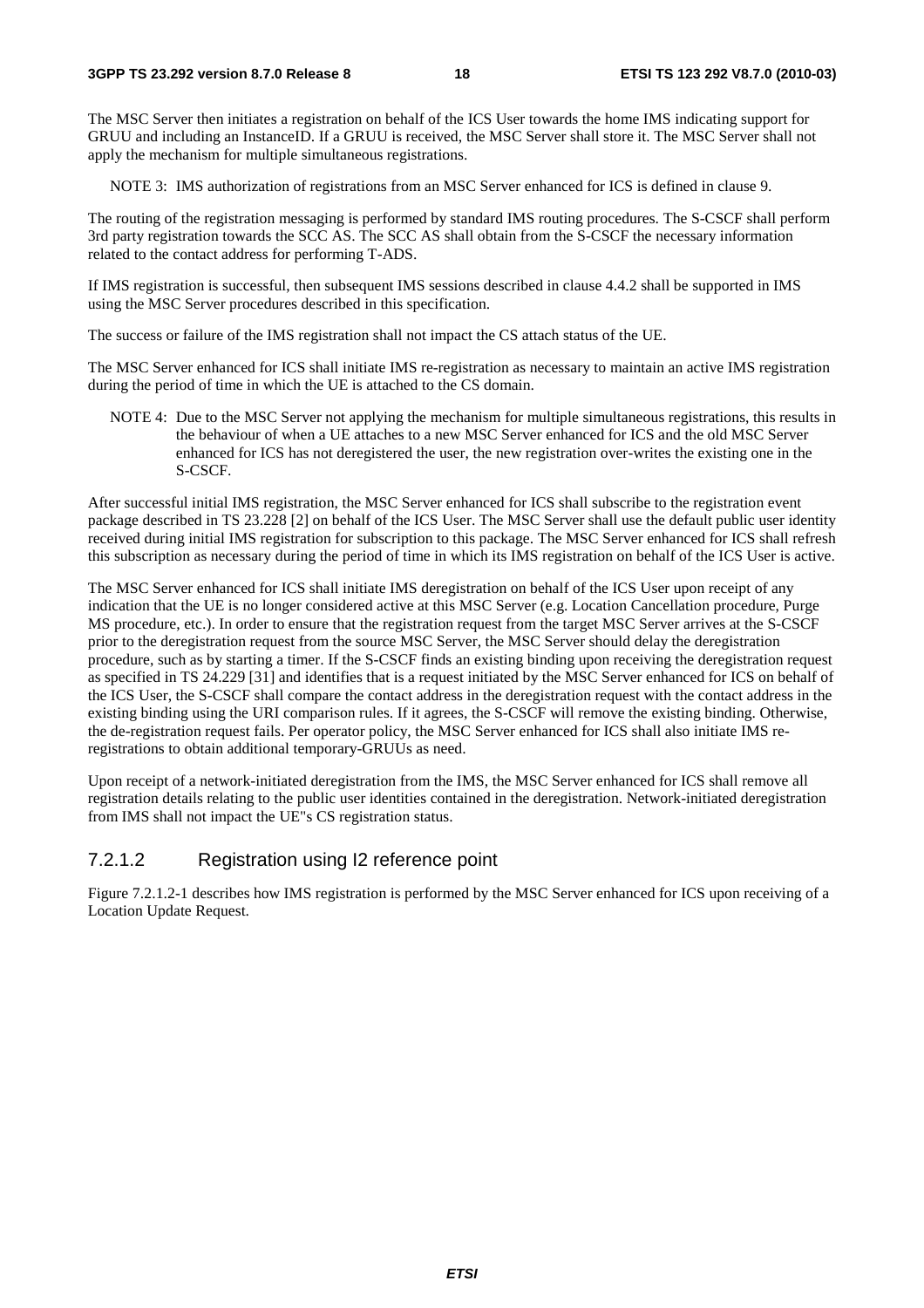

**Figure 7.2.1.2-1: Initial IMS Registration via CS Access** 

- 1. The UE sends a Location Update Request toward the CS network.
- 2. The CS network performs standard CS location update, authentication and obtains subscriber data.
- 3. A Location Update Accept is returned to the UE.
- 4. The MSC Server enhanced for ICS decides to initiate IMS registration for this subscriber. If the subscriber is already registered via this MSC Server enhanced for ICS, no IMS registration is sent.
- 5. The MSC Server enhanced for ICS derives a domain name from the subscriber"s identity (e.g. IMSI) and discovers the address of the appropriate I-CSCF/IBCF.
- 6. The MSC Server enhanced for ICS sends a SIP REGISTER to the IMS with a private and temporary public user identity derived from the subscriber"s IMSI as well as an InstanceID. The REGISTER also contains information indicating the capabilities and characteristics of the MSC Server as a SIP User Agent Client. The I-CSCF verifies that the incoming REGISTER origins from a trusted MSC server (in the same way it would check that a normal REGISTER origins from a trusted P-CSCF).
- 7. The I-CSCF initiates standard procedures for S-CSCF location/allocation.
- 8. The I-CSCF forwards the REGISTER to the S-CSCF.
- 9. The S-CSCF identifies the REGISTER as being from the MSC Server. The S-CSCF skips any further authentication procedures and performs registration procedures with the HSS.
- 10. The S-CSCF performs standard service control execution procedures. Filter criteria directs the S-CSCF to send a REGISTER to the SCC AS.
- 11. IMS registration procedures are completed.

### 7.2.1.3 Deregistration using I2 reference point

Figure 7.2.1.3-1 describes how IMS deregistration is performed by an MSC Server enhanced for ICS upon detection of the Location Cancellation procedure. In this scenario, the UE is moving away from an MSC Server enhanced for ICS to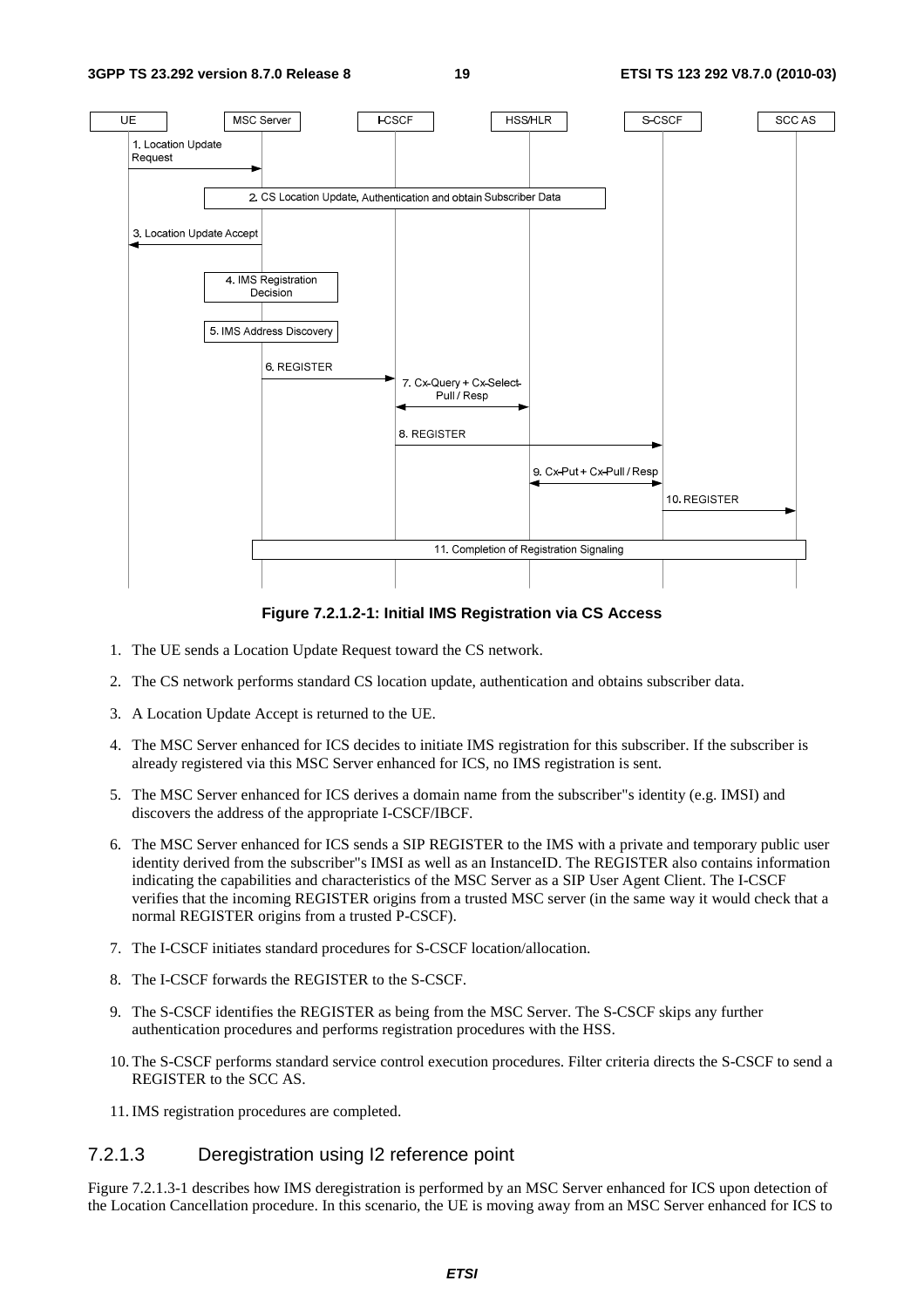an MSC Server not enhanced for ICS. Identical IMS deregistration procedures are initiated by the source MSC Server enhanced for ICS upon receiving of any other indication that the UE is no longer considered registered.



**Figure 7.2.1.3-1: IMS Deregistration via CS Access by source MSC Server enhanced for ICS when moving to an MSC Server not enhanced for ICS** 

- 1. The UE initiates standard location updating procedures toward the CS network.
- 2. The CS network performs standard CS location updating and authentication procedures.
- 3. The HSS initiates location cancellation procedures towards the source MSC Server that is enhanced for ICS.
- 4. On receipt of the Cancel Location, the source MSC Server should delay the deregistration procedure for a short period of time, e.g. by starting a timer.
- NOTE: The delay mentioned in step 4 is used to reduce the signalling at S-CSCF when UE moves between MSC Servers enhanced for ICS (see clause 7.2.1.4). The delay needs to be long enough to ensure that the deregistration request from the source MSC Server arrives at the S-CSCF after the registration request from target MSC Server enhanced for ICS.
- 5. The I-CSCF initiates standard procedures for S-CSCF location/allocation.
- 6. The I-CSCF forwards the REGISTER to the S-CSCF.
- 7. The S-CSCF identifies the REGISTER as being from an MSC Server enhanced for ICS that is a trusted network node. The S-CSCF skips any further authentication procedures and performs deregistration procedures with the HSS.
- 8. The S-CSCF performs the procedures as described in clause 7.2.1.1. As the contact address in the REGISTER is the same with the contact address in the existing binding, the S-CSCF performs standard service control execution procedures. Filter criteria directs the S-CSCF to send a REGISTER to the SCC AS.
- 9. IMS deregistration procedures are completed.

#### 7.2.1.4 Registration after Deregistration using I2 reference point

Figure 7.2.1.4-1 describes how IMS deregistration is performed by the MSC Server enhanced for ICS upon detection of the Location Cancellation procedure. In this scenario, the UE is moving between two MSC Servers enhanced for ICS. Identical IMS deregistration procedures are initiated by the source MSC Server enhanced for ICS upon receiving of any other indication that the UE is no longer considered registered. The registration request from the target MSC Server enhanced for ICS arrives at the S-CSCF after the deregistration request from the source MSC Server enhanced for ICS.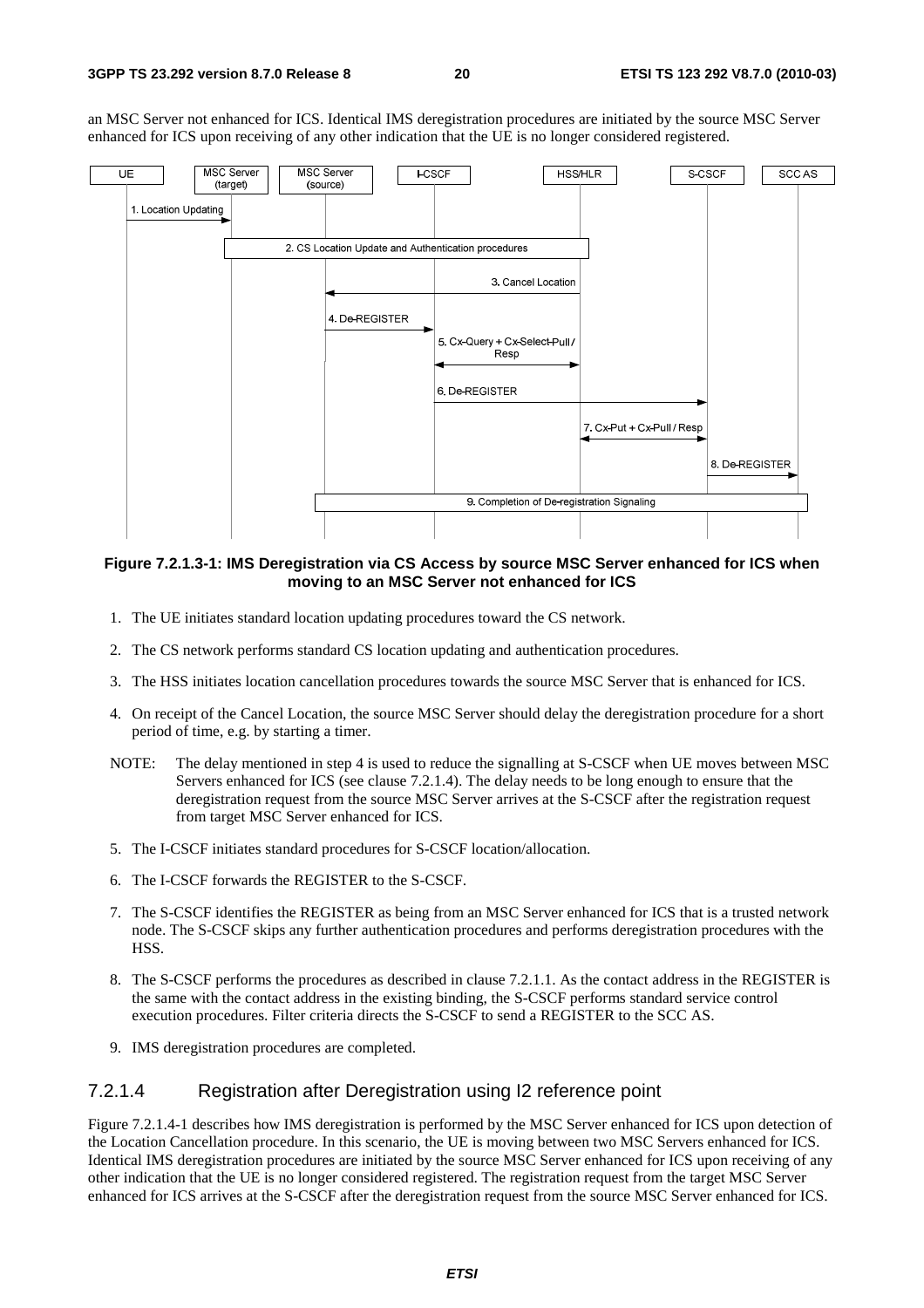

#### **Figure 7.2.1.4-1: IMS Deregistration via CS Access by source MSC Server enhanced for ICS when moving to a target MSC Server enhanced for ICS**

- 1. The UE initiates standard location updating procedures towards the CS network.
- 2. The CS network performs standard CS location updating and authentication procedures.
- 3. The HSS initiates location cancellation procedures towards the source MSC Server enhanced for ICS.
- 4. The source MSC Server enhanced for ICS initiates IMS de-registration as described in clause 7.2.1.3. The S-CSCF removes the existing binding related to the source MSC Server enhanced for ICS.
- 5. The target MSC Server that is also enhanced for ICS initiates IMS registration as described in clause 7.2.1.2. The S-CSCF establishes a new binding related to the target MSC Server enhanced for ICS.
- NOTE: If step 5 is performed before step 4, the de-registration of the source MSC Server enhanced for ICS does not affect the new registered contact of the target MSC Server enhanced for ICS.

#### 7.2.1.5 Registration before Deregistration using I2 reference point

Figure 7.2.1.5-1 describes how IMS deregistration is performed by the MSC Server enhanced for ICS upon detection of the Location Cancellation procedure. In this scenario, the UE is moving between two MSC Servers enhanced for ICS. Identical IMS deregistration procedures are initiated by the source MSC Server enhanced for ICS upon receiving of any other indication that the UE is no longer considered registered. The registration request from the target MSC Server enhanced for ICS arrives at the S-CSCF before the deregistration request from the source MSC Server enhanced for ICS.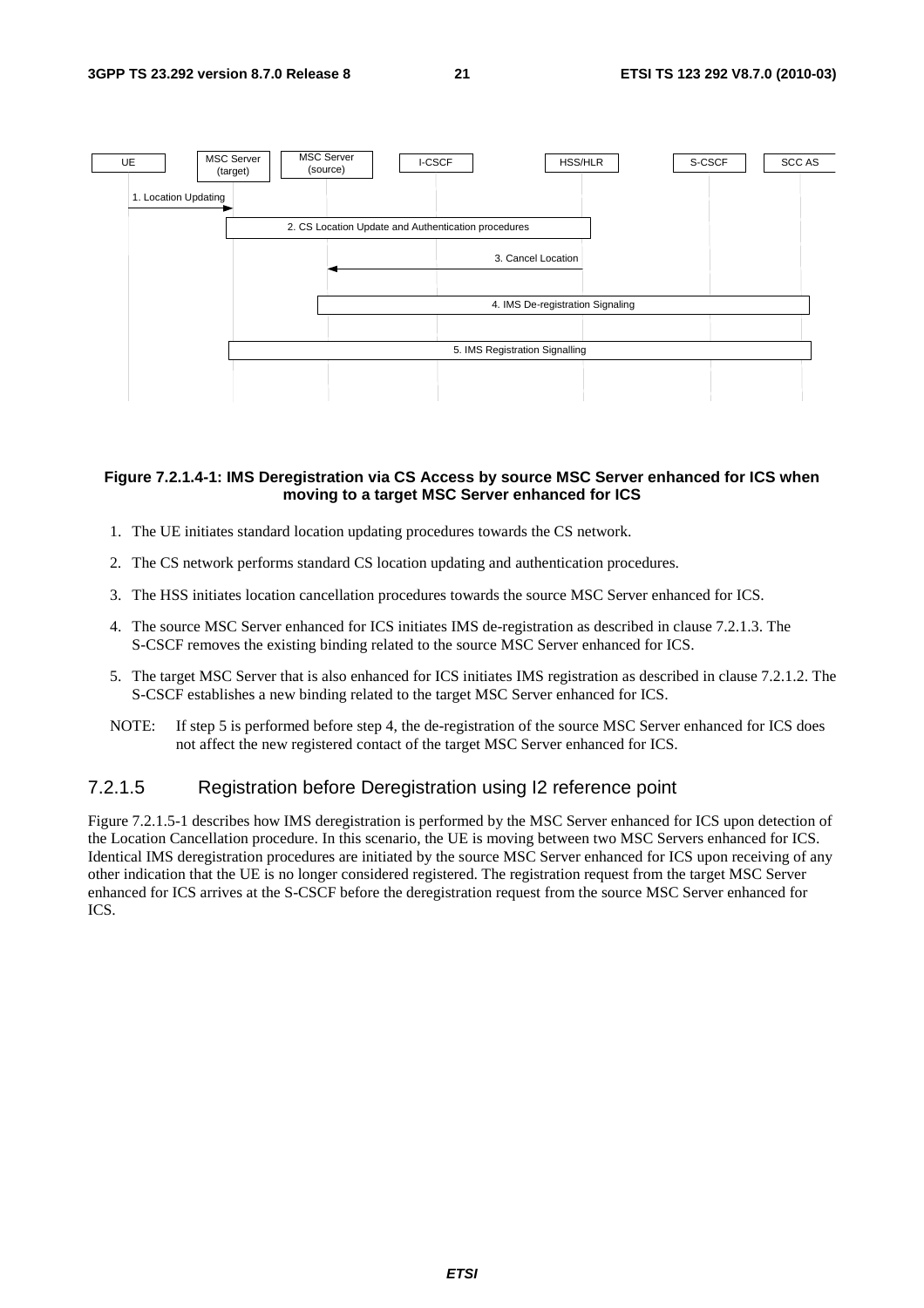

#### **Figure 7.2.1.5-1: IMS Deregistration via CS Access by source MSC Server enhanced for ICS when moving to a target MSC Server enhanced for ICS**

- 1. The UE initiates standard location updating procedures towards the CS network.
- 2. The CS network performs standard CS location updating and authentication procedures.
- 3. The HSS initiates location cancellation procedures towards the source MSC Server enhanced for ICS.
- 4. The target MSC Server that is also enhanced for ICS initiates IMS registration as described in clause 7.2.1.2. The S-CSCF updates a existing binding related to the source MSC Server enhanced for ICS.
- 5. The source MSC Server that is enhanced for ICS initiates IMS deregistration for this subscriber.
- 6. The I-CSCF initiates standard procedures for S-CSCF location/allocation.
- 7. The I-CSCF forwards the REGISTER to the S-CSCF.
- 8. The S-CSCF identifies the REGISTER as being from an MSC Server enhanced for ICS that is a trusted network node. The S-CSCF skips any further authentication procedures and performs deregistration procedures as described in clause 7.2.1.1. As the contact address in the REGISTER differs from the contact address in the existing binding related to the target MSC Server, the S-CSCF returns an error response to the source MSC Server enhanced for ICS.

### 7.2.2 IMS Registration via IP-CAN

Whenever the ICS UE acquires IP connectivity via an IP-CAN, the UE shall register in the IMS if not already registered in IMS. Registration with IMS is in accordance with the procedure as defined in TS 23.228 [2].

3rd-party registration shall be performed by the S-CSCF via the ISC interface towards the SCC AS. This supports ADS functionality in the SCC AS.

- 1. The UE registers in the IMS as described in clause 5.2.2.3 of TS 23.228 [2] indicating its abilities to use ICS.
- NOTE: Access networks capabilities could be taken into account when sending any indications.
- 2. The S-CSCF informs the SCC AS about the registration, using the procedures defined in clause 6.3 of TS 23.218 [7].

IMS registration via IP-CAN is performed independently of the UE's CS state.

Information regarding home network support of ICS shall be configured in the ICS UE, e.g. via OMA DM [24].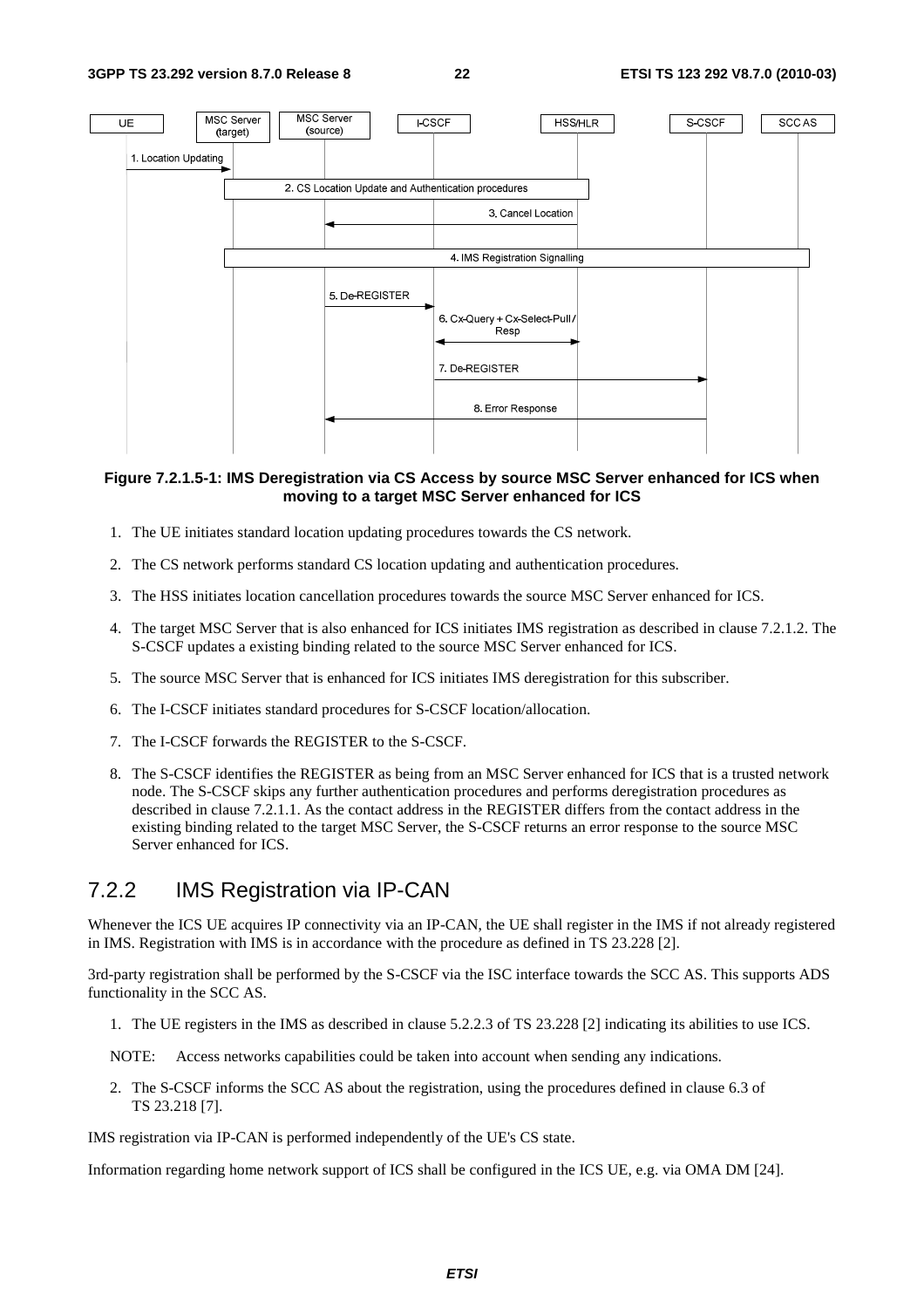## 7.3 Originations

## 7.3.1 Originating sessions that use PS media

When the ICS UE has access to a PS network that supports the full duplex speech component of an IMS service, the originating IMS procedures (as described in clause 5.6 of TS 23.228[2]) shall be used to set up the session. The S-CSCF shall insert the SCC AS in the IMS session path using originating initial filter criteria. The SCC AS shall be the first AS inserted into the session path.

## 7.3.2 Originating sessions that use CS media

### 7.3.2.1 Non ICS UE originating sessions that use CS media

#### 7.3.2.1.1 Overview

Originating sessions that use CS media made by non ICS UEs that have been successfully registered in IMS by the MSC Server can utilize IMS service control. The non ICS UE initiates a standard CS originating session toward the MSC Server enhanced for ICS, which in turn can initiate an IMS originating session using the I2 reference point.

For these sessions, the MSC Server shall perform interworking between the I2 reference point and CS signalling (e.g. as described in TS 24.008 [6]). The MSC Server shall also control a CS-MGW using the Mc reference point to perform interworking between CS access bearers and RTP bearers on the Mb reference point.

The SCC AS shall be inserted in the IMS session path using the iFC.

### 7.3.2.1.2 Origination using I2 reference point

Figure 7.3.2.1.2-1 describes how IMS originations are performed via CS access for non ICS UE. This call flow also applies for an ICS UE CS origination with CS media without use of Gm and with use of an MSC server enhanced for ICS, as specified in clause 7.3.2.2.3.



**Figure 7.3.2.1.2-1: IMS Origination via CS Access for non ICS UE** 

1. The UE A sends a CS call setup message containing the B-party number to the MSC Server enhanced for ICS according to standard CS originating procedures.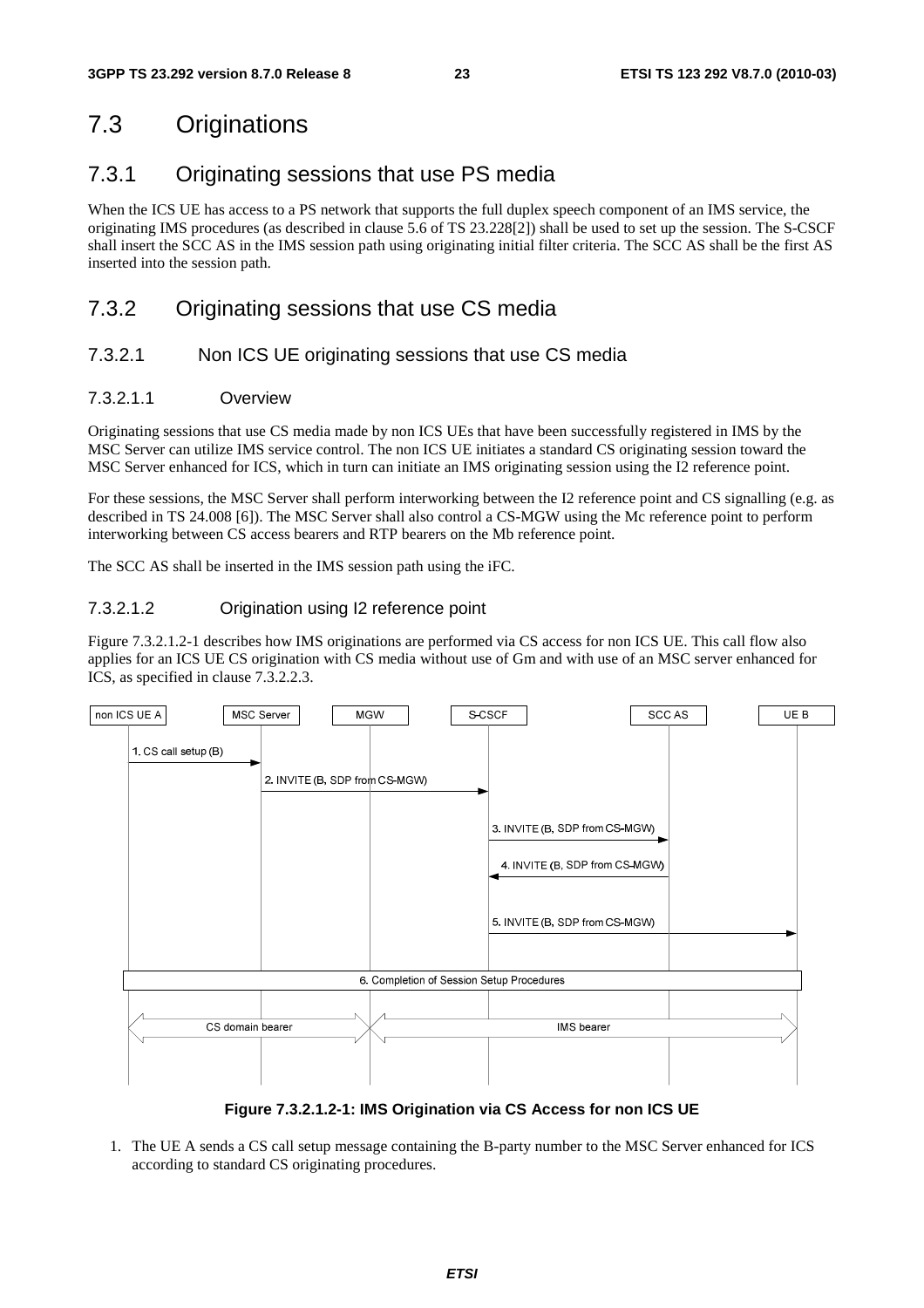- 2. The MSC Server sends an INVITE to the S-CSCF with the Request-URI set to the B-party number. If a GRUU is to be included as described in TS 23.228 [2], then include a temporary-GRUU as the contact address if privacy has been requested or a public-GRUU if privacy has not been requested. The INVITE also contains SDP received from the CS-MGW.
- 3. The S-CSCF performs standard service control execution procedures. Filter criteria direct the S-CSCF to send the INVITE to the SCC AS.
- 4. The SCC AS invokes a B2BUA, terminating the UE A Leg and originating the Remote Leg for presentation of an IMS session towards the B-party on behalf of UE A. The SCC AS creates an INVITE containing the SDP received in the CS Bearer Control Signalling Path, indicating CS voice media. The INVITE request is routed from the SCC AS to the S-CSCF.
- 5. The S-CSCF continues with standard IMS originated session processing and routes the request onwards to the Bparty.
- 6. Completion of the session and bearer control setup procedures.

#### 7.3.2.1.3 Origination when using an MSC Server

Figure 7.3.2.1.3-1 describes how IMS originations are performed via CS access for non ICS UE attached to a legacy MSC or MSC-Server which has not been enhanced for ICS. This call flow also applies for an ICS UE CS origination with CS media without use of Gm and with use of an MSC server, as specified in clause 7.3.2.2.3.



**Figure 7.3.2.1.3-1: IMS Origination via CS Access for non ICS UE** 

- 1. The UE A originates a call in the CS domain to party-B according to standard origination procedures.
- 2. The MSC Server responds with a Call Proceeding message and begins to set up the CS Bearer Control Signalling Path.
- 3. The MSC-Server fetches an IP Multimedia Routing Number (IMRN) via IN (e.g. CAMEL) and routes the call towards the user's home IMS network using the IMRN via an MGCF.
- 4. The MGCF initiates an INVITE towards the I-CSCF in the home IMS of the originating ICS user.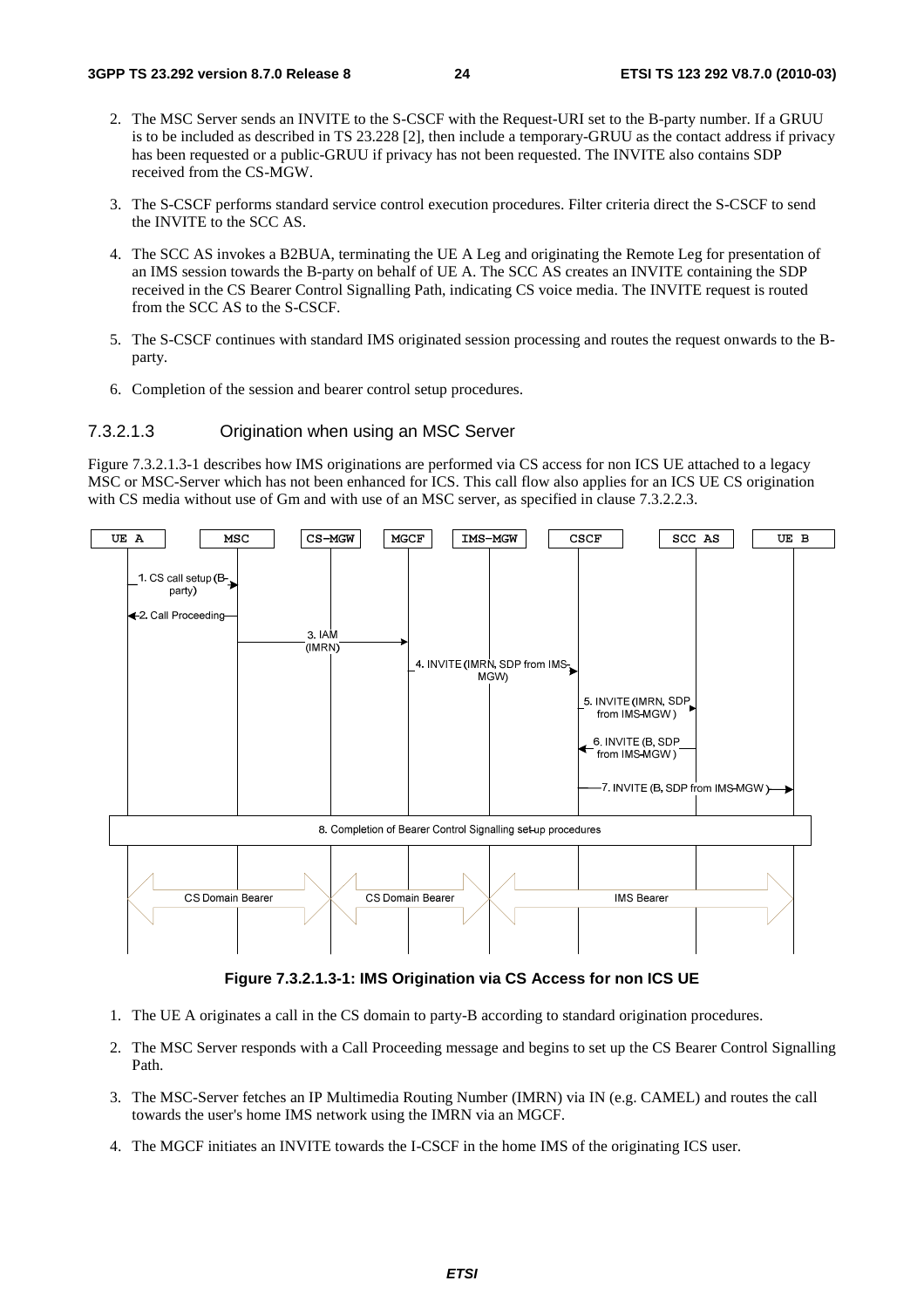- 5. The I-CSCF routes the INVITE based on one of the following standard procedures specified in "PSI based Application Server termination - direct and PSI based Application Server termination – indirect" procedures in TS 23.228 [2] either directly to the SCC AS or via the S-CSCF.
- 6. When the INVITE arrives at the SCC AS, it invokes a B2BUA, terminating the UE A leg and originating the Remote Leg for presenting an IMS session towards the B-party on behalf of UE A. The SCC AS creates an INVITE containing the SDP received from MGCF, indicating CS voice media. The original called number and the calling party number are used to setup the outgoing call leg to party-B in accordance with the AS origination procedure defined in clause 5.6.5 of TS 23.228 [2]. The SCC AS sends the INVITE back to S-CSCF.
- NOTE: The method for discovery of original called number and calling party number at the SCC AS if ISUP does not provide this information is implementation dependant. This can be realized by interactions between the SCC AS and the SCF (e.g. gsmSCF); however this interaction is outside the scope of this specification.
- 7-8. The S-CSCF sends the INVITE further for completion of the call toward the remote end.

### 7.3.2.2 ICS UE Originating sessions that use CS media

#### 7.3.2.2.1 Overview

IMS service control is used for ICS UE originated sessions that use a CS media bearer.

When using the Gm reference point, the ICS UE initiates a standard IMS originating session indicating use of CS media bearer for the session. The SCC AS is inserted in the IMS session path using originating iFC. The ICS UE also sets up a standard CS originated session addressing a PSI DN associated with the SCC AS to establish the CS bearer if a CS bearer is not available for the ICS UE. The CS bearer shall be reused if already established using the Gm reference point. The service control signalling is combined with the description of the CS bearer at the SCC AS for presentation of the IMS originating session to the S-CSCF over the Remote Leg.

The ICS UE should be able to detect an emergency session establishment request. If the ICS UE using a CS access detects the request for the establishment of an emergency session, the ICS UE shall attempt to initiate a CS emergency call.

If the ICS UE could not detect an emergency call and originates the session with CS media using Gm reference point, it will forward an IMS session establishment request to the P-CSCF. If the P-CSCF detects such an emergency call, it rejects the request with an indication that this is for an emergency session as described in TS 23.167[25].

NOTE: If the P-CSCF is not ICS aware, it is assumed that some other node in the emergency session path will detect the unsupported media and reject it or the call will be delivered to the PSAP without voice media component. Normal error handling applies in this case.

As described in TS 23.167[5] an ICS UE that initiated a non UE detectable emergency session will receive an indication in responses from which it can deduce that the session is for emergency. Upon receiving an emergency session rejection or session rejection with this indication, the ICS UE shall fall back to CS according to TS 23.167[25].

When not using the Gm reference point, the ICS UE initiates a standard CS originating call using B party's E.164 number. The call is routed to IMS either via a standard MSC Server using IN (e.g. CAMEL) based redirection or via an MSC Server enhanced with ICS. If the B party number is detected by the MSC Server as an emergency number then it will be handled as per existing MSC Server call handling procedures.

The following clauses show pairs of flows, one for an ICS UE when using an MSC Server and the other for an MSC Server enhanced for ICS. They are for the most part identical except that in the case of an MSC Server enhanced for ICS the INVITE towards the SCC AS is sent directly from the MSC Server whereas an MSC Server sends an ISUP IAM and the MGCF interworks this to an INVITE towards the SCC AS.

7.3.2.2.2 Void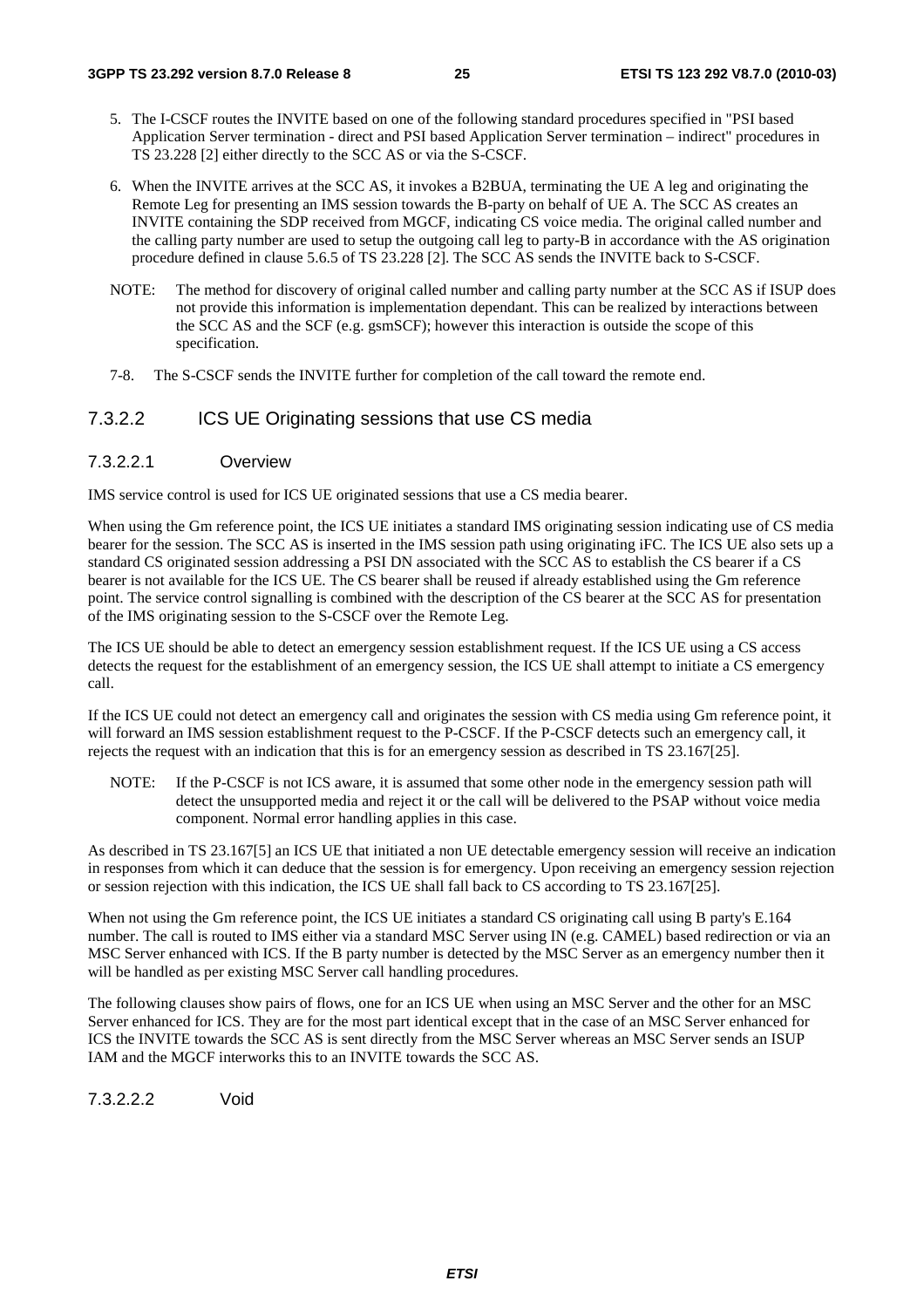#### 7.3.2.2.3 Originations with CS media when not using Gm

This procedure may be used when the ICS User dials an E.164 number, a Tel URI or a SIP-URI user=phone, and the exchange of additional SIP parameters is not required. The ICS UE initiates a standard CS originating using the Bparty"s E.164 number or a number derived from the Tel-URI. The call is routed to IMS via an MSC Server which is enhanced to support ICS or a standard MSC Server using IN (e.g. CAMEL) based re-direction.

Figure 7.3.2.1.2-1 provides an example flow for a session origination by an ICS UE where the Gm reference point is not required to set up the session and a MSC Server enhanced for ICS is used to set-up the CS Bearer Control Signalling Path and the user is identified as an ICS user.

For a session origination by an ICS UE where the Gm reference point is not required to set up the session and a MSC Server enhanced for ICS is not used to set-up the CS bearer control signalling, an example call flow is shown in Figure 7.3.2.1.3-1.

#### 7.3.2.2.4 Originations with CS media using the Gm reference point

Figure 7.3.2.2.4-1 provides an example flow for a session origination by an ICS UE attached to an MSC Server enhanced for ICS where the Gm reference point is used to set up the session with the CS media bearer.



#### **Figure 7.3.2.2.4-1: ICS UE Origination with CS media using Gm reference point when using an MSC Server enhanced for ICS**

NOTE 1: Steps 6, 7, 8 and 9 are related to the CS Bearer Control Signalling Path. The other steps are related to the setup of the Service Control Signalling Path.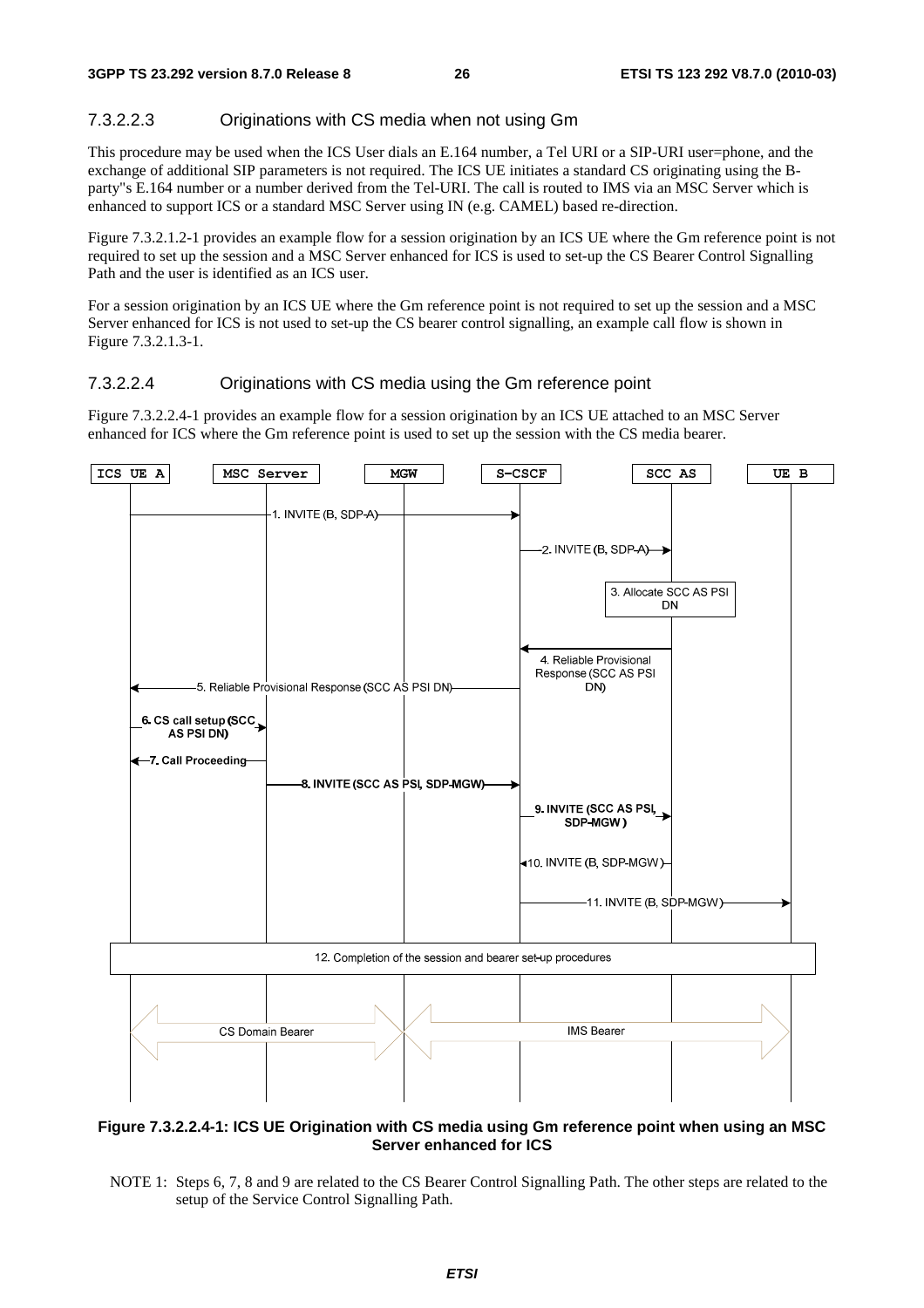- 1. The ICS UE A sets up a Service Control Signalling Path by initiating a standard IMS origination session towards the UE B. A SIP INVITE request (indicating the use of CS media for the session) is sent to the S-CSCF serving the UE A in the home IMS network.
- 2. The SCC AS is inserted in the IMS session path using originating initial filter criteria at the S-CSCF. The SCC AS is the first AS inserted in the session path.
- 3. The SCC AS allocates a PSI DN and sends it to the ICS UE A.
- 4. The SCC AS returns the SCC AS PSI DN in a reliable provisional response to the S-CSCF
- 5. The S-CSCF forwards the provisional response (containing the SCC AS PSI DN) to ICS UE A.
- 6. The ICS UE uses standard CS originating procedures to establish the CS Bearer Control Signalling Path with the SCC AS by sending a CS call setup message to the MSC Server containing the SCC AS PSI DN.
- NOTE 2: The UE waits for the SIP response (step 5) before the UE generates the CS call setup.
- 7. The MSC Server responds with a Call Proceeding message and begins to set up the CS Bearer Control Signalling Path.
- 8. The MSC Server sends an INVITE to the S-CSCF with the Request-URI set to the SCC AS PSI. If a GRUU is to be included as described in TS 23.228 [2], then include a temporary-GRUU as the contact address if privacy has been requested or public-GRUU if privacy has not been requested.
- 9. The S-CSCF carries out standard processing of originating initial filter criteria and sends the INVITE to the SCC AS.
- 10. The SCC AS invokes a B2BUA, terminating the Access Leg and originating the Remote Leg for presentation of an IMS session towards the B-party on behalf of ICS UE A. The SCC AS correlates the CS bearer control signalling with the service control signalling and combines both the SDP offers into one offer towards the UE B. The SCC AS inserts the SDP received on the CS Bearer Control Signalling Path into the INVITE indicating CS media towards the B-party. The INVITE request is routed from the SCC AS to the S-CSCF.
- 11. The S-CSCF continues with standard IMS originated session processing and routes the request onwards to the Bparty
- 12. Completion of the Service Control Signalling Path and the CS Bearer Control Signalling Path setup procedures.

Figure 7.3.2.2.4-2 provides an example flow for a session origination by an ICS UE attached to an MSC Server where the Gm reference point is used to set up the session with the CS media bearer.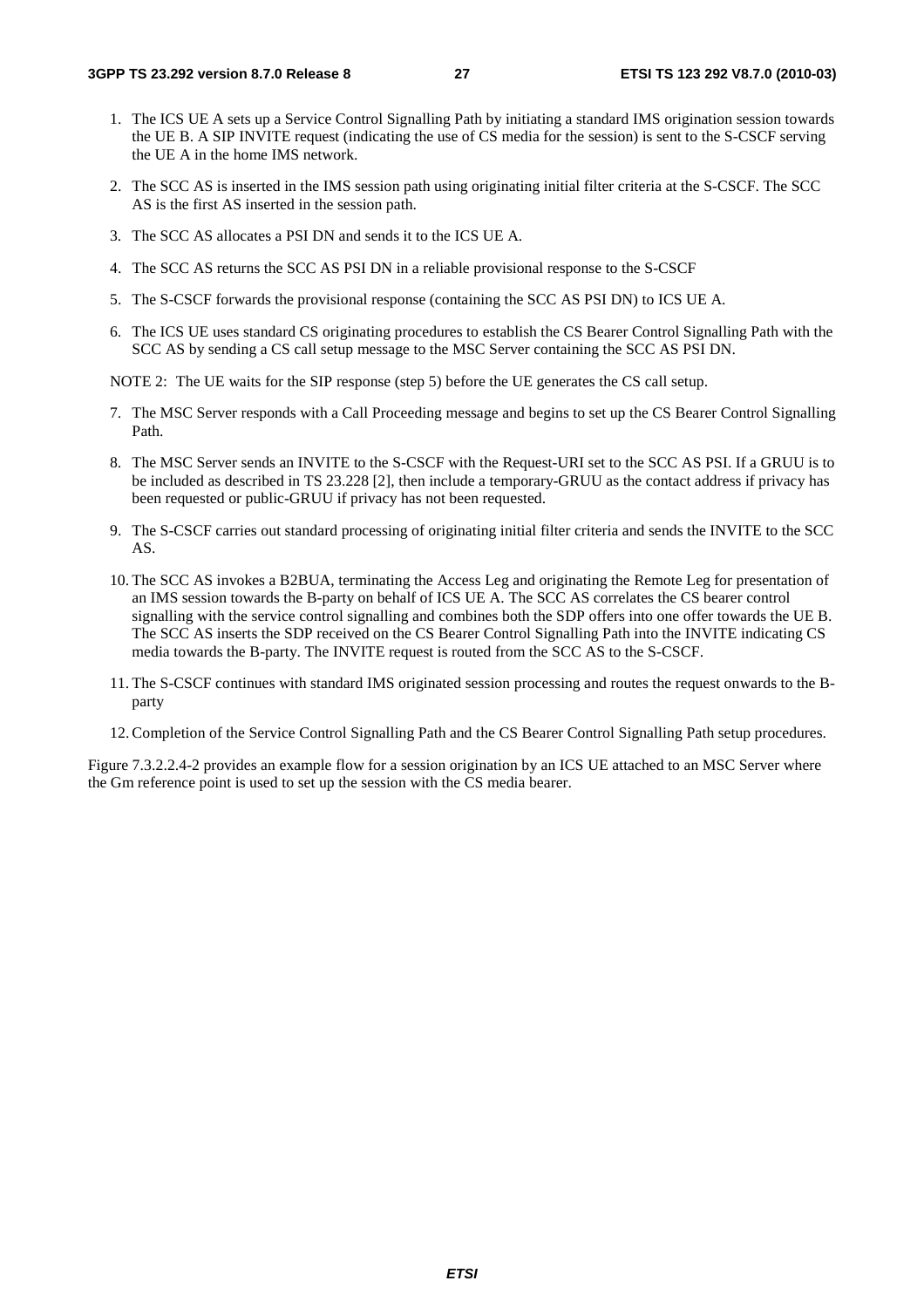

#### **Figure 7.3.2.2.4-2: ICS UE Origination with CS media using Gm reference point when using an MSC Server**

NOTE 3: Steps 6, 7, 8, 9 and 10 are related to the CS Bearer Control Signalling Path. The other steps are related to the setup of the Service Control Signalling Path.

Steps 1-7 in Figure 7.3.2.2.4-2 are identical to steps 1-7 in Figure 7.3.2.2.4-1.

At Steps 8 and 9, the MSC server sends the IAM using the SCC AS PSI DN to an MGCF which is subsequently interworked to an INVITE.

Steps 10-13 in Figure 7.3.2.2.4-2 are identical to steps 9-12 in Figure 7.3.2.2.4-1.

## 7.4 Terminations

## 7.4.1 Terminating sessions that use PS media

### 7.4.1.1 Full duplex speech via PS

When the ICS UE has access to a PS network that supports the full duplex speech component of an IMS service, terminating IMS procedures (as described in clause 5.7 of TS 23.228[2]) shall be used to terminate the session to the ICS UE. The S-CSCF shall insert the SCC AS in the IMS session path using terminating initial filter criteria. The SCC AS shall be the last AS inserted into the session path.

7.4.1.2 Void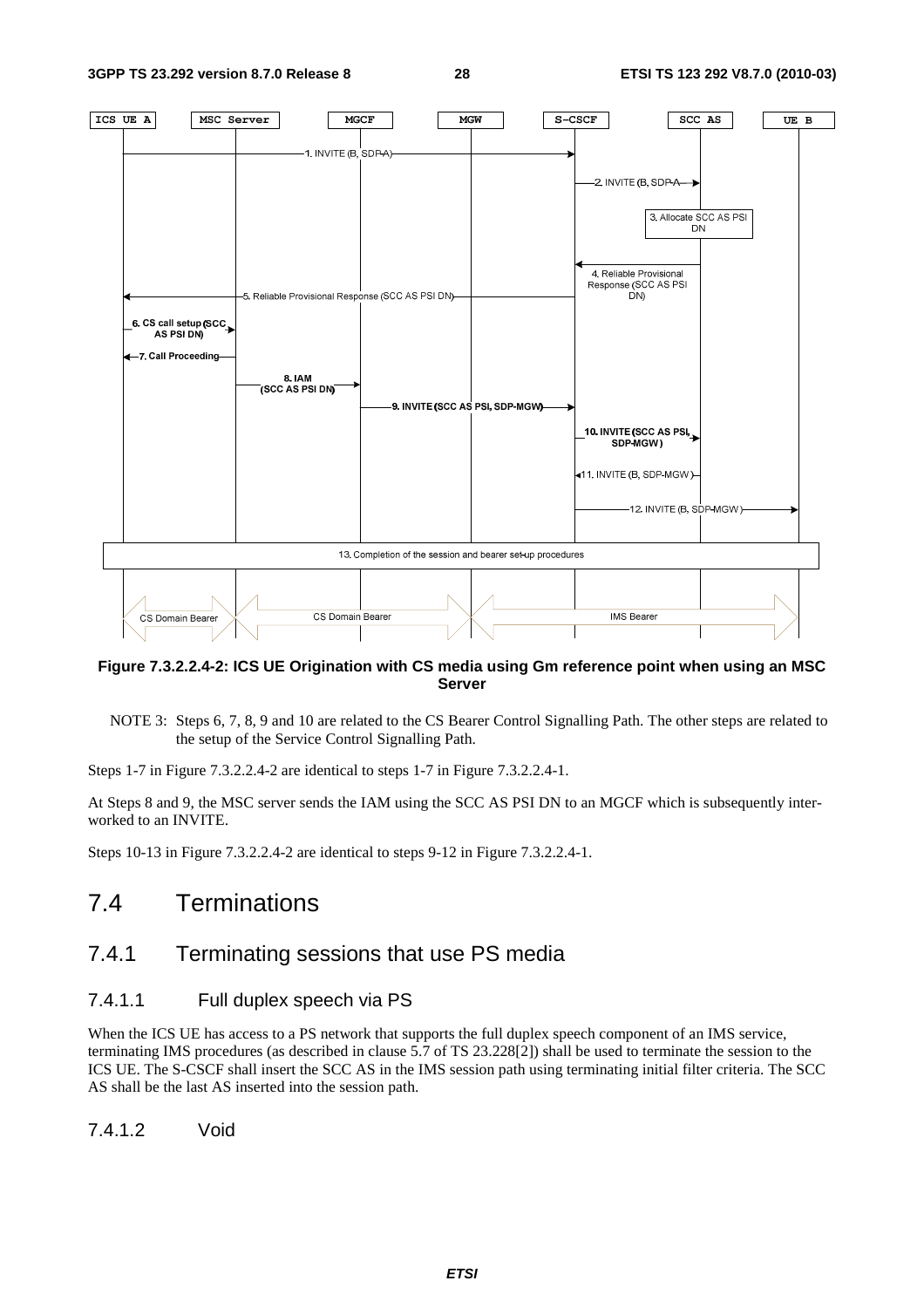7.4.1.3 Void

### 7.4.2 Terminating sessions that use CS media

### 7.4.2.1 Non ICS UE terminating sessions that use CS media

#### 7.4.2.1.1 Overview

All ICS User incoming sessions are directed to IMS for delivery to the ICS User.

Non ICS UEs which have been successfully registered in IMS by the MSC Server will have a registration binding at the S-CSCF containing the MSC Server as the contact address.

The SCC AS shall be inserted in the IMS session path using the terminating iFC. The SCC AS performs T-ADS for selection of an access and returns information to assist with S-CSCF selection of a registered contact address. When the T-ADS function selects the MSC Server enhanced for ICS, the SCC AS directs the IMS terminating session towards the contact address of the MSC Server.

On receipt of the session initiation message, the MSC Server enhanced for ICS shall perform the necessary interworking between the I2 reference point and CS signalling (e.g. as described in TS 24.008 [6]). The MSC Server shall also control a CS-MGW using the Mc reference point to perform the necessary interworking between RTP bearers on the Mb reference point and CS access bearers.

The SCC AS may select to breakout an incoming session to the CS domain in following cases:

- A non ICS UE is not registered in IMS but can be attached to the CS network at a MSC. In this case, terminating iFC forwards the call to the SCC AS.
- A non ICS UE is registered in IMS, the access network does not support bi-directional speech, but the UE still can be attached to the CS network at a MSC. In this case, terminating iFC forwards the call to the SCC AS.

For both scenarios the SCC AS shall retrieve from the HSS the C-MSISDN(s) associated with all the IMPIs associated with the IMPU that is the target of the session. The SCC AS shall select a single C-MSISDN and shall use it to fetch a CSRN for routing the call to the CS domain. The INVITE shall be sent to the S CSCF which then performs CS breakout according to standard IMS procedures.

.NOTE: The algorithm used by the SCC AS to select a C-MSISDN is implementation dependent.

#### 7.4.2.1.2 Termination using I2 reference point

Figure 7.4.2.1.2-1 describes how IMS terminations are performed via CS access for non ICS UE registered in IMS. This call flow also applies for an ICS UE attached to an MSC server enhanced for ICS where the incoming session is delivered to the ICS UE using standard CS terminating procedures, as specified in clause 7.4.2.2.5.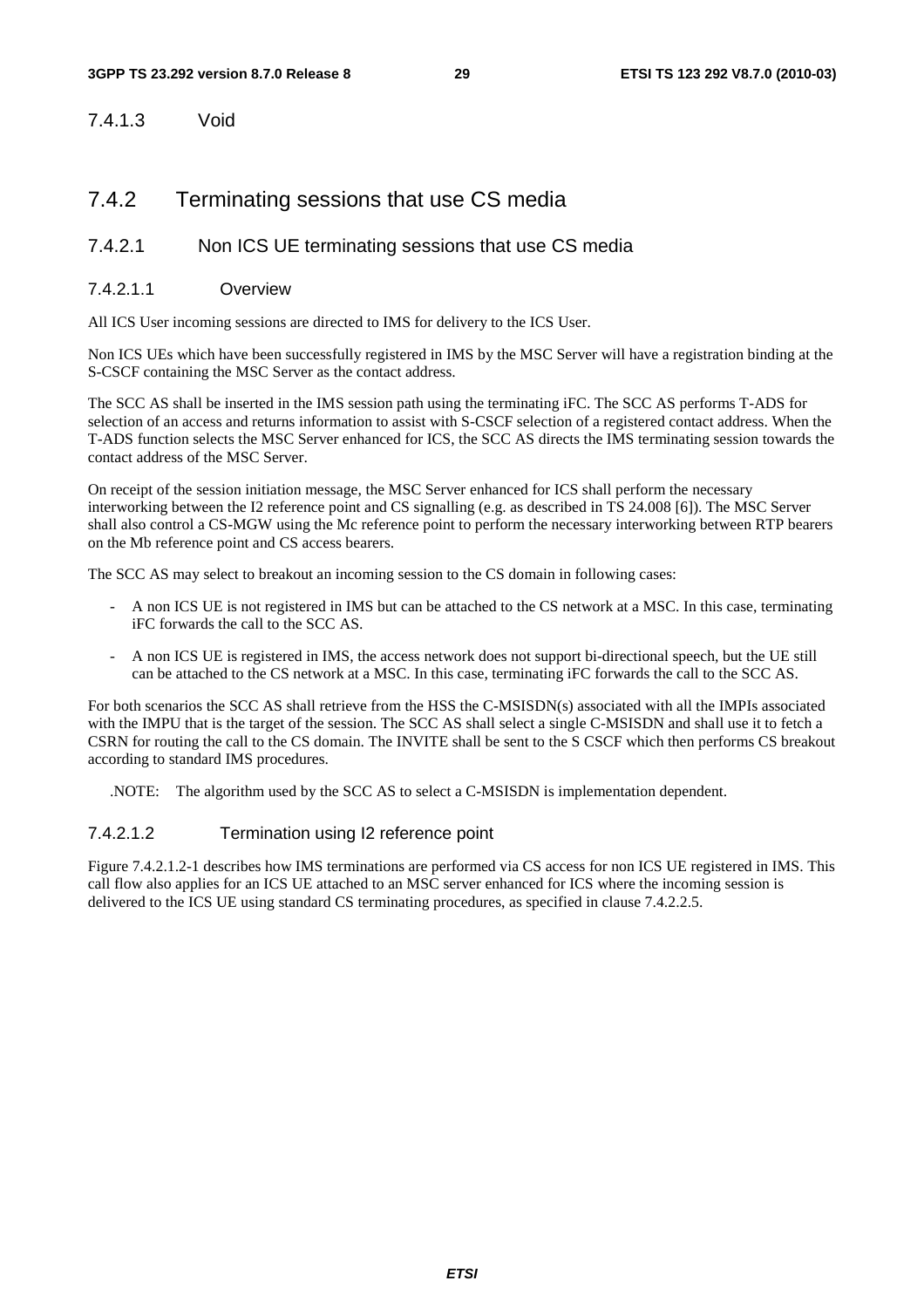#### **3GPP TS 23.292 version 8.7.0 Release 8 30 ETSI TS 123 292 V8.7.0 (2010-03)**



#### **Figure 7.4.2.1.2-1: IMS Termination via CS Access for non ICS UE registered in IMS**

- 1. An incoming INVITE is received at the S-CSCF of the B-party via the I-CSCF.
- 2. The S-CSCF performs standard service control execution procedures. Filter criteria direct the S-CSCF to send the INVITE to the SCC AS.
- 3. The SCC AS performs terminating access domain selection. The SCC AS chooses the CS access network and the MSC Server contact address, amongst the registered contact addresses for the UE B, for the setup of the media.
- 4. The SCC AS establishes a new session by sending an INVITE to the UE B via the S-CSCF.
- 5. The S-CSCF forwards the INVITE to the MSC Server based on the contact address stored during registration, using standard IMS procedures.
- 6. The MSC Server sends a Setup message to the UE B.
- 7. Completion of the session and bearer control setup procedures.

#### 7.4.2.1.3 Termination to non ICS UE not registered in IMS

Figure 7.4.2.1.3-1 describes how IMS terminations are performed via CS access for non ICS UE not registered in IMS. This call flow also applies for an ICS UE attached to an MSC server where the incoming session is delivered to the ICS UE using standard CS terminating procedures, as specified in clause 7.4.2.2.5.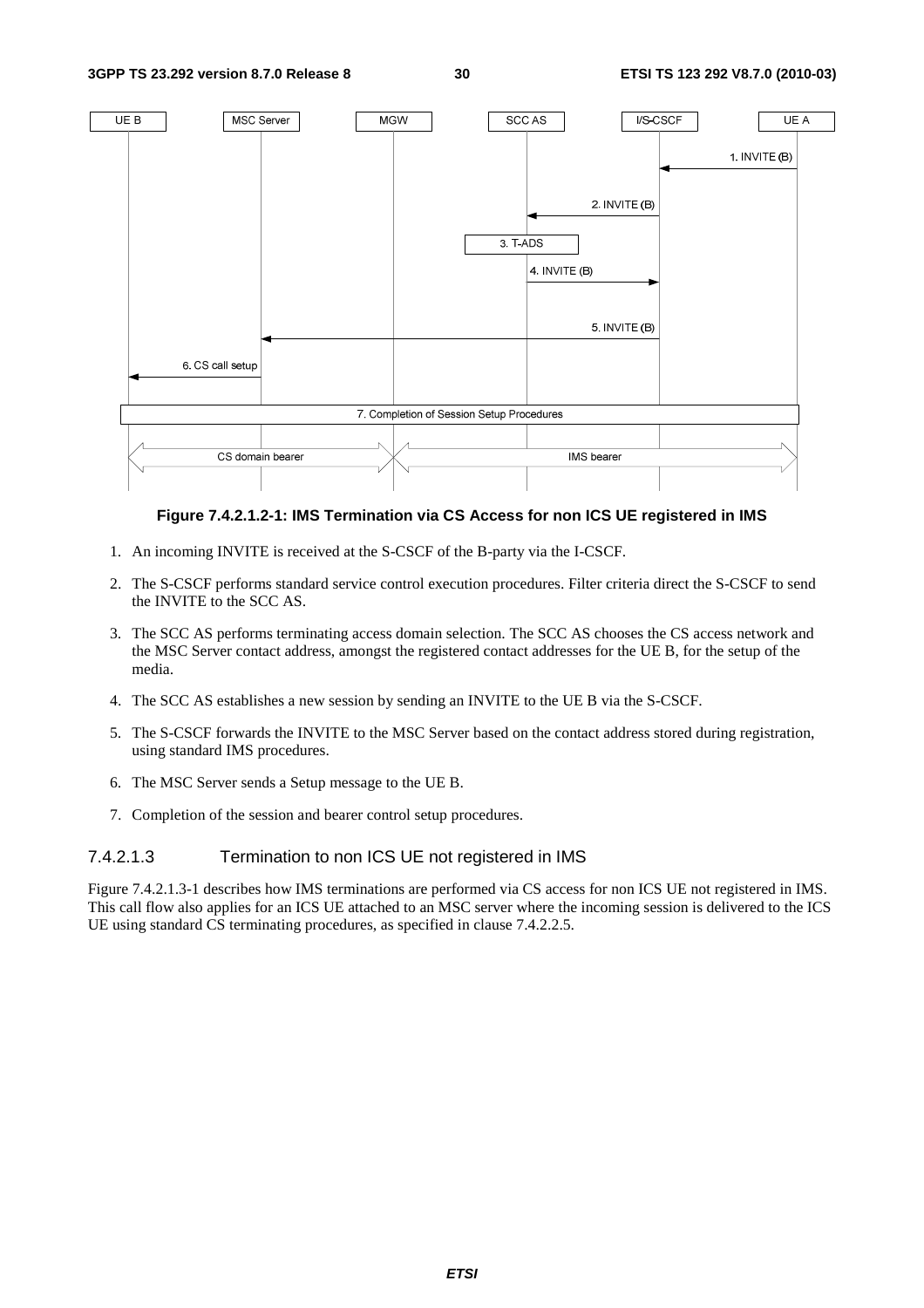

**Figure 7.4.2.1.3-1: IMS Termination via CS Access for non ICS UE not registered in IMS** 

- 1. An incoming INVITE is received at the S-CSCF of the B-party.
- 2. The S-CSCF performs standard unregistered service control execution procedures. The terminating iFC direct the INVITE to the SCC AS for terminating access domain selection.
- 3. The T-ADS function chooses breakout to the CS domain. A CSRN is fetched for routing to the CS domain.

NOTE: Fetching the CSRN is implementation specific.

- 4. The SCC AS establishes a new session by sending an INVITE containing the CSRN towards the S-CSCF.
- 5. The S-CSCF then performs CS breakout according to existing IMS procedures. The call is routed to the CS domain via the BGCF/MGCF.
- 6. The MGCF sends an IAM to the MSC Server.
- 7. The MSC Server performs paging procedures and sends the CS call setup message to the UE B.
- 8. Completion of the session and bearer control setup procedures.

#### 7.4.2.2 ICS UE Terminating sessions that use CS media

#### 7.4.2.2.1 Overview

IMS service control is used for ICS UE terminating sessions that use CS media.

All ICS User incoming sessions are directed to IMS for delivery to the ICS User. The SCC AS is inserted in the IMS session path using the terminating iFCs. The SCC AS performs T-ADS for selection of a contact address amongst the registered contact addresses for the ICS User and subsequently selects an access network for delivery of the session to the selected contact address.

When using the Gm reference point for delivery of the incoming session to the ICS UE, the SCC AS directs the IMS terminating session toward the ICS User"s selected contact indicating use of CS bearer for the session. On receipt of the session initiating message, the ICS UE sets up a standard CS originated session addressing a PSI DN associated with the SCC AS to establish the CS bearer if a CS bearer is not available for the ICS UE. The CS bearer shall be reused if already established using the Gm reference point. The service control signalling is combined with the description of the CS bearer at the SCC AS for presentation of IMS terminating session to the S-CSCF over the Remote Leg.

The following clauses show pairs of flows, one for an ICS UE when using an MSC Server and the other for an MSC Server enhanced for ICS. They are for the most part identical except that in the case of an MSC Server enhanced for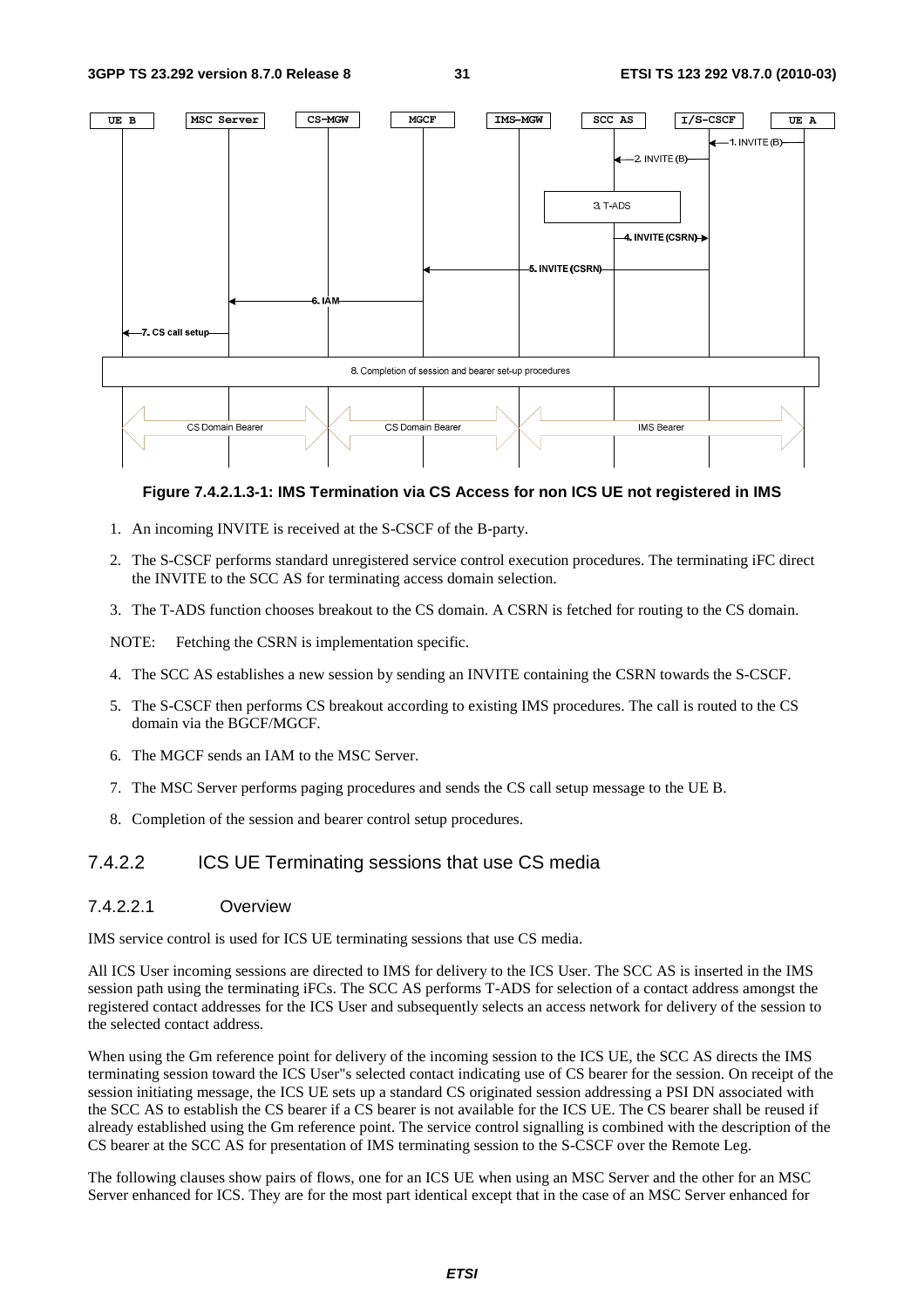ICS the INVITE towards the SCC AS is sent directly from the MSC Server otherwise an MSC sends an ISUP IAM and the MGCF interworks this to an INVITE towards the SCC AS.

### 7.4.2.2.2 Terminations with CS media using the Gm reference point

Figure 7.4.2.2.2-1 provides an example flow for a call destined to an ICS UE attached to an MSC server enhanced for ICS, where the incoming session is delivered over the Gm reference point and the media is established via the CS network.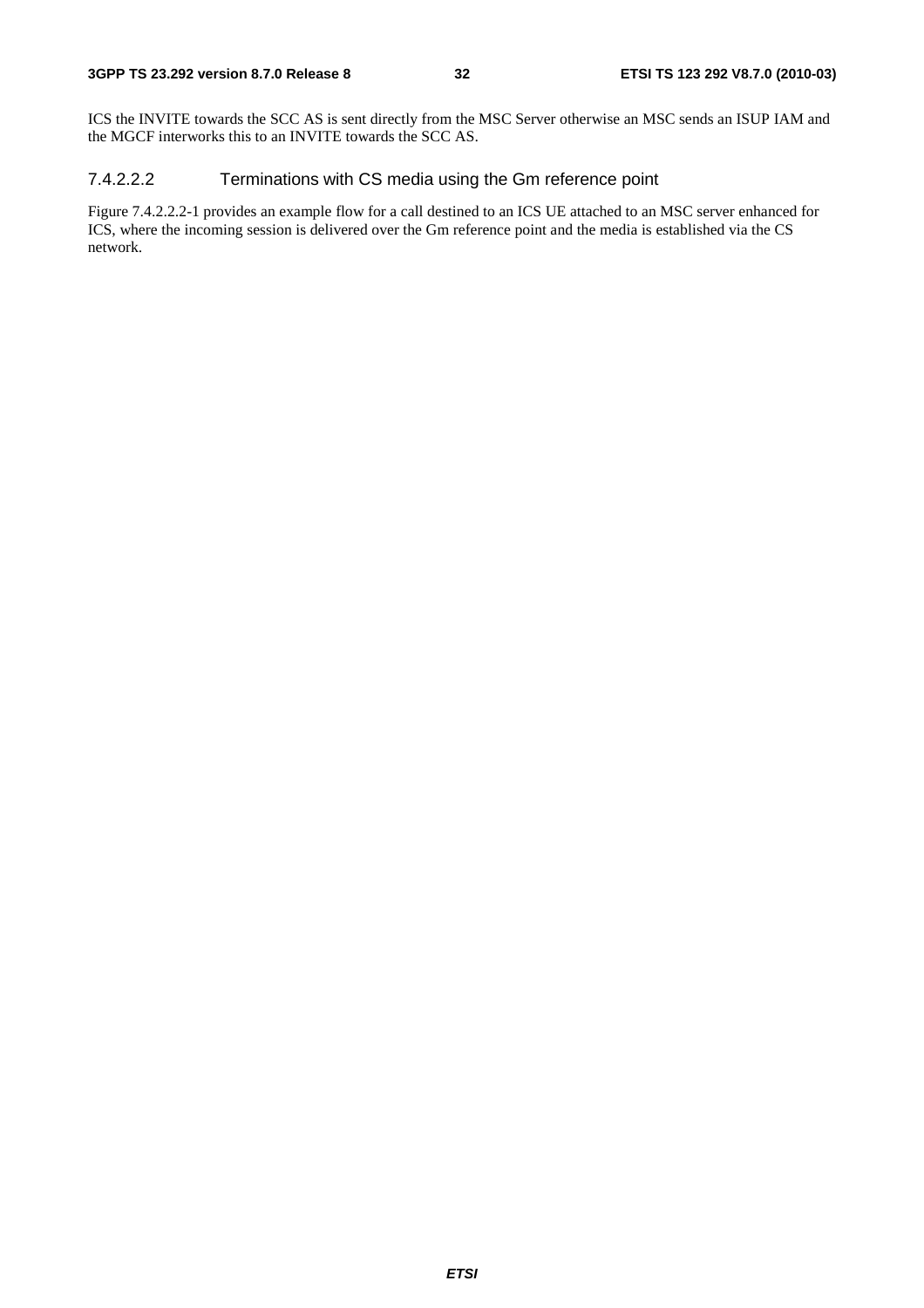

#### **Figure 7.4.2.2.2-1: ICS UE Terminations with CS media information flows using Gm reference point when using an MSC Server enhanced for ICS**

- NOTE 1: Steps 11, 12, 13 and 14 are related to the setup of the CS Bearer Control Signalling Path. The other steps are related to the setup of the Service Control Signalling Path.
- 1. An incoming SIP INVITE is received at the S-CSCF of the B party from UE A.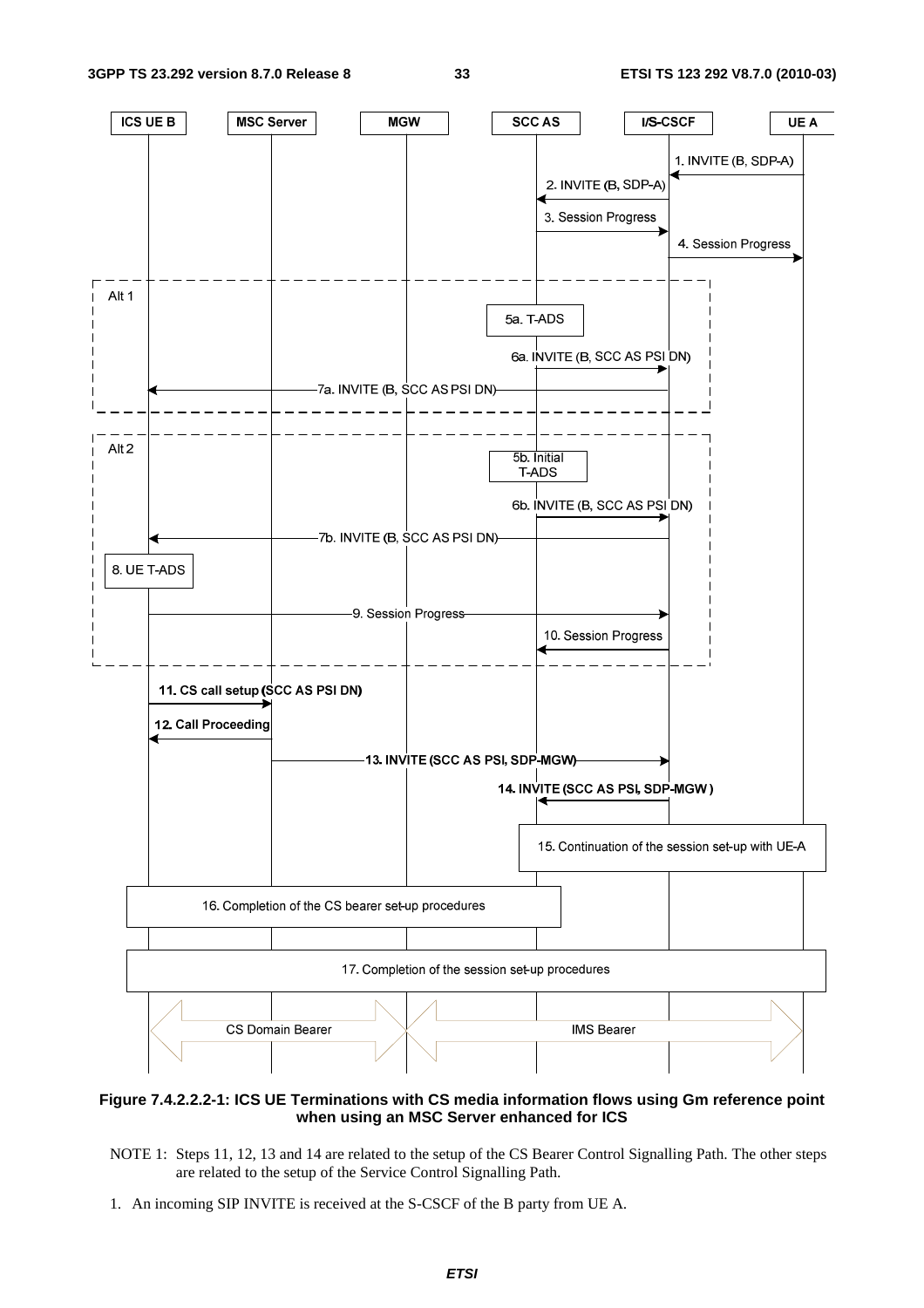- 2. The S-CSCF executes terminating initial filter criteria and forwards the INVITE to the SCC AS.
- 3. The SCC AS sends a Session Progress response to the S-CSCF.
- 4. The S-CSCF forwards the Session Progress response to UE A.

Steps 5a – 7a are for the case of T-ADS performed by the SCC AS.

- 5a. The SCC AS performs Terminating Access Domain Selection and chooses the CS domain for the setup of the media.
- 6a. The SCC AS terminates the session from the A-party and establishes a new session by sending an INVITE to the B-party via the I/S-CSCF. This INVITE contains an indication to inform the UE to initiate the CS bearer establishment procedure. The INVITE also contains a dynamic SCC AS PSI to enable the SCC AS to later on correlate the outgoing service control signalling with the incoming CS bearer control signalling. When the T-ADS function selects the Gm reference point for service control the SCC AS prevents the S-CSCF from selecting the contact address of the MSC Server, and the S-CSCF selects the IP-CAN
- 7a. The I/S-CSCF sends the INVITE to B-party.

Steps 5b – 10 are for the case of UE T-ADS.

- 5b. Alternatively, in the case of UE T-ADS as defined in clause 5.3.1, the SCC AS performs initial T-ADS selecting IMS for the service control signalling when UE-B is registered in the IMS.
- 6b The SCC AS terminates the session from the A-party and establishes a new session by sending an INVITE to the B-party via the I/S-CSCF. The INVITE contains options that enable UE-B to choose a CS bearer for bidirectional speech media transport if it determines that this is not supported by serving PS Access Network. The INVITE also contains a dynamic SCC AS PSI to enable the SCC AS to later on correlate the outgoing service control signalling with the incoming CS bearer control signalling. When the T-ADS function selects the Gm reference point for service control, the SCC AS prevents the S-CSCF from selecting the contact address of the MSC Server, and the S-CSCF selects the IP-CAN.
- 7b. The I/S-CSCF sends the INVITE to B-party.
- 8-10 UE-B responds with a Session Progress message. In the case that the PS access network does not support bidirectional speech media and in the event the "IMS voice over PS session supported indication" indicates voice is not supported as defined in clause 4.3.5.8 of TS 24.401 [34], UE-B shall indicate in the Session Progress message that a CS bearer is required for the bidirectional speech component of the session and that the Gm reference point is used for service control. The S-CSCF forwards the Session Progress message to the SCC AS.
- 11. If the establishment mechanism is for UE originated, the ICS UE sends a CS call setup message to the MSC Server using the SCC AS PSI DN to establish the CS Bearer Control Signalling Path. This will establish the circuit bearer between the UE and IMS.
- 12. The MSC Server responds with a call proceeding message and begins to set up the CS Bearer Control Signalling Path.
- 13. The MSC Server sends an INVITE towards the I/S-CSCF containing the SCC AS PSI and an SDP Offer with the media description from the MGW.
- 14. The I/S-CSCF forwards the INVITE to the SCC AS.
- 15. The SCC AS continues the session setup towards the A-party for the original INVITE in Step 1. The response contains an SDP answer with the media description from the SDP offer received in Step 13.
- 16. The SCC AS completes the set-up of the CS Bearer Signalling Path towards ICS UE B which involves sending a 200 OK in response to the INVITE in Step 14. The ICS UE B, the MSC Server and the SCC AS complete the setup of the CS Bearer Control Signalling Path and the Service Control Signalling Path with UE A.
- 17. The ICS UE B continues with the set-up of the Service Control Signalling Path towards the UE A which includes sending a Ringing response to the SCC AS via the S-CSCF. The ICS UE B then completes the set-up of the Service Control Signalling Path towards the Remote End which includes sending a final 200 OK message in response to the INVITE received at steps 7a or 7b.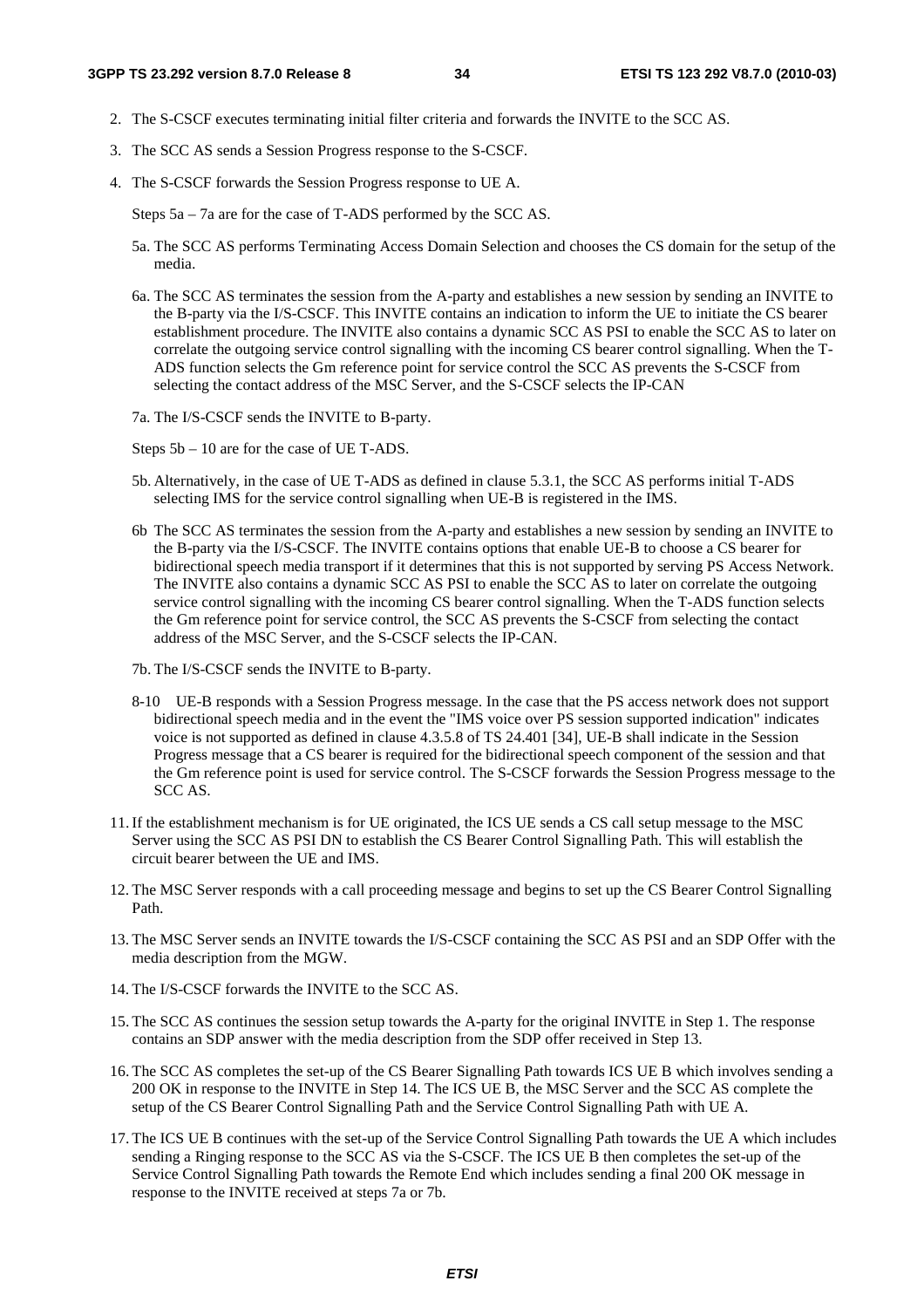Figure 7.4.2.2.2-2 provides an example flow for a call destined to an ICS UE attached to an MSC server, where the incoming session is delivered over the Gm reference point and the media is established via the CS network.



**Figure 7.4.2.2.2-2: ICS UE Terminations with CS media information flows using Gm reference point when using an MSC Server**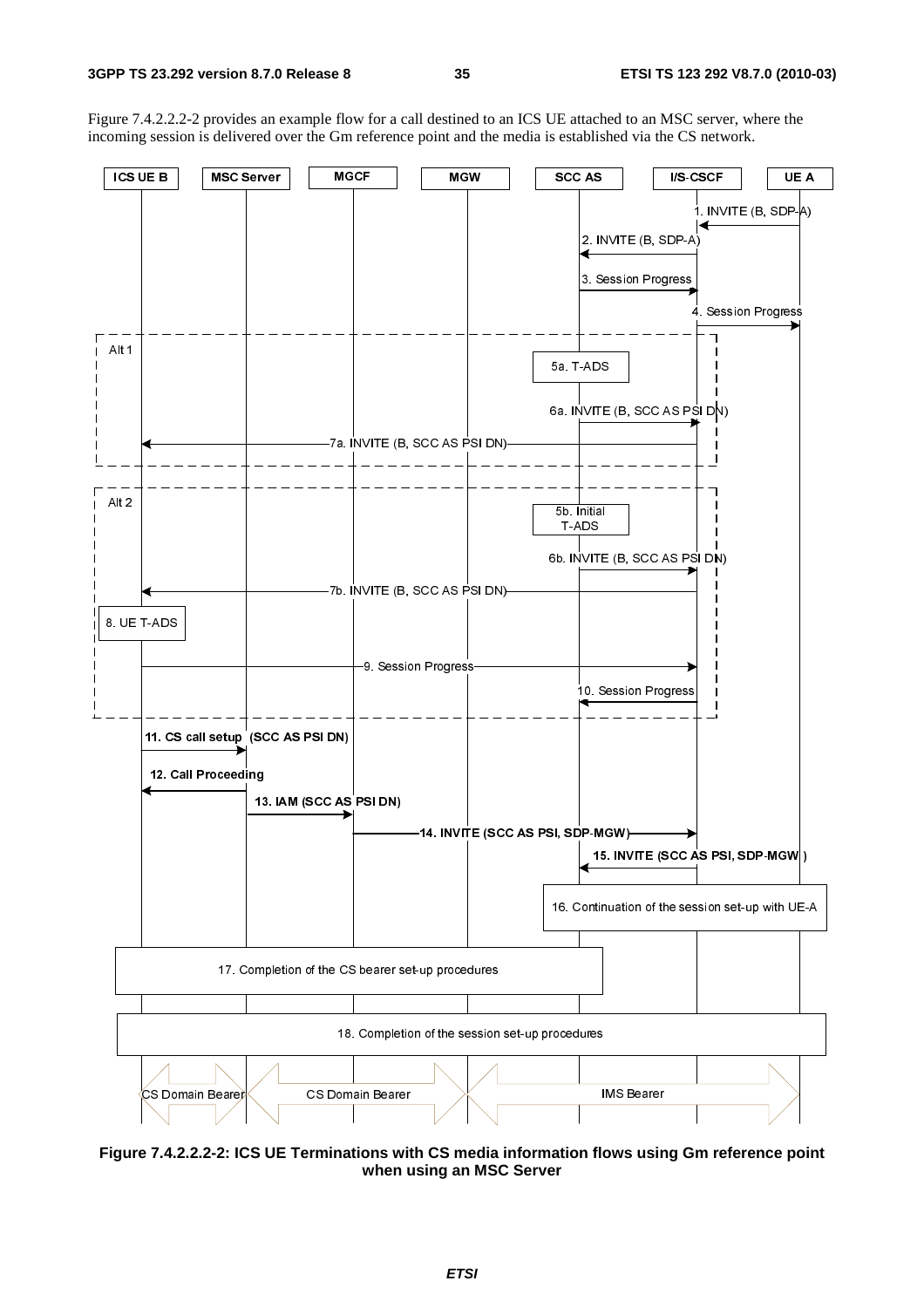NOTE 2: Steps 11, 12,13,14 and 15 are related to the setup of the CS Bearer Control Signalling Path. The other steps are related to the setup of the Service Control Signalling Path.

Steps 1-12 in Figure 7.4.2.2.2-2 are identical to steps 1-12 in Figure 7.4.2.2.2-1.

At Steps 13 and 14, the MSC server sends the IAM to an MGCF using the SCC AS PSI DN which is subsequently inter-worked to an INVITE containing the SCC AS PSI and an SDP Offer from the MGW.

Steps 15-18 in Figure 7.4.2.2.2-2 are identical to steps 14-17 in Figure 7.4.2.2.2-1.

7.4.2.2.3 Void

7.4.2.2.4 Void

#### 7.4.2.2.5 Terminations with CS media when not using Gm

Figure 7.4.2.1.2-1 provides an example flow for a call destined to an ICS UE attached to an MSC server enhanced for ICS, where the incoming session is delivered using standard CS terminating procedures.

If an ICS UE is attached to an MSC server where the incoming session is delivered to it using standard CS terminating procedures, an example call flow is shown in Figure 7.4.2.1.3-1.

7.4.2.2.6 Void

# 7.4.3 Terminating sessions over Gm rejected by the UE

Figure 7.4.3-1 provides an example flow for a call destined to a UE-2 and where the incoming session is delivered over the Gm reference point offering either PS speech media, CS media, or PS speech media with alternative CS media, because the SCC AS is unable to accurately determine that the CS domain should be used, e.g. when ISR according to TS 23.401 [34] is active and if the UE hasn't re-registered in the IMS. In this example call flow the UE-2 rejects the incoming session and T-ADS in the SCC AS selects CS domain for termination. The flow applies to both ICS UE and non ICS UE.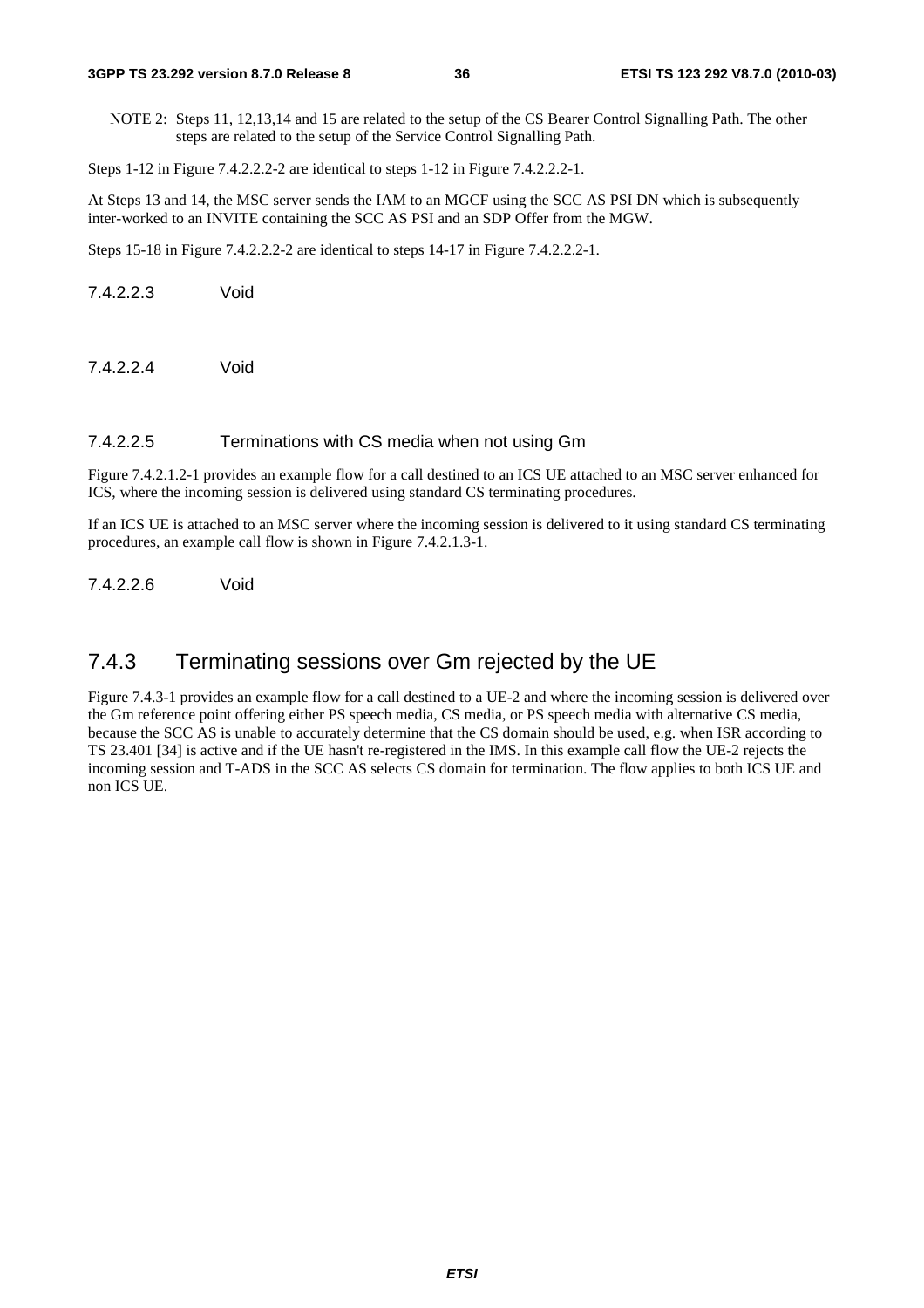

**Figure 7.4.3-1: Terminating session rejected by the UE** 

- 1. The request is received at S-CSCF following normal IMS session set up procedures.
- 2~3. The service logic with iFC causes the request to be forwarded to the SCC AS.
- 4. The SCC AS anchors the session. T-ADS is executed and the PS access is selected for termination.
- 5~6. The SIP INVITE is forwarded to the UE via the selected PS access. Paging is triggered if the UE is in Idle state.
- 7~8. The UE determines that PS access cannot be used for a session with the offered media and it returns a response to the IMS indicating the error condition. The S-CSCF forwards the message to the SCC AS.
- 9. On receiving the response, the SCC AS reattempts the terminating call establishment directly towards the same UE over CS domain if possible.
- 10~11. The SIP INVITE is forwarded to UE-2 via the MSC Server enhanced for ICS (or via MGCF and MSC if the MSC is not enhanced for ICS).
- 12. Terminating CS call establishment.
- NOTE: If the UE determines that PS access cannot be used for the media flows it might be worth providing the caller party with a courtesy tone generated by the IMS while the termination is being re-attempted.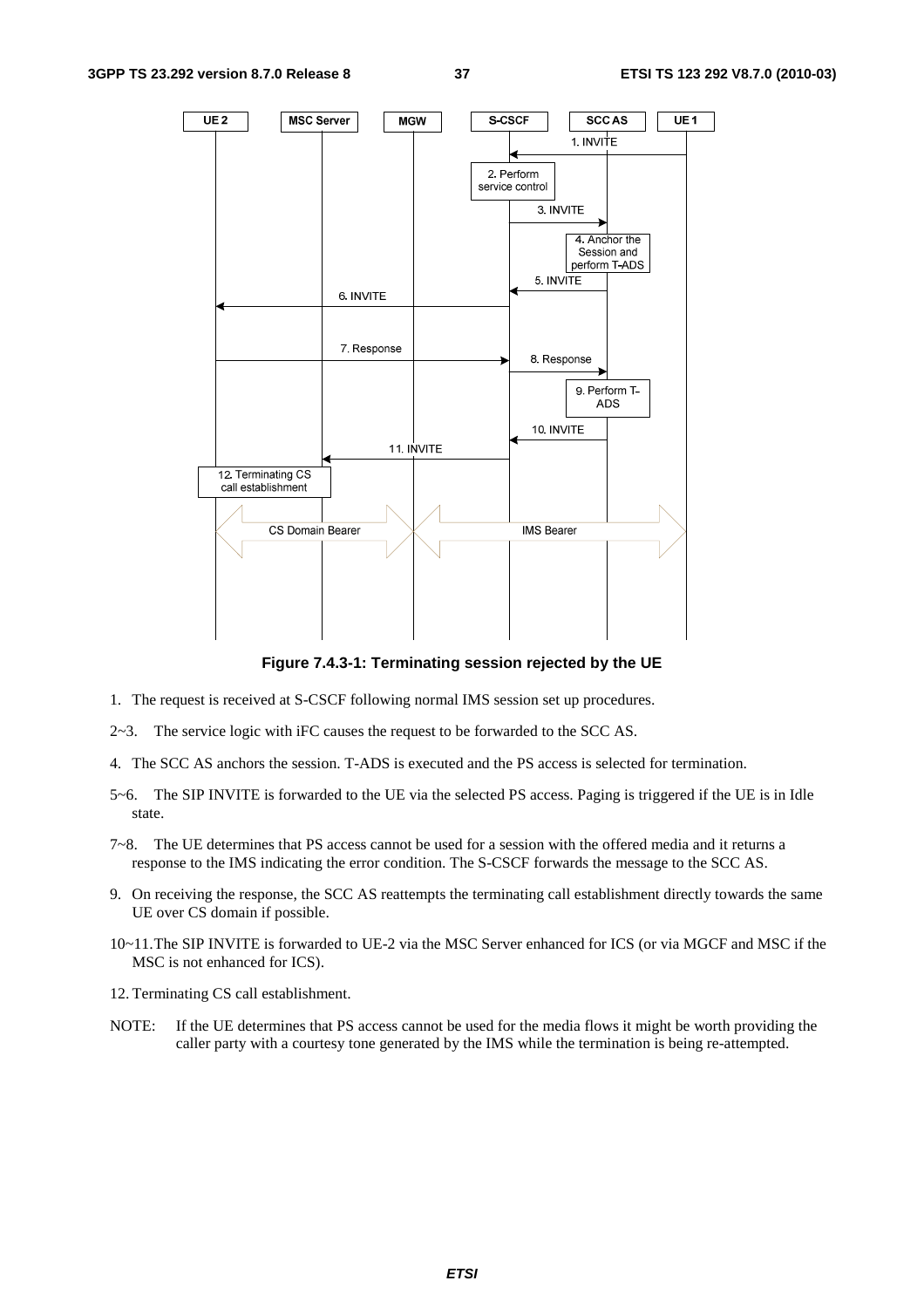# 7.5 Service continuity

# 7.5.1 Service continuity for ICS UE

# 7.5.1.1 Service continuity while maintaining the use of CS access for the media

## 7.5.1.1.1 IMS sessions established using Gm reference point

7.5.1.1.1.1 Overview

When the CS bearer is used for the media of the IMS session, the Gm reference point may be used for communication of service control signalling, contingent upon the VPLMN support of the Gm reference point. A change of access network due to handover (e.g. as described in TS 23.009 [22] and TS 25.413 [23]), may result in an inability to use the PS access for the Gm reference point while the use of CS access for the media of the IMS session is still possible; under such circumstance, the service continuity is maintained by switching the signalling transport over to the CS access.

### 7.5.1.1.1.2 Use of Gm reference point possible after handover

Standard Handover procedures, that are specific to different access networks (e.g. as described in TS 23.009 [22] and TS 25.413 [23]), are used for handover of the Service Control Signalling Path and the CS Bearer Control Signalling Path along with the associated circuit bearer to the target access network.

The use of Gm reference point for Service Control Signalling Path is maintained upon handover.

#### 7.5.1.1.1.3 Use of Gm reference point not possible after Handover

Standard CS handover procedures, that are specific to different access networks (e.g. as described in TS 23.009 [22] and TS 25.413 [23]), are used to relocate the CS Bearer Control Signalling Path and the associated circuit bearer to the target access network. Upon completion of the handover of the CS Bearer Control Signalling Path and the associated circuit bearer to the target access, the UE falls back to not using Gm.

After handover, the non ICS UE procedures apply.

If the SCC AS detects that the ICS UE is not reachable over Service Control Signalling Path, the SCC AS should clear all held sessions related to the user if any are present, and update the remote leg if necessary.

NOTE 1: It is implementation issue of detecting loss of the Service Control Signalling Path.

NOTE 2: In order to avoid unintentional release of an ongoing ICS session, an ICS UE can re-register its public user identity with the IMS at a time chosen to minimize the probability of its IMS registration expiring during an ongoing ICS session when Gm is not available. To prevent the ICS UE requesting reregistration with unacceptable frequency, the Registrar in a network implementing ICS would need to set the IMS registration expiry timer to an appropriate value.

Figure 7.5.1.1.1.3-1 is an example call flow of releasing the held session at the SCC AS when the SCC AS detects that the ICS UE is not reachable over Service Control Signalling Path.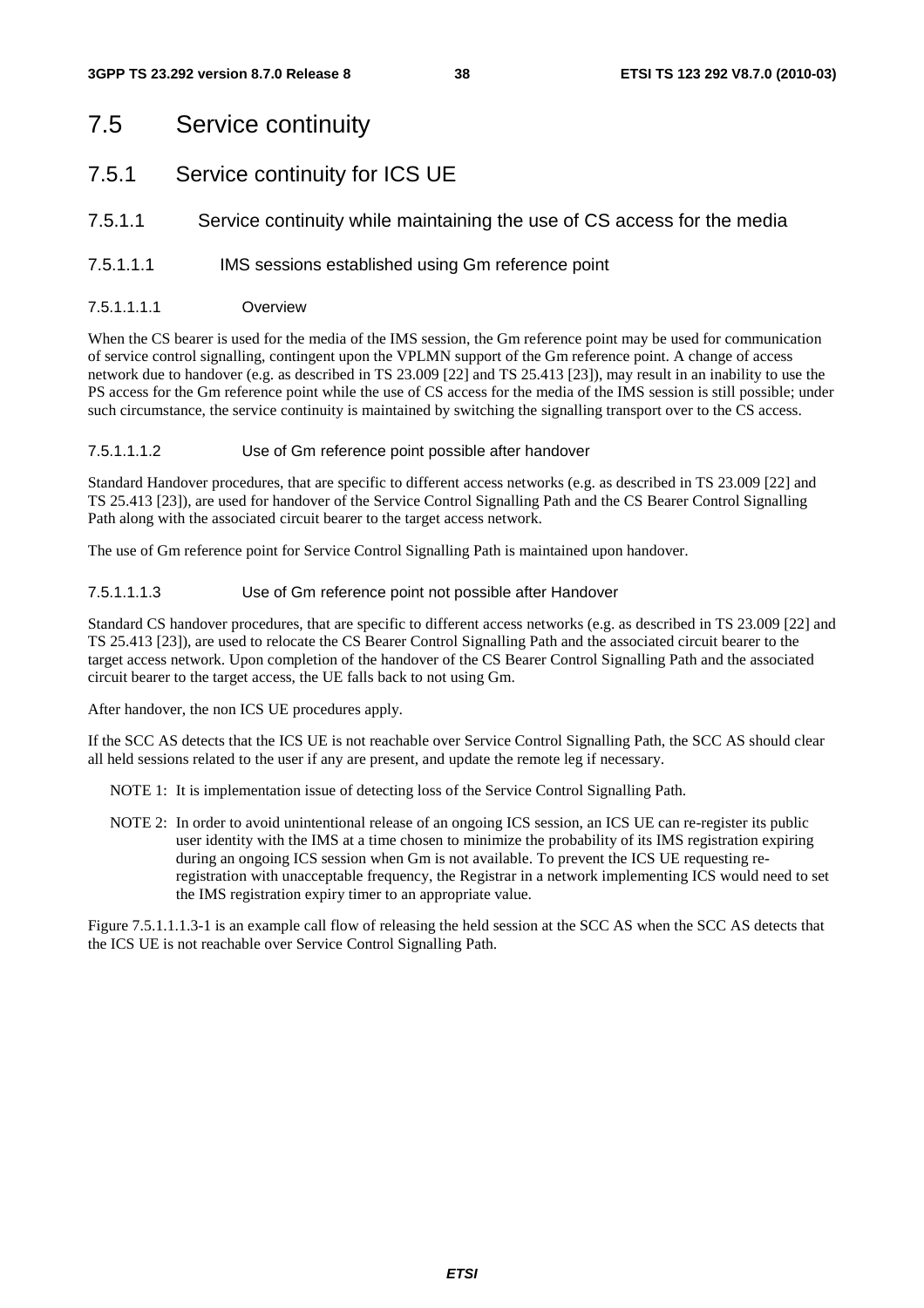**3GPP TS 23.292 version 8.7.0 Release 8 39 ETSI TS 123 292 V8.7.0 (2010-03)**



### **Figure 7.5.1.1.1.3-1: release of held sessions at SCC AS when Service Control Signalling Path unavailable**

- 1. The SCC AS detects that the ICS UE is not reachable over Service Control Signalling Path.
- 2. The SCC AS releases the held session between UE A and UE C.
- 3. The SCC AS sends the UPDATE to the S-CSCF.
- 4. The S-CSCF forwards the UPDATE to the UE B to update the remote leg.

# 7.5.1.2 Service continuity when transferring the media of IMS sessions between PS and CS access

See TS 23.237 [12] IMS Service Continuity.

# 7.6 Consistency of supplementary services

# 7.6.1 Supplementary Services for ICS UE

# 7.6.1.1 Overview

When the IP-CAN is used for the media of the IMS session, IMS procedures as defined in TS 24.173 [8] apply for IMS services.

When the CS bearer is used for the media of the IMS session, the Gm reference point is used for communication of service control signalling; IMS services are provided to the ICS UE with the IUA of the SCC AS combining the service control signalling with the description of the CS bearer for execution of service control over the Remote Leg.

## 7.6.1.2 IMS sessions using CS bearer

## 7.6.1.2.1 Overview

When the CS bearer is used for the media of the IMS Multimedia Telephony service, see TS 22.173 [4], the procedures specified in this clause apply.

7.6.1.2.2 Use of Gm reference point

7.6.1.2.2.1 Line ID Services (OIP, OIR, TIP, TIR)

IMS procedures as defined in TS 24.173 [8] apply with the SCC AS combining the description of the CS bearer with the service control signalling communicated over the Gm reference point as specified in clause 7.1.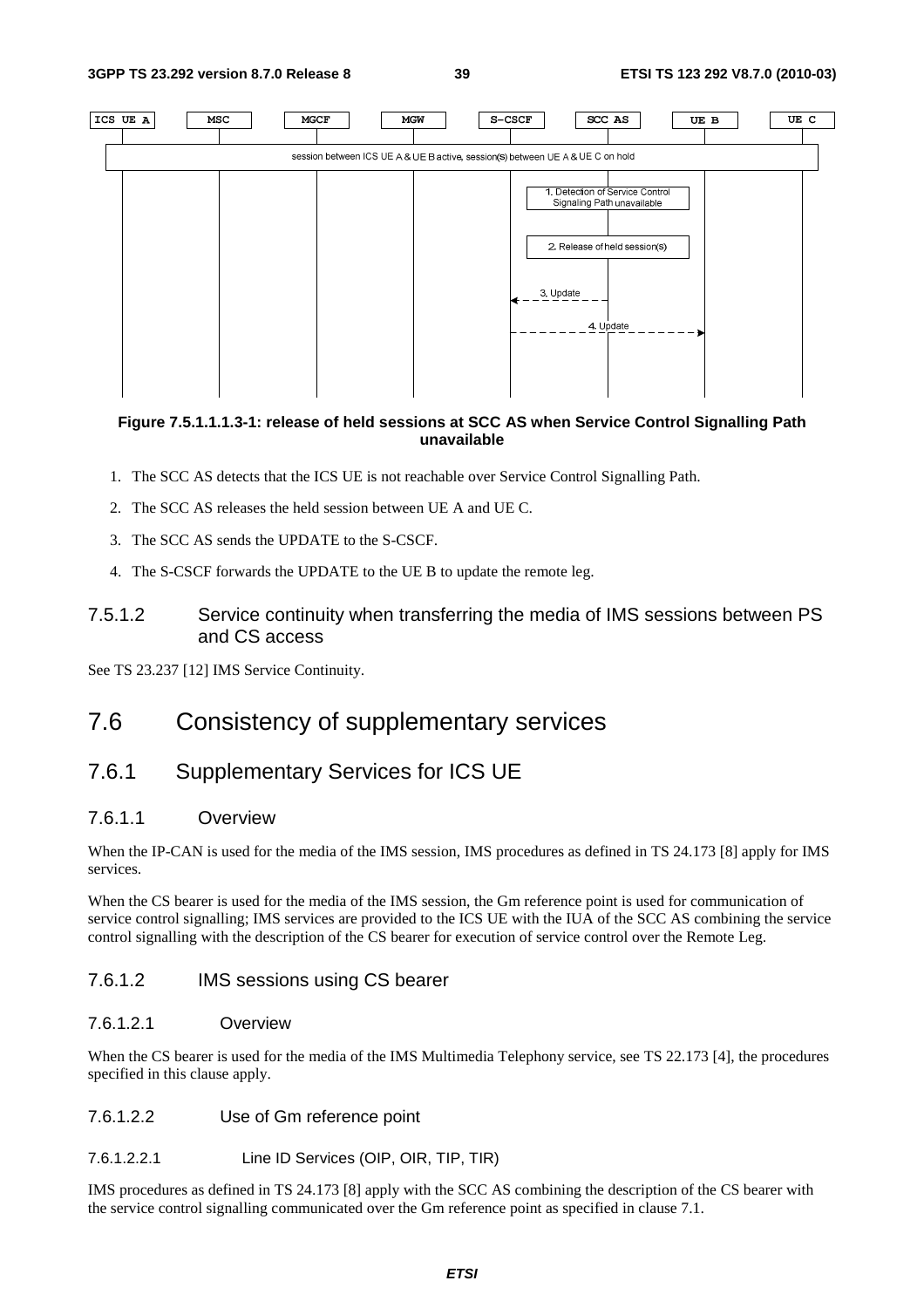#### 7.6.1.2.2.2 Communication Diversion Services

IMS procedures as defined in TS 24.173 [8] apply with the IUA of the SCC AS combining the description of the CS bearer with the service control signalling communicated over the Gm reference point as specified in clause 7.1.

#### 7.6.1.2.2.3 Communication Barring

IMS procedures as defined in TS 24.173 [8] apply with the SCC AS combining the description of the CS bearer with the service control signalling communicated over the Gm reference point as specified in clause 7.1.

#### 7.6.1.2.2.4 Communication Hold/Resume

IMS procedures as defined in TS 24.173 [8] apply with the SCC AS combining the description of the CS bearer with the service control signalling communicated over the Gm reference point as specified in clause 7.1.

Additionally, the SCC AS may employ an MRF for control of media as needed for execution of the Communication Hold/Resume.

NOTE: Annex E describes several implementation options on how to process media using MRF.

Figure 7.6.1.2.2.4-1 provides the ICS Communication Hold/Resume flow over Gm reference point for the ICS UE.





- 1. The ICS UE A sends a Hold request to the S-CSCF as specified in TS 23.228 [2] and TS 24.173 [8]. The hold request indicates whether the media shall continue to be sent to the remote party or not.
- 2. The S-CSCF forwards the Hold request to the SCC AS based upon filter criteria.
- 3. The SCC AS sends the Hold request to the S-CSCF indicating the remote party shall stop sending the media and, according to the hold request, continue or stop receiving media from the invoking UE.
- 4. The S-CSCF sends the Hold request to UE B.
- 5. The SCC AS sends a media update request to the S-CSCF indicating the media is held.
- 6. The S-CSCF forwards the media update request to the MGCF. Depending on what information is exactly contained in the request, MGCF could send call hold request towards the CS network according to TS 29.163 [11]. If the ICS UE A receives this request from MGCF, it shall ignore it.

NOTE 1: Steps 5-6 can be executed in parallel with steps 3-4.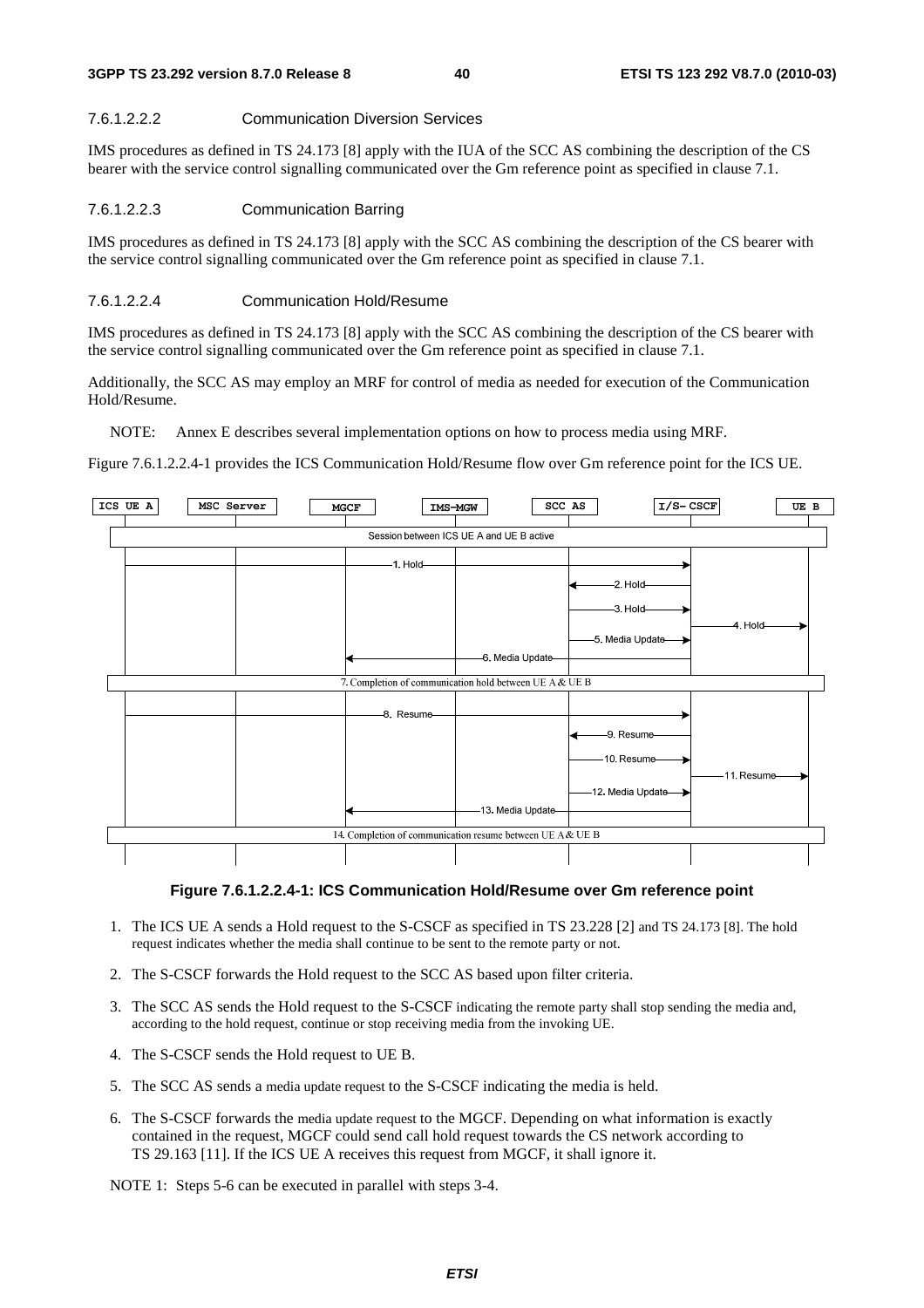7. Completion of communication hold between UE A and UE B based on the procedures specified in TS 23.228 [2].

NOTE 2: After the session is put on hold, UE A may initiate a new session and the existing CS bearer can be reused.

- 8. The ICS UE A sends a Resume request to the S-CSCF as specified in TS 23.228 [2] and TS 24.173 [8].
- 9. The S-CSCF forwards the Resume request to the SCC AS based upon filter criteria.
- 10. The SCC AS sends the Resume request to the S-CSCF.
- 11. The S-CSCF sends the Resume request to UE B.
- 12. The SCC AS sends a media update request to the S-CSCF indicating the media is resumed.
- 13. The S-CSCF forwards the media update request to the MGCF.
- NOTE 3: Steps 12-13 can be executed in parallel with steps 10-11.
- 14. Completion of communication resume between UE A and UE B based on the procedures specified in TS 23.228 [2].
- NOTE 4: If MSC Server enhanced for ICS is deployed rather than the MSC Server and MGCF, the same flows apply and the MSC Server enhanced for ICS plays the role of MSC Server and MGCF.

## 7.6.1.2.2.5 Explicit Communication Transfer

IMS procedures as defined in TS 24.173 [8] apply with the SCC AS combining the description of the CS bearer with the service control signalling communicated over the Gm reference point as specified in clause 7.1 of this document.

Additionally, the SCC AS may employ an MRF for control of media as needed for execution of the Explicit Communication Transfer.

# 7.6.1.2.2.5.1 Consultative ECT using Gm reference point, ICS UE as transfer recipient

Figure 7.6.1.2.2.5.1-1 describes how IMS consultative ECT is performed when ICS UE B is playing the role of transfer recipient using Gm interface. The UE A has a held call with UE C and an ongoing call with ICS UE B before transfer.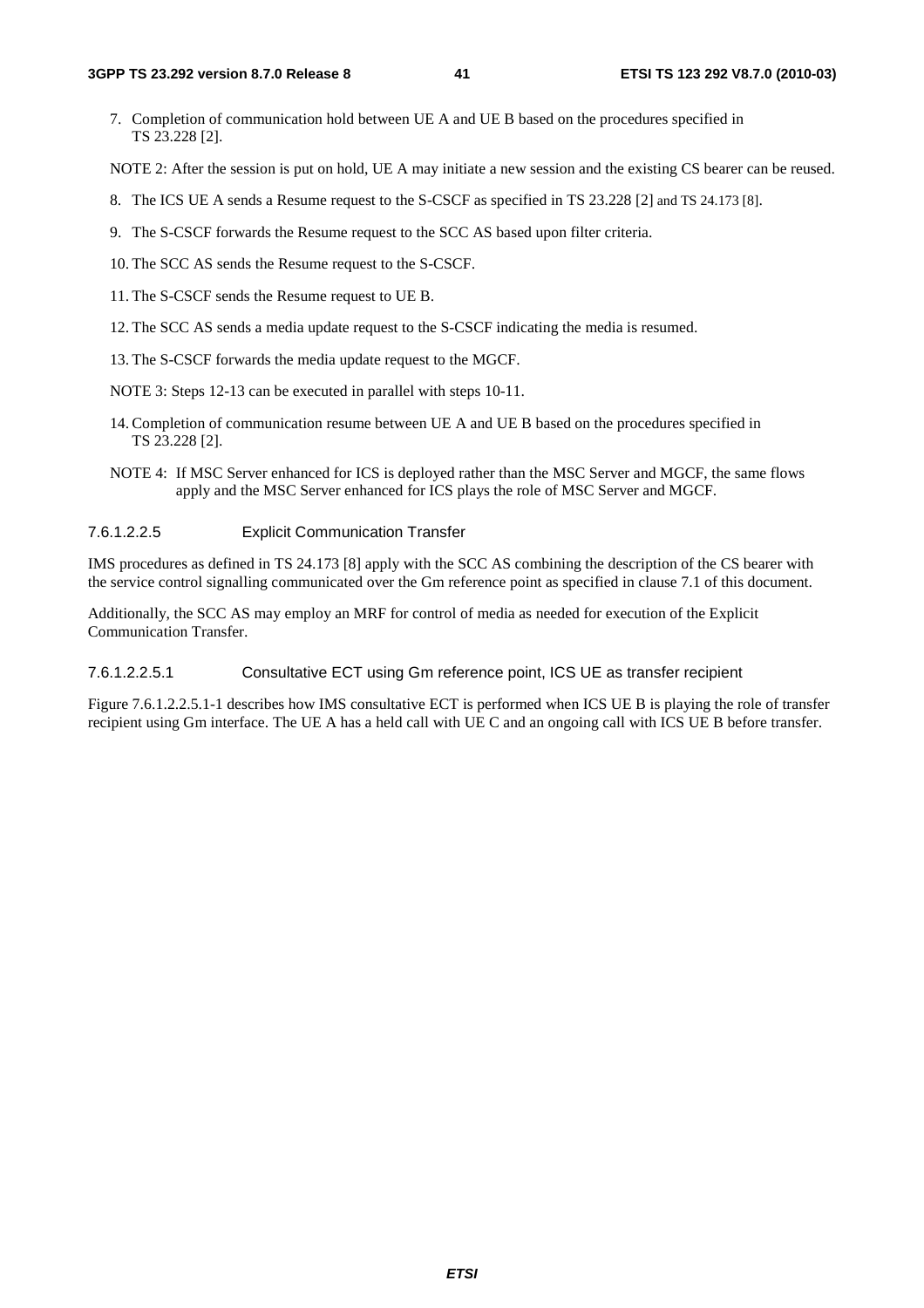**3GPP TS 23.292 version 8.7.0 Release 8 42 ETSI TS 123 292 V8.7.0 (2010-03)**



### **Figure 7.6.1.2.2.5.1-1: IMS Consultative ECT via Gm for ICS UE (transfer recipient)**

- 1. UE A initiates transfer of ICS UE B to UE C by sending a REFER request as specified in TS 24.173 [8].
- 2. The S-CSCF sends the REFER to the SCC AS as it was inserted at session establishment.
- 3. The SCC AS sends the REFER to the S-CSCF.
- 4. The S-CSCF sends the REFER to the ICS UE B.
- 5. The ICS UE B initiates session establishment towards UE C by initiating an INVITE message.
- 6. Filter criteria directs the S-CSCF to send the INVITE to the SCC AS.
- 7. The INVITE is sent to the S-CSCF.
- 8. The S-CSCF routes the request to UE C.
- 9.-12. UE C sends back session progress messages to the ICS UE B via S-CSCF and SCC AS.
- 13. SCC AS sends a backward message to MGCF to update MGW port for connecting with UE C.
- 14. A session is established between the ICS UE B and UE C.
- 15. UE C release the session with UE A.
- 16. The ICS UE B provides indication that the communication transfer is complete by sending a NOTIFY message as specified in TS 24.173 [8].
- 17. The S-CSCF sends the NOTIFY to the SCC AS as it was inserted at session establishment.
- 18. The SCC AS sends the NOTIFY to the S-CSCF.
- 19. The NOTIFY is sent to UE A.
- 20. The UE A initiates session release with ICS UE B and release the session.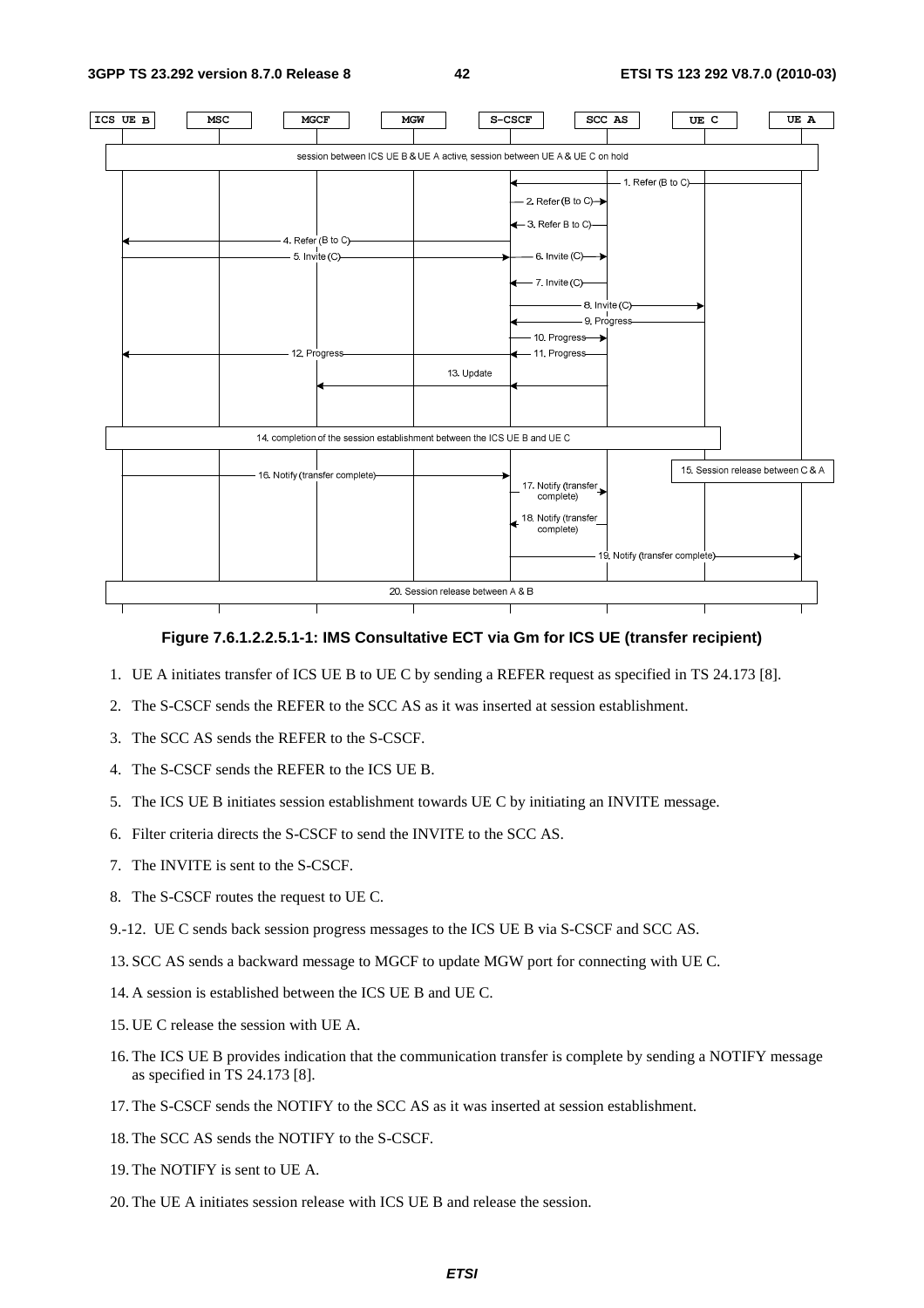NOTE: If MSC Server enhanced for ICS is deployed rather than the MSC Server and MGCF, the same flows apply and the MSC Server enhanced for ICS plays the role of MSC Server and MGCF.

#### 7.6.1.2.2.5.2 Blind ECT using Gm reference point, ICS UE as transfer recipient

Figure 7.6.1.2.2.5.2-1 describes how IMS blind ECT is performed when ICS UE is playing the role of transfer recipient using Gm interface. The UE A has a held call with ICS UE B and no session with UE C before transfer.

Additionally, the SCC AS may employ an MRF for control of media as needed for execution of the Communication ECT.



#### **Figure 7.6.1.2.2.5.2-1: IMS blind ECT via Gm for ICS UE (transfer recipient)**

- 1. UE A initiates transfer of ICS UE B to UE C by sending a REFER as specified in TS 24.173[8].
- 2. The S-CSCF sends the REFER to the SCC AS as it was inserted at session establishment.
- 3. The SCC AS acknowledges the REFER message as a blind transfer request for ICS UE B and sends the REFER to the S-CSCF.
- 4. The S-CSCF sends the REFER to the ICS UE B.
- 5. ICS UE B accepts the transfer request.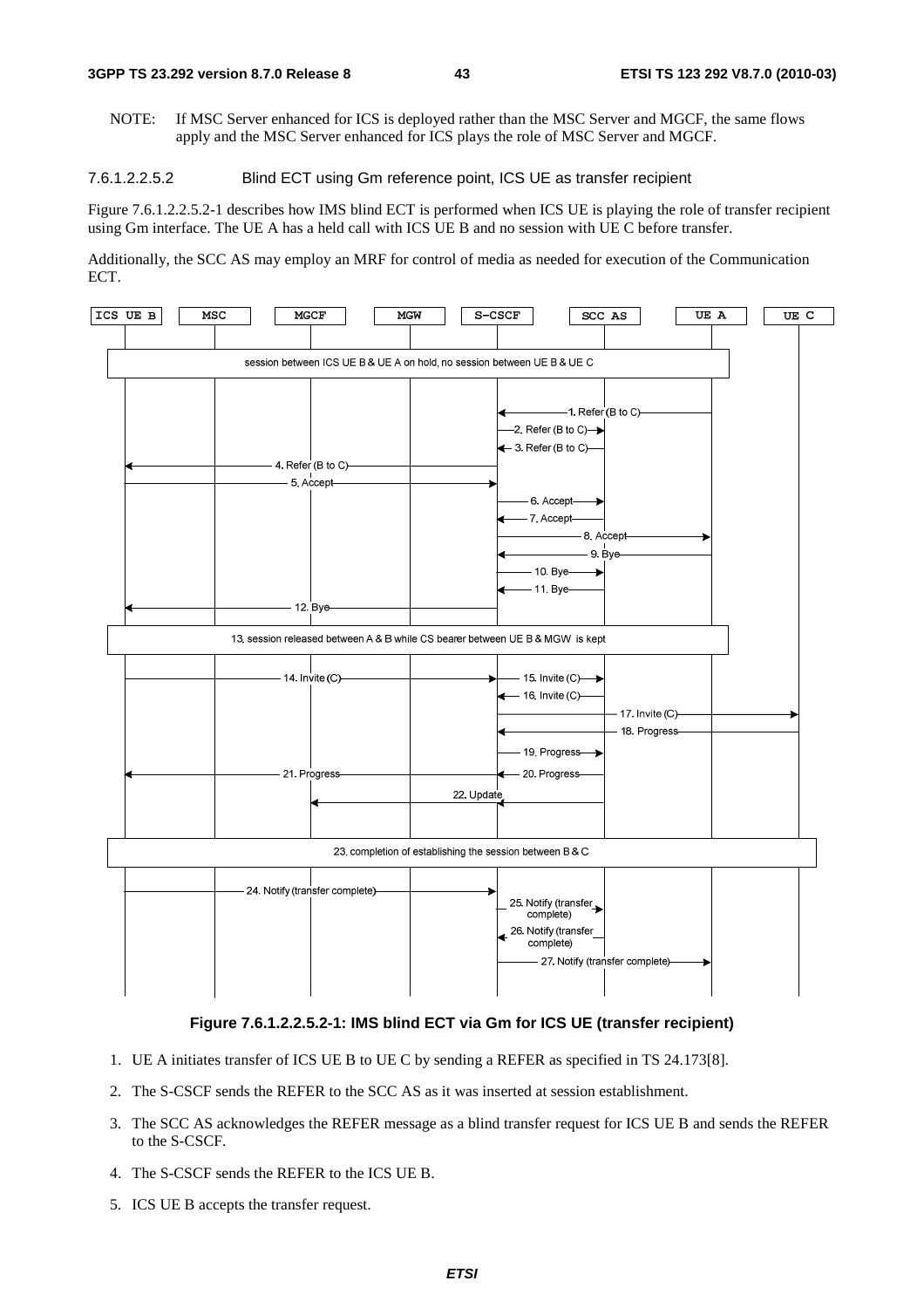- 6. The S-CSCF sends the accept message to the SCC AS as it was inserted at session establishment.
- 7. The SCC AS sends the accept message to the S-CSCF.
- 8. The S-CSCF sends the accept message to the UE A.
- 9. On reception of the accept message from the ICS UE B, UE A initiates the session release with the ICS UE B by initiating a BYE message to ICS UE B.
- 10. The S-CSCF sends the BYE to the SCC AS as it was inserted at session establishment. On reception of the BYE, the SCC AS releases only the PS session signalling path with UE A and keeps the CS bearer between ICS UE B and MGW.
- 11. The SCC AS sends the BYE to the S-CSCF.
- 12. The S-CSCF sends the BYE to the ICS UE B.
- 13. Session between UE A and ICS UE B is released. The CS bearer from ICS UE B and MGW is kept for further reuse.
- 14. The ICS UE B initiates session establishment towards UE C by initiating an INVITE message.
- 15. Filter criteria directs the S-CSCF to send the INVITE to the SCC AS.
- 16. The INVITE with the MGW SDP received from the MSC Server/ MGCF upon UE A-UE B session establishment is sent to the S-CSCF.
- 17. The S-CSCF routes the request onwards to UE C.
- 18.-21. UE C sends back session progress messages to the ICS UE B via S-CSCF and SCC AS.
- 22. SCC AS sends a backward message to MGCF to update the MGW port for connecting with UE C.
- 23. A session is established between the ICS UE B and UE C.
- 24. The ICS UE B provides indication that the communication transfer is complete by sending a NOTIFY as specified in TS 24.173 [8].
- 25. The S-CSCF sends the NOTIFY to the SCC AS as it was inserted at session establishment.
- 26. The SCC AS sends the NOTIFY to the S-CSCF.
- 27. The NOTIFY is sent to UE C as specified in TS 24.173 [8].
- NOTE: If MSC Server enhanced for ICS is deployed rather than the MSC server and MGCF, the same flows apply and the MSC Server enhanced for ICS plays the role of MSC Server and MGCF.

#### 7.6.1.2.2.6 Conferencing

IMS procedures as defined in TS 24.173 [8] apply with the SCC AS combining the description of the CS bearer with the service control signalling communicated over the Gm reference point as specified in clause 7.1.

Additionally, the SCC AS may employ an MRF for control of media as needed for execution of the Conferencing.

Figure 7.6.1.2.2.6-1 describes how ICS UE executes the IMS conferencing when using Gm interface. The ICS UE A has a held call with UE B and a held call with UE C before it initiates a conference.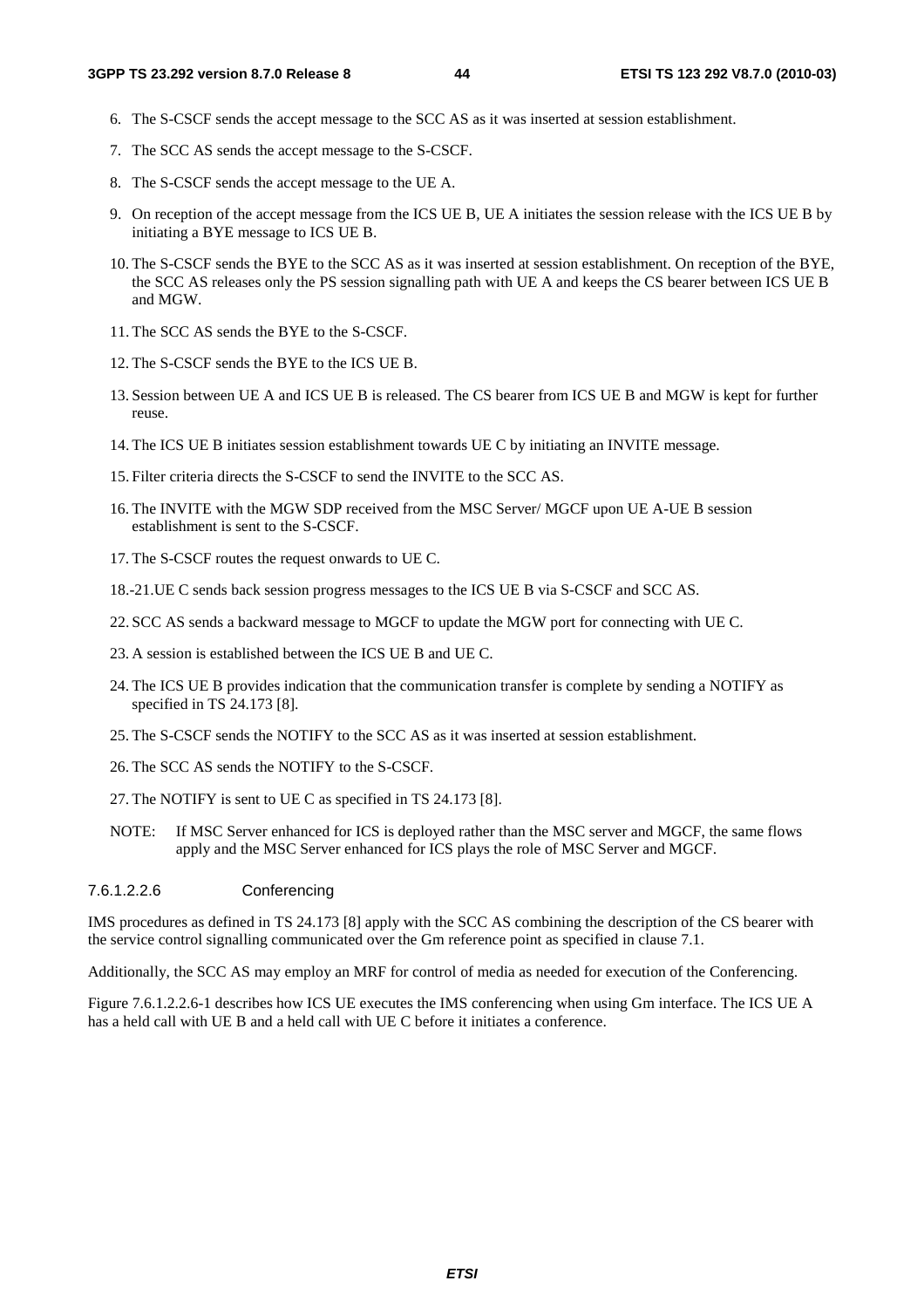Conference  $\boxed{UEB}$ ICS UE A UE C  $_{\rm{MSC}}$  $_{\tt MGCF}$ MGW  $S-CSCF$  $SCC$   $\,\Delta S$  $MRFP$ AS/MRFC 2. Invite(Conf Fac Invite(Conf Fac URI) URI) 3. Invite(Conf Fac URI 4. Invite(Conf Fac URI)-5. Interaction for creating a conference 6.OK  $7 \nN$ 9 OK 8 OK 10. Update 12. Refer(B to 11. Refer(B to Conf) Conf) 13. Refer (B to Conf) 14. Refer (B to Conf) 15. Session establishment between UE B and Conference AS 16 Notify (transfer complete) 17. Notify (transfer complete) 18. Notify (transfer complete) 19. Notify (transfer complete) 20. Session between UE A and UE B is released 21. Refer C to the Conference AS

#### **Figure 7.6.1.2.2.6-1: ICS UE executes the IMS Conferencing via Gm**

- 1. The ICS UE A initiates a session with the conference AS by sending an INVITE to S-CSCF.
- 2. The S-CSCF sends the INVITE to the SCC AS as it was inserted at session establishment.
- 3. The SCC AS sends the INVITE to the S-CSCF.
- 4. The INVITE is sent to the conference AS.
- 5. A conference connection is created as specified in TS 24.173 [8].
- 6.-9. Conference AS sends an OK response containing the conference URI to the ICS UE A via S-CSCF and SCC AS.
- 10. SCC AS sends a backward message to MGCF to update the MGW port for connecting with the conference AS.
- 11. The ICS UE A initiates a REFER message indicating UE B transferring the current session to the conference AS using Gm interface as specified in TS 24.173 [8].
- 12. The S-CSCF sends the REFER to the SCC AS as it was inserted at session establishment.
- 13. The SCC AS sends the REFER to the S-CSCF.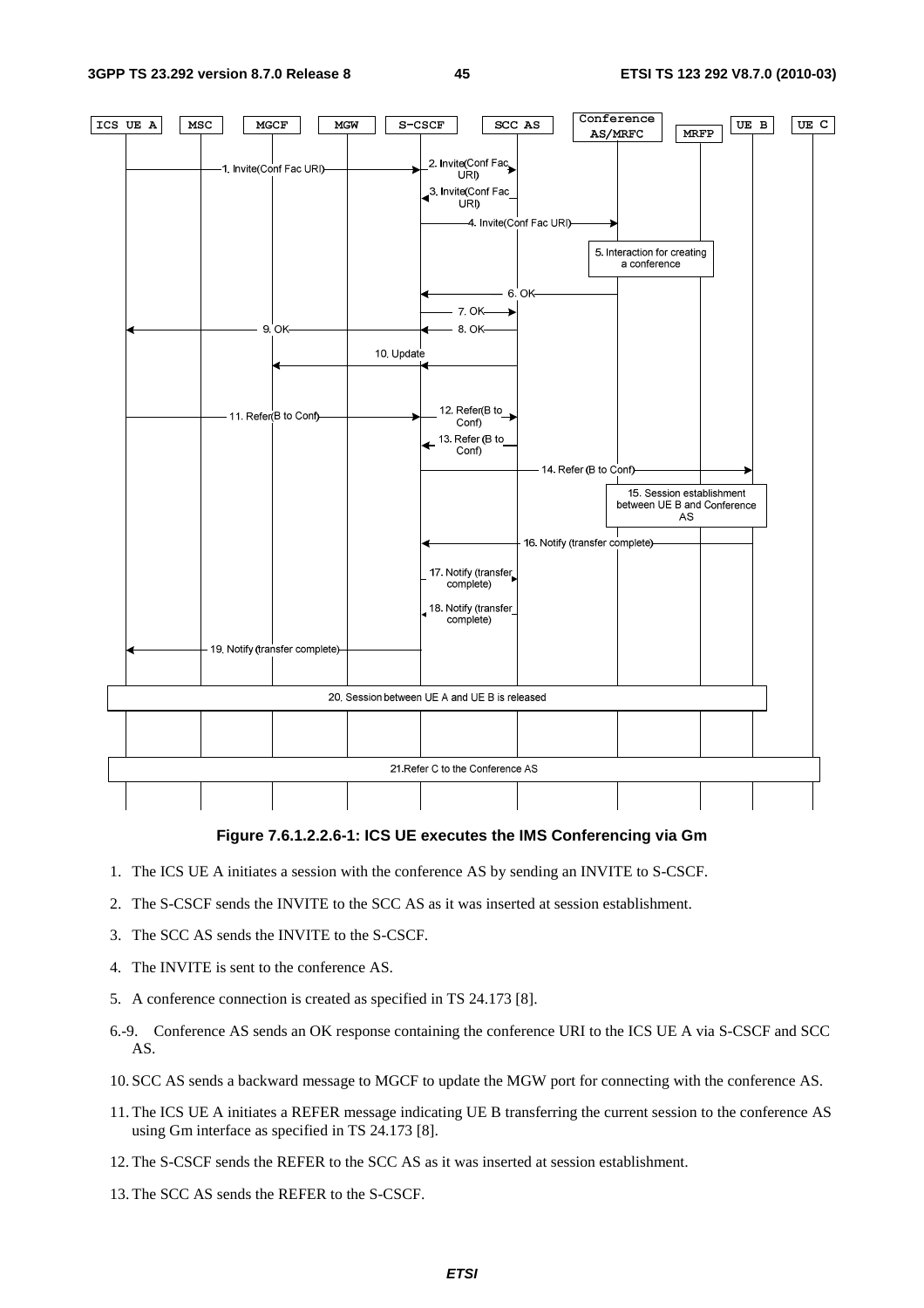14. The S-CSCF sends the REFER to UE B.

- 15. A session is established between the conference AS and UE B as specified in TS 24.173 [8].
- 16.-19. UE B sends a NOTIFY indicating the transfer completed back to ICS UE A via S-CSCF and SCC AS.
- 20. The media between the ICS UE A and UE B is released.
- 21. Step 11-20 are repeated for UE C.
- NOTE 1: UE B and UE C can be referred to the conference in parallel.
- NOTE 2: If the MSC Server enhanced for ICS is deployed rather than the MSC Server and MGCF, the same flows apply and the MSC Server enhanced for ICS plays the role of the MSC Server and the MGCF.

#### 7.6.1.2.2.7 Communication Waiting

Figure 7.6.1.2.2.7-1 provides the ICS communication waiting flow over Gm reference point for the ICS UE.



#### **Figure 7.6.1.2.2.7-1: ICS UE Communication Waiting over Gm Reference Point**

- 1. An incoming INVITE message is received at the S-CSCF of the ICS UE A.
- 2. The S-CSCF executes terminating initial filter criteria and forwards the INVITE message to the SCC AS.
- 3. The SCC AS performs terminating access domain selection and chooses the CS access network for the setup of the media.
- 4. The SCC AS sends the INVITE message to the S-CSCF.
- 5. The S-CSCF sends the INVITE message to UE A.
- 6. The ICS UE A sends to the S-CSCF an indication that the call is waiting.
- 7. The S-CSCF sends the indication of call waiting to the SCC AS.
- 8. The SCC AS sends the indication of call waiting to the S-CSCF.
- 9. The S-CSCF forwards the indication of call waiting to UE C.
- 10. The ICS UE A sends a Hold message to the S-CSCF as specified in TS 23.228 [2].
- 11. The session between UE A and UE B is put on hold as described in clause 7.6.1.2.2.2 Communication Hold/Resume.
- 12. Completion of the session establishment between UE A and UE C. The existing CS bearer can be reused.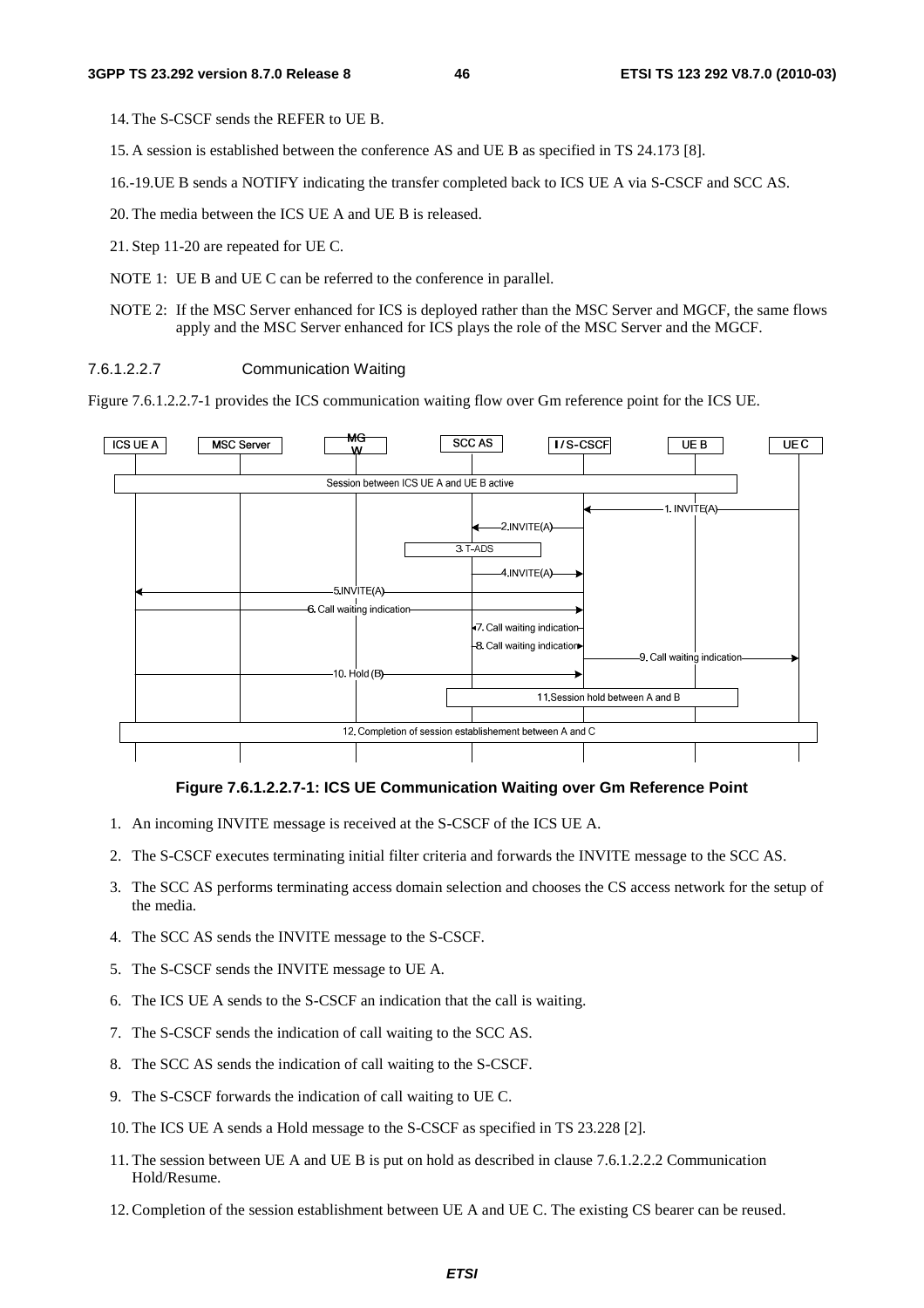### 7.6.1.2.3 Void

7.6.1.2.4 When use of Gm reference point is not possible due to VPLMN limitations

#### 7.6.1.2.4.1 When attached to an MSC Server enhanced with ICS

Procedures specified in clause 7.6.2 Service Consistency for non ICS UE apply.

#### 7.6.1.2.4.2 When attached to an MSC Server not enhanced with ICS

Procedures specified in clause 7.6.3 apply.

# 7.6.1.3 User configuration of Supplementary Services

An ICS UE supporting multimedia telephony shall manage the IMS multimedia telephony communication service settings data as specified in TS 24.173 [8].

# 7.6.2 Supplementary service invocation using the MSC Server enhanced for ICS

# 7.6.2.1 Overview

For IMS sessions established by non ICS UEs using the MSC Server enhanced for ICS, the I2 reference point is used for communication of service control signalling. The MSC Server enhanced for ICS shall perform the necessary interworking between the I2 reference point and CS signalling to allow the IMS to provide the IMS Multimedia Telephony Service as defined in TS 22.173 [4].

# 7.6.2.2 Line ID Services (OIP, OIR, TIP, TIR)

For IMS sessions established by UEs using the I2 reference point, the MSC Server enhanced for ICS shall perform the necessary interworking between the I2 reference point and CS signalling (e.g. as described in TS 24.081 [13]) to allow OIP, OIR, TIP and TIR as described in TS 24.173 [8] to be controlled by the IMS.

For OIP, the MSC Server may interwork any display name received in conjunction with the TEL URI or SIP URI to the CS signalling specified for the calling name presentation (CNAP) service (e.g. as described in TS 24.096 [29]).

- NOTE 1: The ability to interwork identity information from the I2 reference point to CS signalling is limited to scenarios where the IMS identity is a TEL URI or its SIP URI equivalent as described in TS 23.228 [2] or to where a display name is received and the MSC Server supports the interworking described in this clause
- NOTE 2: A terminating UE using CS signalling is not able to temporarily override default settings for the TIP/TIR supplementary service.
- NOTE 3: Interworking of display name received in conjunction with a Tel URI or SIP URI to calling name presentation using CNAP is subject to local regulatory requirements on calling line identity and whether the originating network of the call is trusted to provide an authentic identity.

# 7.6.2.3 Communication Diversion Services

For IMS sessions established by UEs using the I2 reference point, the MSC Server enhanced for ICS shall perform the necessary interworking between the I2 reference point and CS signalling (e.g. as described in TS 24.082 [14]) to allow Communication Diversion (CDIV) services to be executed in the IMS.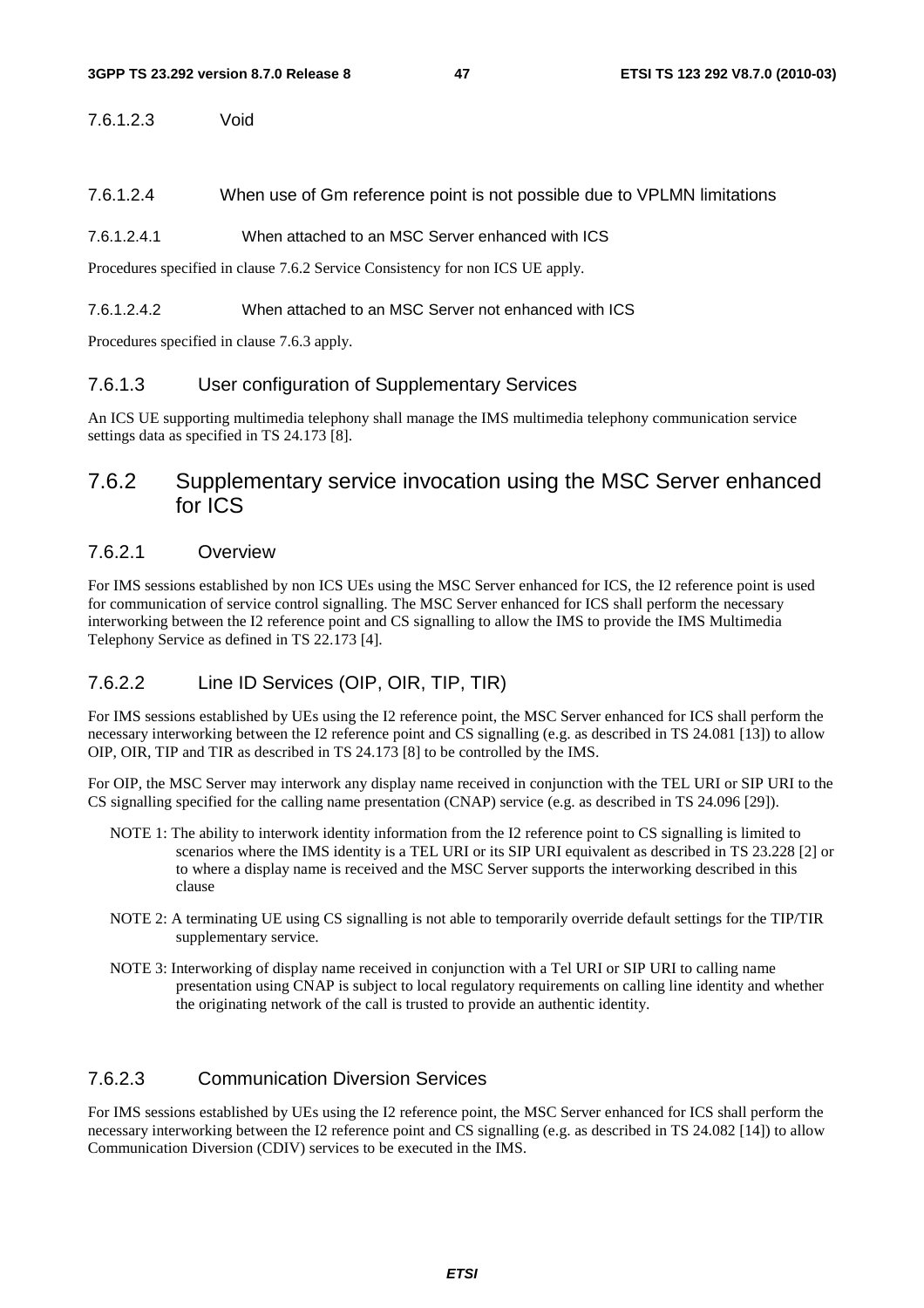# 7.6.2.3.1 Communication Forwarding Unconditional (CFU)

Communication Forwarding Unconditional (CFU) is provided as specified in TS 24.173 [8].

# 7.6.2.3.2 Communication Forwarding Busy (CFB)

Communication Forwarding network determined user Busy (CFB) is provided as specified in TS 24.173 [8].

For Communication Forwarding user determined Busy (CFB), the MSC Server enhanced for ICS shall perform the necessary interworking between CS signalling (e.g. as described in TS 24.082 [14]) and the I2 reference point to allow the IMS to execute CFB.

# 7.6.2.3.3 Communication Forwarding No Reply (CFNR)

Communication Forwarding No Reply (CFNR) is provided as specified in TS 24.173 [8].

The MSC Server enhanced for ICS shall allow the IMS to control the length of time allowed for the UE to reply to the communication request prior to invoking CFNR.

## 7.6.2.3.4 Communication Forwarding on Not Logged-in (CFNL)

Communication Forwarding on Not Logged-in (CFNL) is provided as specified in TS 24.173 [8].

# 7.6.2.3.5 Communication Deflection (CD)

For Communication Deflection (CD), the MSC Server enhanced for ICS shall perform the necessary interworking between CS signalling (e.g. as described in TS 24.072 [15]) and the I2 reference point to allow the UE to deflect an incoming call back to the IMS for redirection to another user.

## 7.6.2.3.6 Communication Forwarding on Subscriber Not Reachable (CFNRc)

For Communication Forwarding on Subscriber Not Reachable (CFNRc), the MSC Server enhanced for ICS shall return the appropriate reply to the offered session to allow the IMS to execute CFNRc, (e.g. as specified in TS 24.604 [26]).

## 7.6.2.3.7 Communication Diversion Notification (CDIVN)

The support of interworking between CS signalling and the IMS for the CDIVN service is not supported at the MSC Server enhanced for ICS.

## 7.6.2.3.8 Diversion notifications to originating users

For IMS sessions originated by UEs using the I2 reference point, the MSC Server enhanced for ICS shall perform the necessary interworking between the I2 reference point and CS signalling described in TS 24.082 [14] and TS 24.072 [15] to allow the UE to receive notification that an origination was diverted, for use in networks which support this subscription option. This is applicable to all CDIV services.

NOTE: Direct mapping between IMS diversion conditions and CS domain supplementary service codes might not be possible for all services (e.g. CFNL).

# 7.6.2.4 Communication Barring

For IMS sessions established by UEs using the I2 reference point, the MSC Server enhanced for ICS shall perform the necessary interworking between the I2 reference point and CS signalling (e.g. as described in TS 24.088 [16]) to provide the UE with notification that a Communications Barring (CB) service was invoked.

NOTE: Unique mappings between SIP responses defined in TS 24.611 [28] and CS domain supplementary service codes are not possible for OCB and ICB.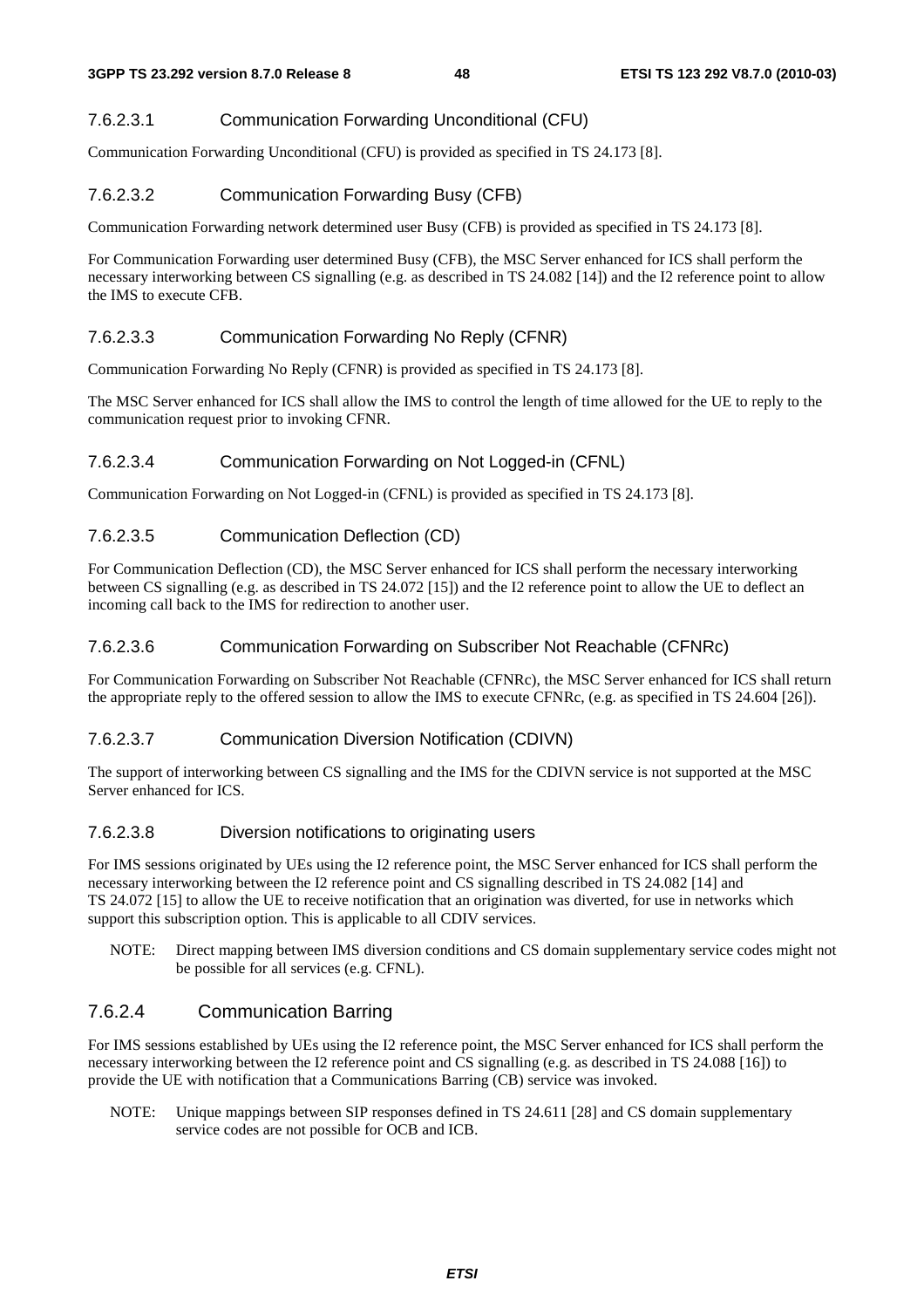# 7.6.2.5 Communication Hold/Resume

For IMS sessions established by UEs using CS media, the MSC Server enhanced for ICS shall perform the necessary interworking between the I2 reference point and CS signalling (e.g. as described in TS 24.083 [18]) to allow communication hold and resume to be controlled by the IMS.

Figure 7.6.2.5-1 describes how IMS communication hold and resume is performed via the MSC Server enhanced for ICS.



#### **Figure 7.6.2.5-1: IMS Communication Hold and Resume via MSC Server enhanced for ICS**

- 1. UE A sends a Hold message to the CS network (e.g. as specified in TS 24.083 [18]).
- 2. The MSC Server initiates interaction with the CS-MGW over the Mc reference point instructing it to stop sending the media stream toward UE B but to keep the resources for the session reserved.
- 3. The MSC Server sends the Hold message to the S-CSCF indicating the session is being put on hold as described in TS 24.173 [8].
- NOTE 1: For point-to-point speech-only sessions, the SDP offer in the Hold message shall also include RTCP bandwidth modifiers with values greater than zero to allow the remote end to detect that the link is alive during hold, as specified in sub-clause 7.3.1 of TS 26.114 [17].
- 4. The S-CSCF sends the Hold message to the SCC AS as it was inserted at session establishment.
- 5. The SCC AS sends the Hold message to the S-CSCF.
- 6. The Hold message is forwarded to UE B.
- 7. UE A sends a Retrieve message on the CS network (e.g. as specified in TS 24.083 [18]).
- 8. The MSC Server initiates interaction with the CS-MGW over the Mc reference point instructing it to resume sending the media stream toward UE B.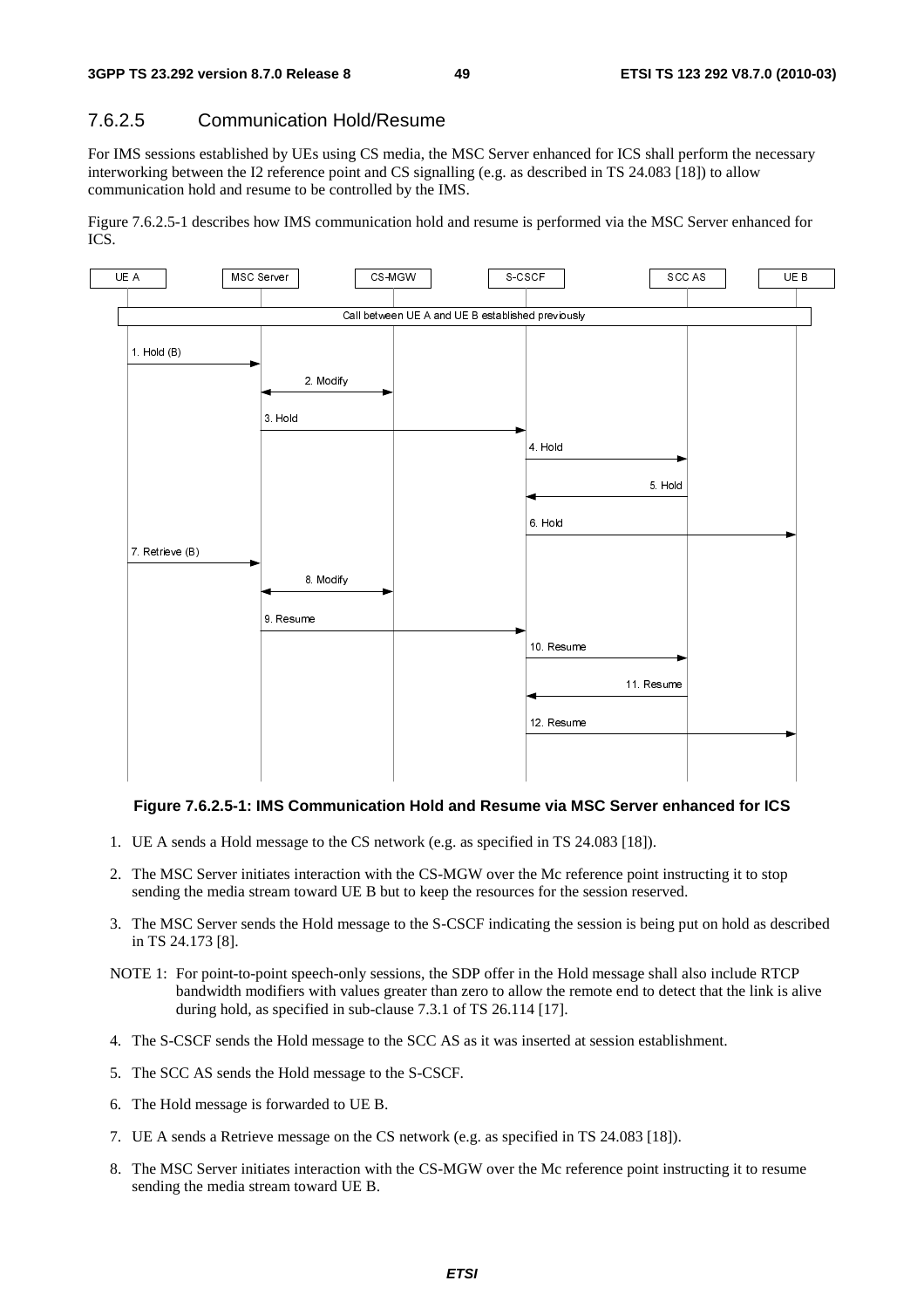- 9. The MSC Server sends a Resume message to the S-CSCF indicating the session is being resumed as described in TS 24.173 [8].
- NOTE 2: For point-to-point speech-only sessions, the SDP offer in the Resume message may also include RTCP bandwidth modifiers with values equal to zero to turn off RTCP as specified in sub-clause 7.3.1 of TS 26.114 [17].
- 10. The S-CSCF sends the Resume message to the SCC AS.
- 11. The SCC AS sends the Resume message to the S-CSCF.
- 12. The Resume message is forwarded to UE B.

# 7.6.2.6 Communication Waiting

For IMS sessions established by UEs using the I2 reference point, the MSC Server enhanced for ICS shall perform the necessary interworking between the I2 reference point and CS signalling (e.g. as described in TS 24.083 [18]) to allow Communication Waiting (CW) to be controlled by the IMS.

Figure 7.6.2.6-1 describes how IMS CW is performed via the MSC Server enhanced for ICS.



# **Figure 7.6.2.6-1: IMS Communication Waiting via MSC Server enhanced for ICS**

- 1. An incoming INVITE is received at the S-CSCF of UE A.
- 2. Filter criteria direct the S-CSCF to send the INVITE to the SCC AS.
- 3. The SCC AS sends the INVITE to the S-CSCF.
- 4. The S-CSCF forwards the INVITE to the MSC Server based on the contact address stored during registration.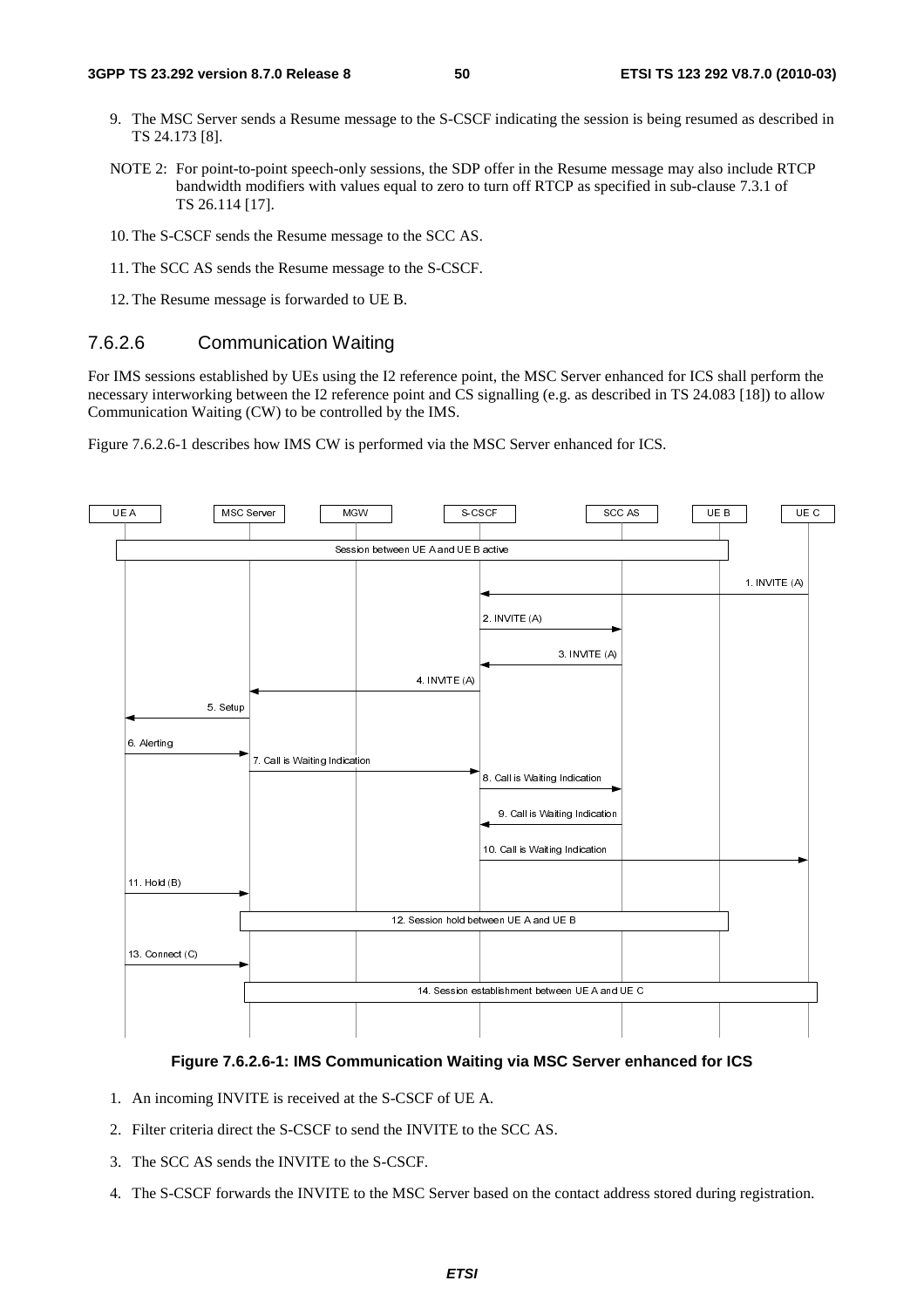- 5. The MSC Server sends a Setup message to UE A to inform it of the waiting call (e.g. as specified in TS 24.083 [18]).
- 6. UE A sends an Alerting message for the waiting call.
- 7. The MSC Server sends an indication that the call is waiting.
- 8. The S-CSCF forwards the indication that the call is waiting to the SCC AS.
- 9. The SCC AS forwards the indication that the call is waiting to the S-CSCF.
- 10. The S-CSCF forwards the indication that the call is waiting to UE C.
- 11. The ICS User accepts the call and UE A sends a Hold message to put the existing session on hold.
- 12. The existing session between the MSC Server and UE B is put on hold as described in clause 7.6.2.5 of this specification.
- 13. UE A sends a Connect message for the waiting call.
- 14. Completion of the IMS session setup procedures.

## 7.6.2.7 Explicit Communication Transfer

For IMS sessions established by UEs using CS media, the MSC Server enhanced for ICS shall perform the necessary interworking between the I2 reference point and CS signalling (e.g. as described in TS 24.091 [19]) to allow Explicit Communication Transfer (ECT) to be controlled by the IMS.

When the UE initiates ECT via CS access, the MSC Server enhanced for ICS shall support consultative transfer and shall play the initiator role as described in TS 23.228 [2] on behalf of the UE. The MSC Server enhanced for ICS shall also support the recipient and target roles on behalf of the UE for consultative transfer as described in TS.23.228 [2].

The MSC Server enhanced for ICS shall support the recipient and target roles on behalf of the UE for blind transfer as described in TS 23.228 [2].

The MSC Server enhanced for ICS shall support the recipient and target roles on behalf of the UE for assured transfer as described in TS 23.228 [2].

Figure 7.6.2.7-1 describes how IMS consultative ECT is performed via CS access, with the MSC Server enhanced for ICS playing the role of transfer initiator on behalf of the UE.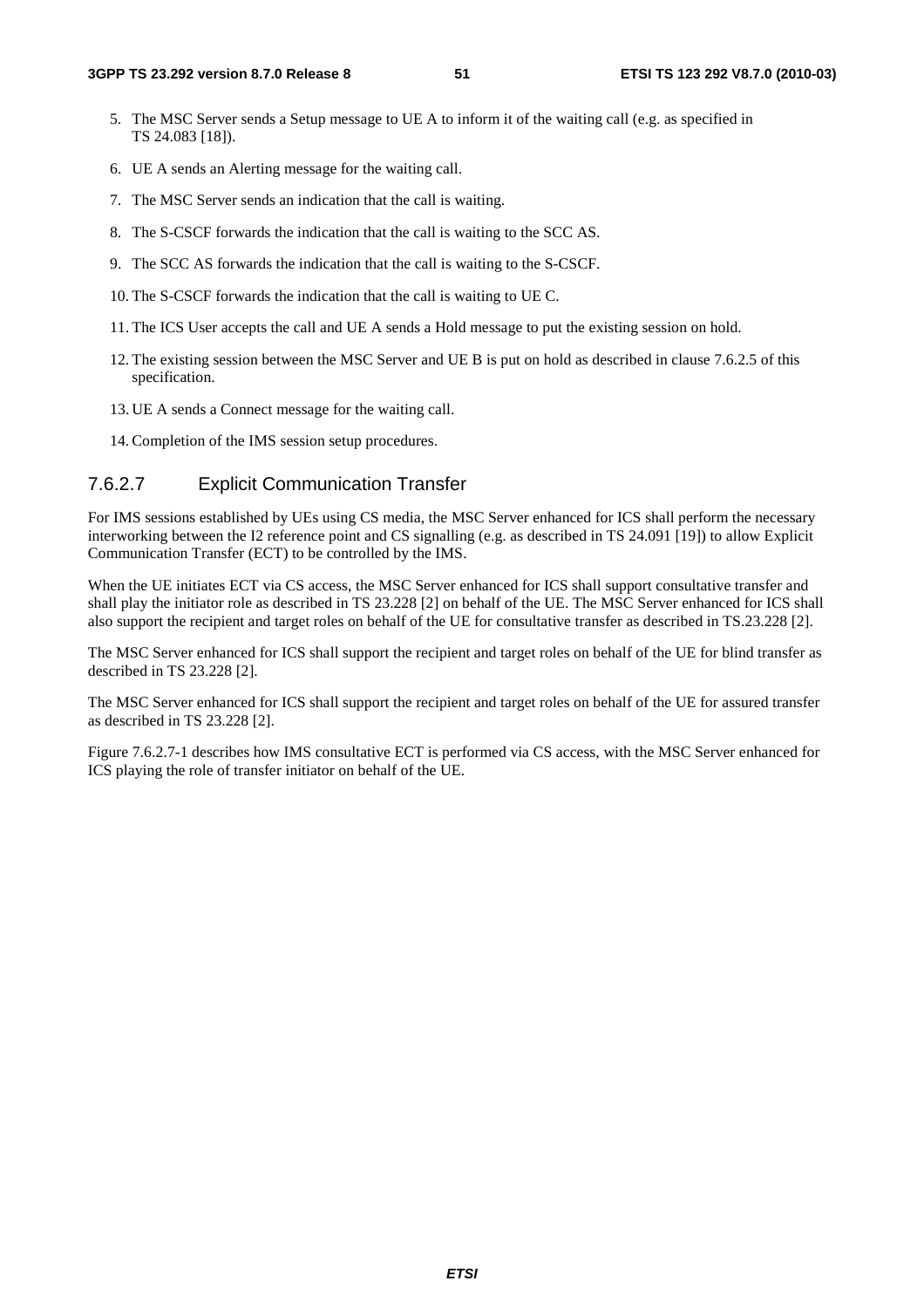**3GPP TS 23.292 version 8.7.0 Release 8 52 ETSI TS 123 292 V8.7.0 (2010-03)**



#### **Figure 7.6.2.7-1: IMS Consultative ECT via MSC Server enhanced for ICS (transfer initiator)**

- 1. UE A initiates transfer of UE B to UE C by sending a call transfer message (e.g. as specified in TS 24.091 [19]).
- 2. The MSC Server sends a REFER to the S-CSCF. The REFER indicates that UE B is to be transferred to UE C and that this new session is to replace the current session between UE A and UE B.
- 3. The S-CSCF sends the REFER to the SCC AS as it was inserted at session establishment.
- 4. The SCC AS sends the REFER to the S-CSCF.
- 5. The S-CSCF sends the REFER to the TAS for service execution.
- 6. The TAS sends the REFER to the S-CSCF.
- 7. The REFER is sent to UE B as the transfer recipient.
- 8. UE B initiates session establishment with UE C as specified in TS 24.173 [8].
- 9. UE C initiates session release with UE A as specified in TS 24.173 [8].
- 10. UE B provides indication that the communication transfer is complete as specified in TS 24.173 [8].
- 11. The S-CSCF sends the NOTIFY to the TAS.
- 12. The TAS sends the NOTIFY to the S-CSCF.
- 13. The S-CSCF sends the NOTIFY to the SCC AS as it was inserted at session establishment.
- 14. The SCC AS sends the NOTIFY to the S-CSCF.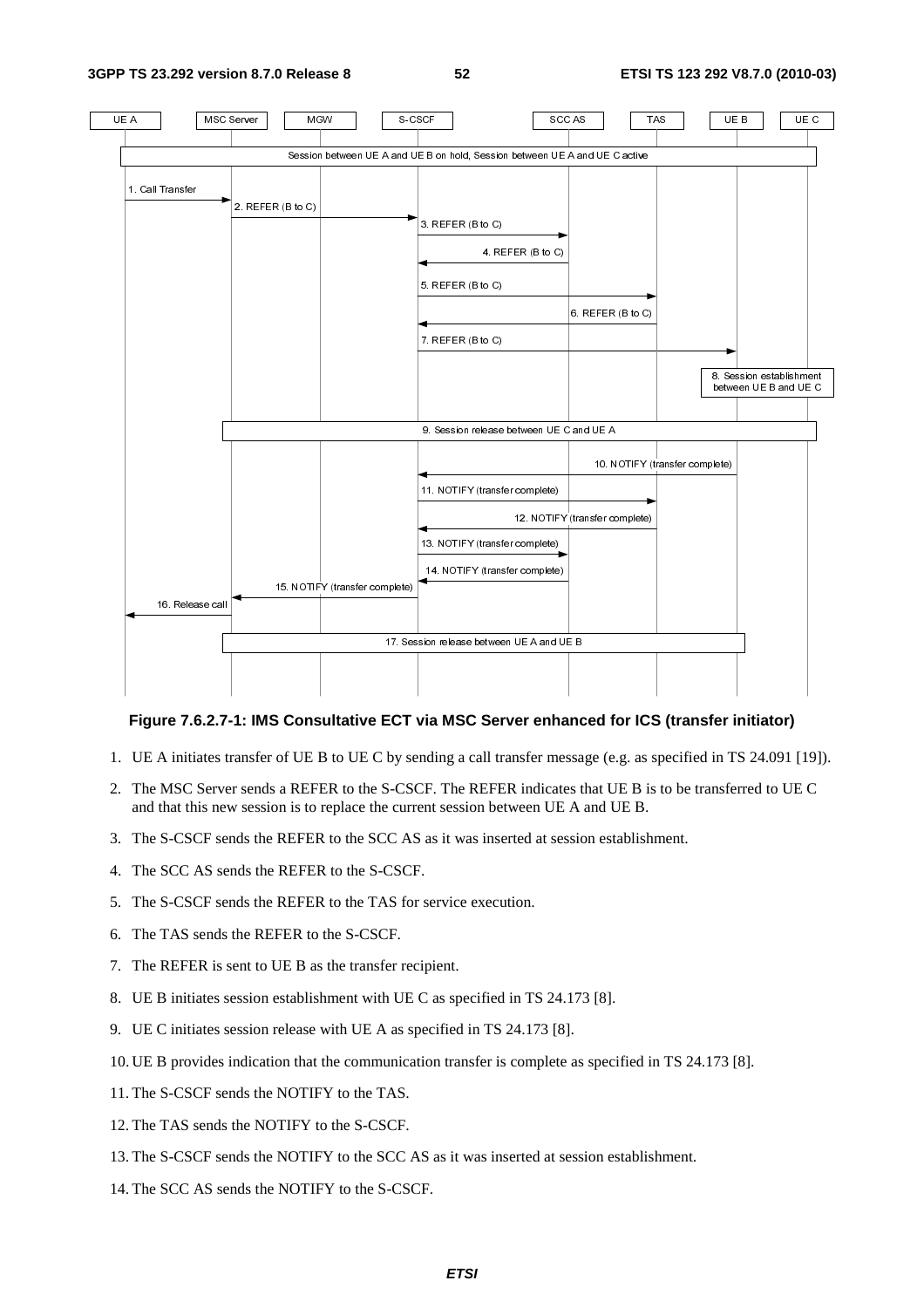- 15. The MSC Server, as transfer initiator, receives notification that communication transfer is complete.
- 16. The MSC Server releases the calls (A-B and A-C) toward UE A and indicates transfer success as specified in TS 24.091 [19].
- 17. The MSC Server, as transfer initiator, initiates release of the IMS session with UE B.

Figure 7.6.2.7-2 describes how IMS consultative ECT is performed via CS access, with the MSC Server enhanced for ICS playing the role of transfer recipient on behalf of the UE.



### **Figure 7.6.2.7-2: IMS Consultative ECT via MSC Server enhanced for ICS (transfer recipient)**

- 1. UE A initiates transfer of UE B to UE C by sending a REFER as specified in TS 24.173 [8].
- 2. The S-CSCF sends the REFER to the TAS for service execution.
- 3. The TAS sends the REFER to the S-CSCF.
- 4. The S-CSCF sends the REFER to the SCC AS as it was inserted at session establishment.
- 5. The SCC AS sends the REFER to the S-CSCF within the dialog created for the session between UE A and UE B.
- 6. The REFER is sent to the MSC Server as the transfer recipient.
- 7. On behalf of UE B, the MSC Server initiates session establishment towards UE C.
- 8. Filter criteria directs the S-CSCF to send the INVITE to the SCC AS.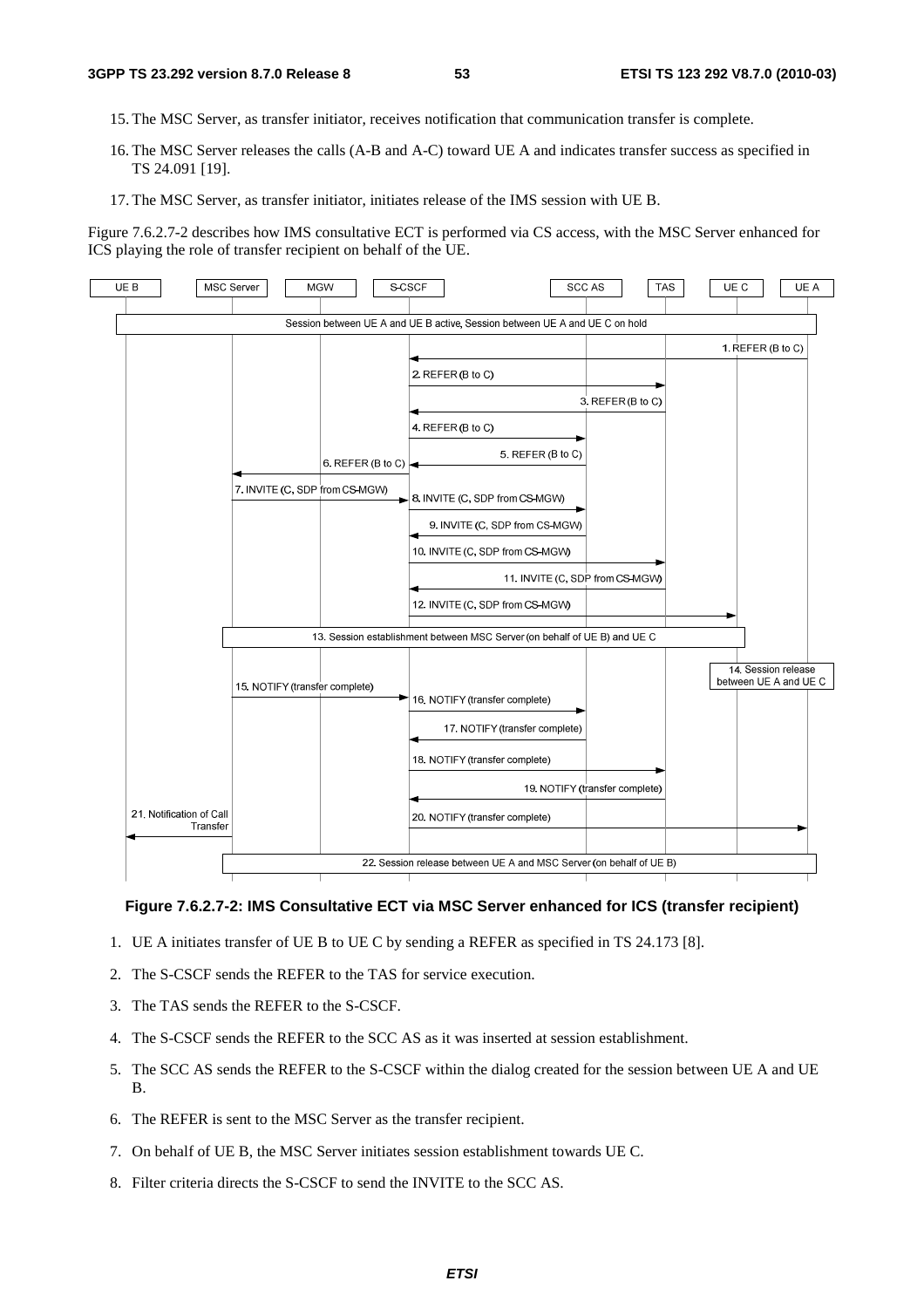- 9. The SCC AS sends the INVITE to the S-CSCF.
- 10. The S-CSCF sends the INVITE to the TAS.
- 11. The TAS sends the INVITE to the S-CSCF.
- 12. The S-CSCF continues with originated session processing as specified in TS 23.228 [2] and routes the request onwards to UE C.
- 13. A session is established between the MSC Server (on behalf of UE B) and UE C.
- 14. UE C initiates session release with UE A as specified in TS 24.173 [8].
- 15. The MSC Server provides indication that the communication transfer is complete by sending a NOTIFY.
- 16 The S-CSCF sends the NOTIFY to the SCC AS as it was inserted at session establishment.
- 17. The SCC AS sends the NOTIFY to the S-CSCF.
- 18. The S-CSCF sends the NOTIFY to the TAS.
- 19. The TAS sends the NOTIFY to the S-CSCF.
- 20. The NOTIFY is sent to UE A as specified in TS 24.173 [8].
- 21. The MSC Servers sends a message with notification of ECT invocation to UE B (e.g. as specified in TS 24.091 [19]).
- 22. UE A initiates session release with the MSC Server as specified in TS 24.173 [8].

Figure 7.6.2.7-3 describes how IMS blind ECT is performed via CS access, with the MSC Server enhanced for ICS playing the role of transfer recipient on behalf of the UE.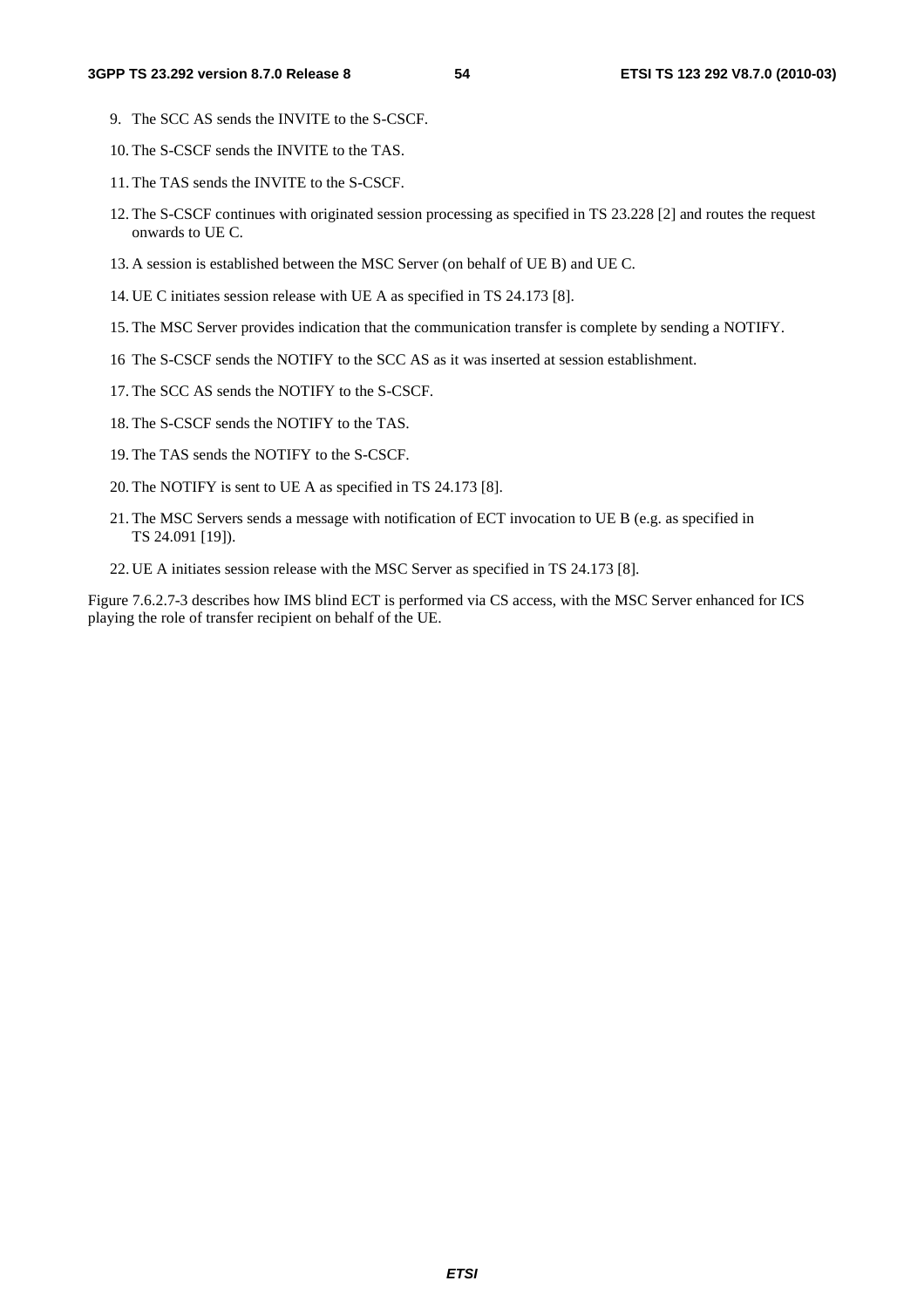**3GPP TS 23.292 version 8.7.0 Release 8 55 ETSI TS 123 292 V8.7.0 (2010-03)**



### **Figure 7.6.2.7-3: IMS Blind ECT via MSC Server enhanced for ICS (transfer recipient)**

- 1. UE A initiates transfer of UE B to UE C by sending a REFER as specified in 3GPP 24.173 [8].
- 2. The S-CSCF sends the REFER to the TAS for service execution.
- 3. The TAS sends the REFER to the S-CSCF.
- 4. The S-CSCF sends the REFER to the SCC AS as it was inserted at session establishment.
- 5. The SCC AS sends the REFER to the S-CSCF within the dialog created for the session between UE A and UE B.
- 6. The REFER is sent to the MSC Server as the transfer recipient.
- 7. UE A initiates release of the existing session with the MSC Server which is acting on behalf of UE B.
- 8. On behalf of UE B, the MSC Server initiates session establishment towards UE C.
- 9. Filter criteria directs the S-CSCF to send the INVITE to the SCC AS.
- 10. The SCC AS sends the INVITE to the S-CSCF.
- 11. The S-CSCF sends the INVITE to the TAS.
- 12. The TAS sends the INVITE to the S-CSCF.
- 13. The S-CSCF continues with originated session processing as specified in TS 23.228 [2] and routes the request onwards to UE C.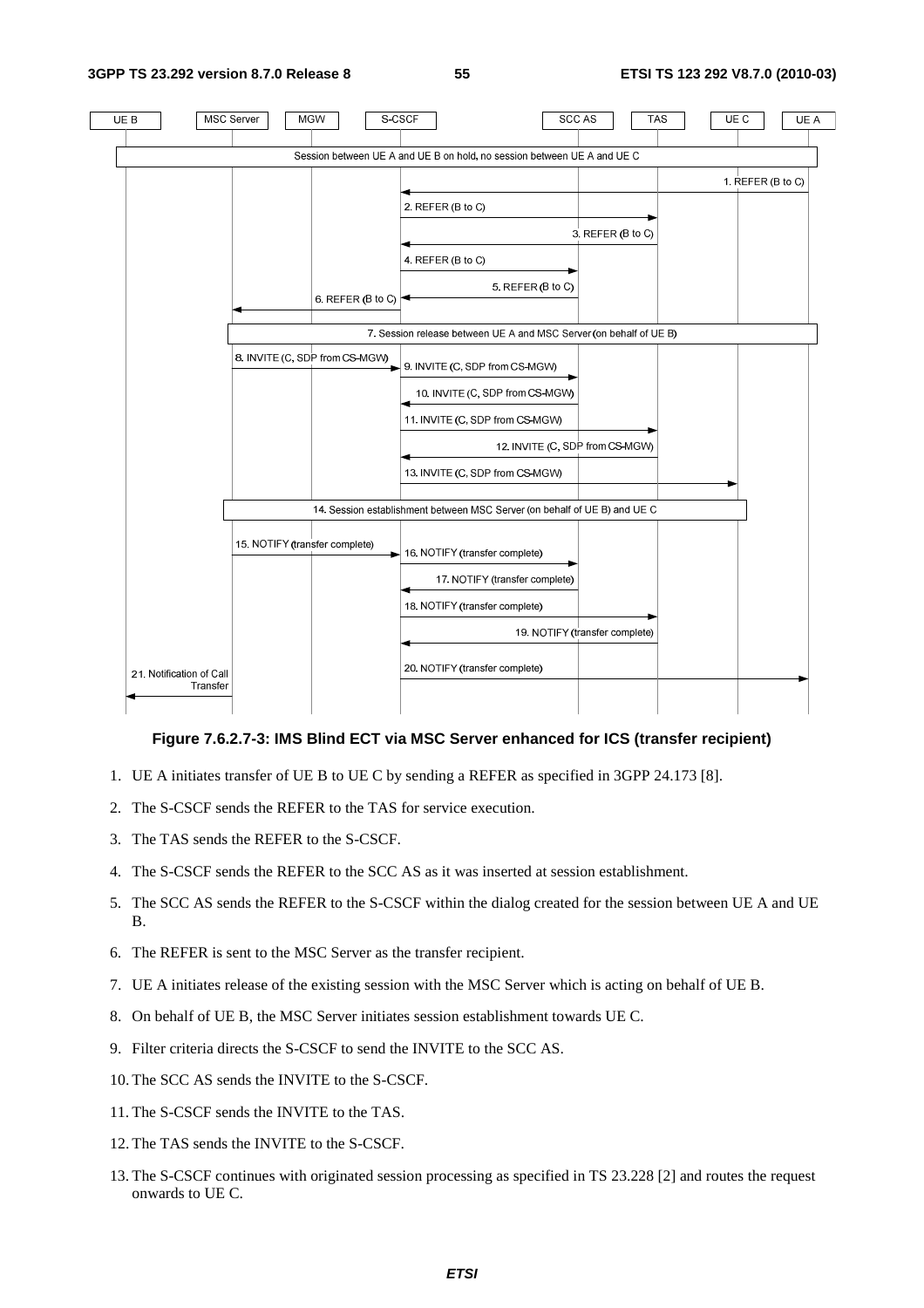- 14. A session is established between the MSC Server (on behalf of UE B) and UE C.
- 15. The MSC Server sends a NOTIFY to provide indication that the communication transfer is complete.
- 16. The S-CSCF sends the NOTIFY to the SCC AS as it was inserted at session establishment.
- 17. The SCC AS sends the NOTIFY to the S-CSCF.
- 18. The S-CSCF sends the NOTIFY to the TAS.
- 19. The TAS sends the NOTIFY to the S-CSCF.
- 20. The NOTIFY is sent to UE A.
- 21. The MSC Servers sends a message with notification of ECT invocation to UE B (e.g. as specified in TS 24.091 [19]).

# 7.6.2.8 Conferencing

For IMS sessions established by UEs using CS media, the MSC Server enhanced for ICS shall perform the necessary interworking between the I2 reference point and CS signalling (e.g. as described in TS 24.084 [20]) to allow Conferencing to be controlled by the IMS.

When the UE initiates three-way session creation via CS access, the MSC Server enhanced for ICS shall support the initiator role as described in TS 23.228 [2] on behalf of the UE. The MSC Server enhanced for ICS shall be able to derive a conference factory URI, e.g. using components from the subscriber"s identity (e.g. IMSI).

Once a conference is created, the MSC Server enhanced for ICS shall supporting adding parties to or removing parties from the conference on behalf of the UE.

The MSC Server enhanced for ICS shall also support joining a conference on behalf of the UE upon receiving an invitation from a remote party or conference focus.

If the conference is being managed by a UE using CS media, the MSC Server enhanced for ICS shall not allow the UE to create a private conversation with a remote party by splitting that party from the conference.

NOTE: Interworking is blocked due to no multiparty split service being defined for MMTel.

The MSC Server shall not subscribe to the conference related events in IMS. Figure 7.6.2.8-1 describes how conference creation can be performed via CS access, with the MSC Server enhanced for ICS playing the role of conference initiator on behalf of the UE. This flow does not preclude the use of other mechanisms for inviting remote parties to the conference as specified in TS 24.147 [21].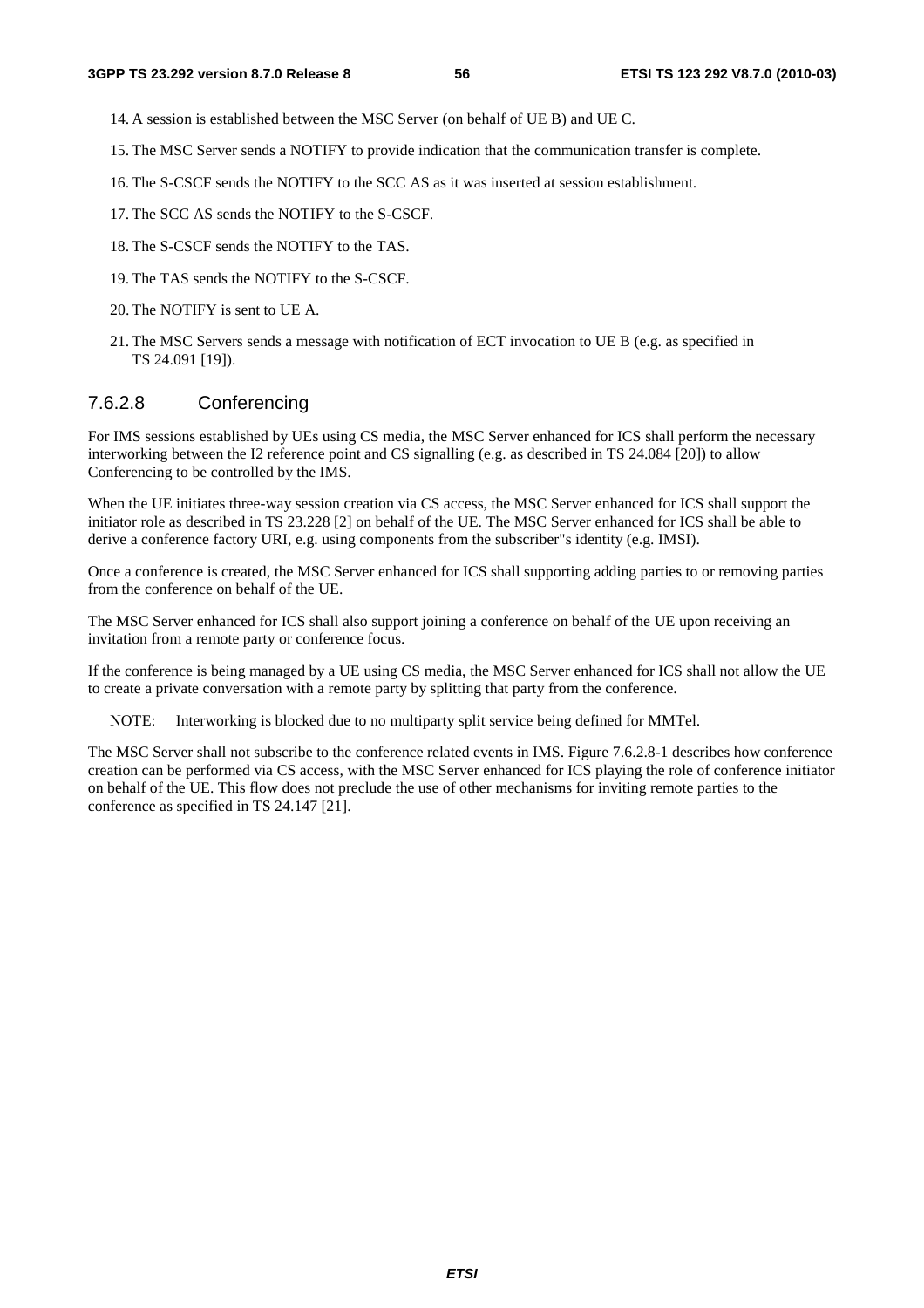**3GPP TS 23.292 version 8.7.0 Release 8 57 ETSI TS 123 292 V8.7.0 (2010-03)**



#### **Figure 7.6.2.8-1: IMS Conferencing via MSC Server enhanced for ICS (initiator)**

- 1. UE A initiates creation of the conference by sending a multiparty call setup message (e.g. Build MPTY message as specified in TS 24.084 [20]).
- 2. The MSC Server derives a conference factory URI and sends an INVITE to the S-CSCF.
- 3. Filter criteria directs the S-CSCF to send the INVITE to the SCC AS.
- 4. The SCC AS sends the INVITE to the S-CSCF.
- 5. The S-CSCF sends the INVITE to the Conferencing AS / MRFC.
- 6. The Conferencing AS / MRFC creates a conference connection as specified in TS 24.147 [21].
- 7. The Conferencing AS / MRFC returns the conference URI to the S-CSCF.
- 8. The S-CSCF sends the response to the SCC AS.
- 9. The SCC AS sends the response to the S-CSCF.
- 10. The S-CSCF sends the response to the MSC Server.
- 11. The MSC Server sends a REFER to UE B to refer that party to the conference.
- 12. The S-CSCF sends the REFER to the SCC AS as it was inserted at session establishment.
- 13. The SCC AS sends the REFER to the S-CSCF.
- 14. The S-CSCF sends the REFER to UE B.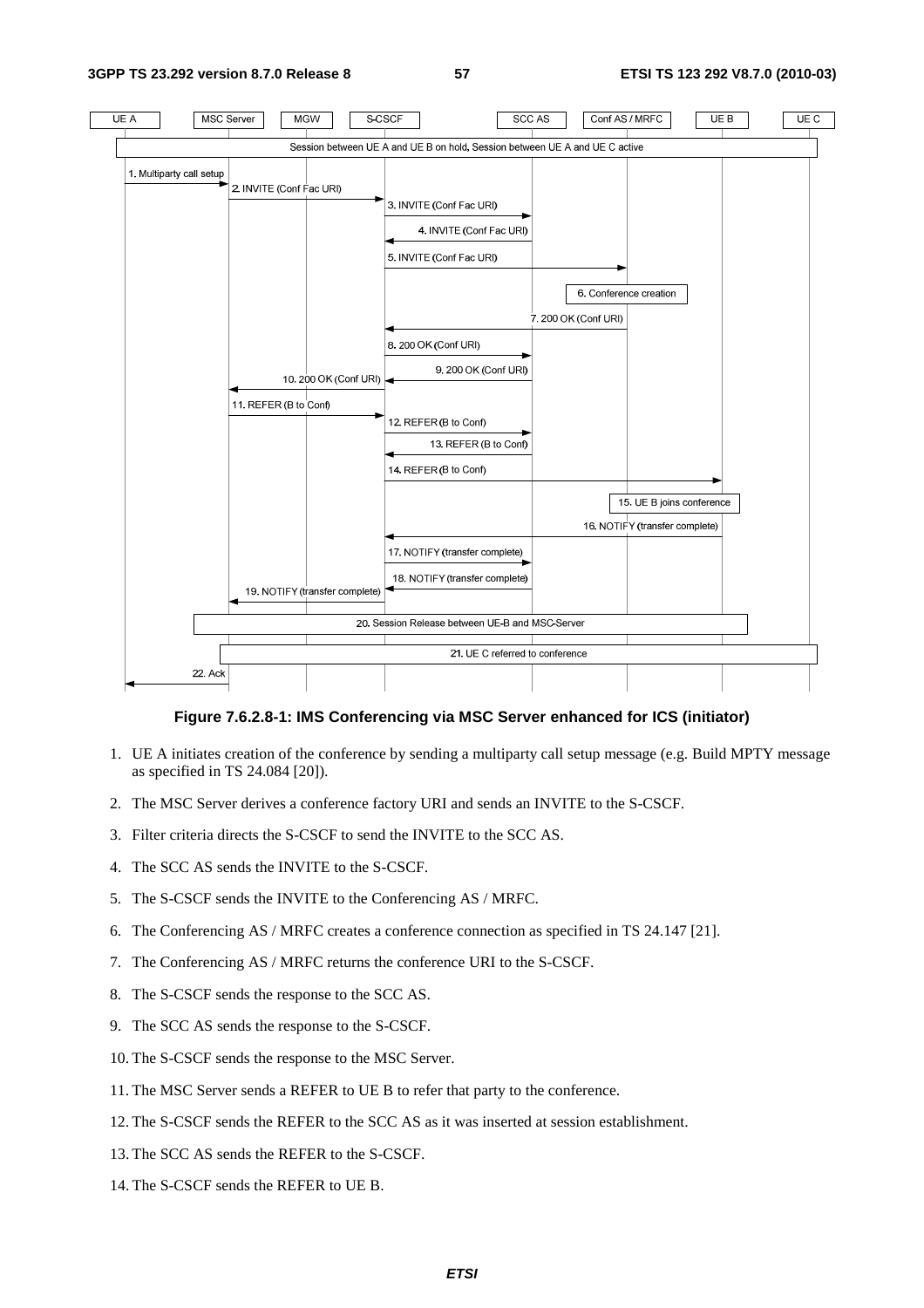- 15. UE B joins the conference as specified in TS 24.147 [21].
- 16. UE B sends a NOTIFY indicating transfer to the conference is complete.
- 17. The S-CSCF sends the NOTIFY to the SCC AS.
- 18. The SCC AS sends the NOTIFY to the S-CSCF.
- 19. The S-CSCF sends the NOTIFY to the MSC Server.
- 20. UE B initiates a session release.
- 21. Steps 11 to 20 are repeated for UE C.
- NOTE: UE B and UE C can be referred to the conference in parallel.
- 22. The MSC Server sends an acknowledgement to UE A (e.g. Build MPTY Acknowledgement as specified in TS 24.084 [20]).
- 7.6.2.9 User configuration of communication service settings

#### 7.6.2.9.1 TAS procedures

The TAS shall allow an ICS User to manipulate the communication service settings using only one of the following mechanisms:

- communication service settings via the MSC Server enhanced for ICS as described in clause 7.6.2.9.3;
- communication service settings directly from the UE as described in TS 24.173 [8].

The TAS shall reject the manipulation of the communication service settings via the prohibited mechanism.

#### 7.6.2.9.2 UE supporting multimedia telephony

Clause 7.6.1.3 applies.

## 7.6.2.9.3 MSC Server enhanced for ICS

The MSC Server enhanced for ICS may implement a communication service setting conversion function between CS signalling (e.g. as described in TS 24.010 [30] for systems based on TS 24.008 [6]) and communication service setting procedures (as defined in TS 24.173 [8]).

# 7.6.3 Service consistency for non ICS UE when attached to an MSC Server not enhanced with ICS

# 7.6.3.1 Line ID Services (OIP, OIR, TIP, TIR)

The service control for the Line ID services may be provided by the CS domain if they are provisioned in the CS domain.

# 7.6.3.2 Communication Diversion Services

#### 7.6.3.2.1 Communication Diversion services; CFU, CFNL

Standard IMS procedures apply toward IMS on behalf of the non-ICS UE.

#### 7.6.3.2.2 Communication Diversion services; CFNR, CFB

IMS control of these services are provided toward IMS on behalf of the non-ICS UE.

NOTE: Annex D describes several implementation options which may used for the execution of these services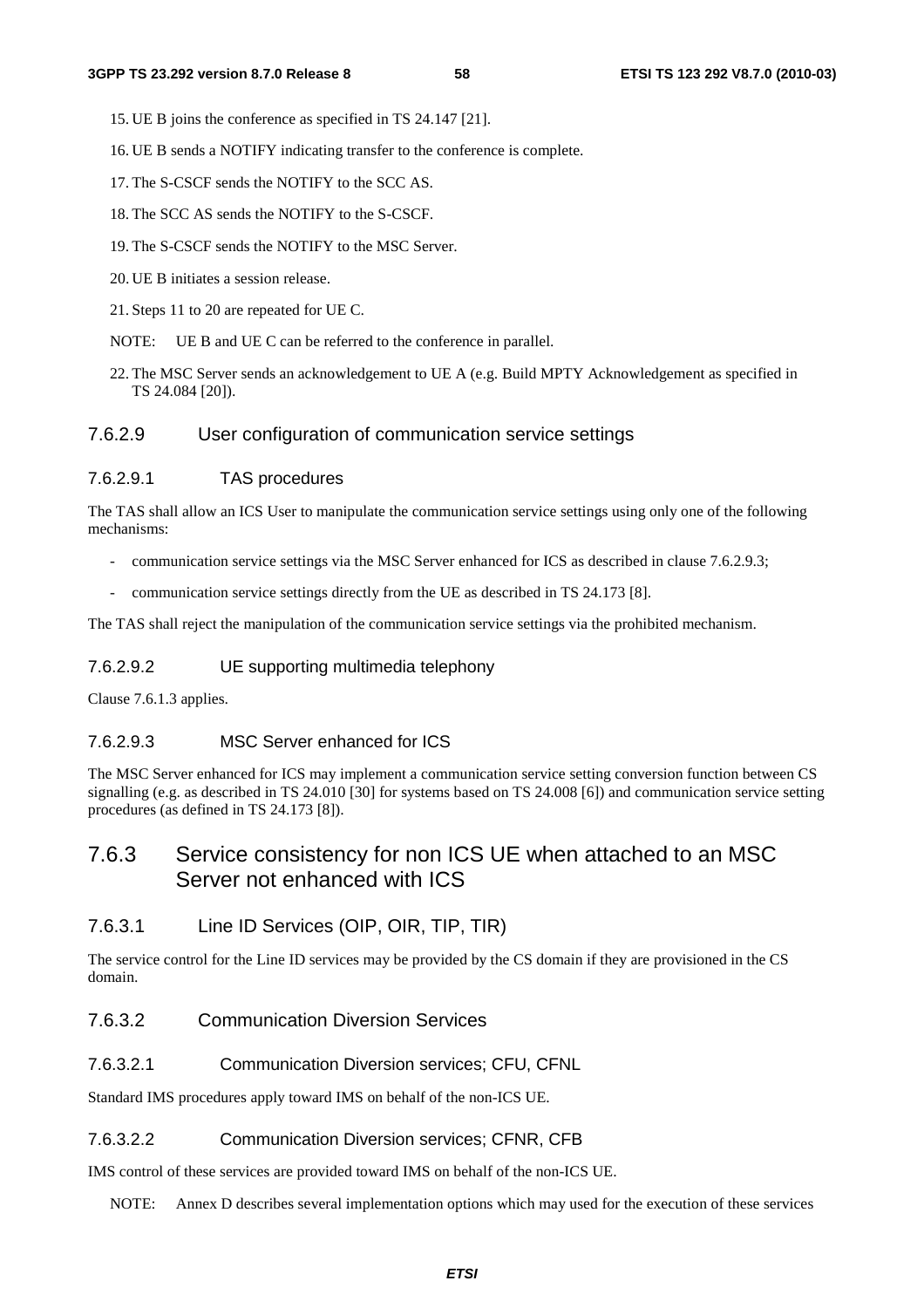## 7.6.3.2.3 Communication Diversion services; Communication Deflection

The service control for the Call Deflection service may be provided by the CS domain (if it is provisioned in the CS domain) or may be provided by IMS.

NOTE: Annex C describes an implementation option which may be used for the execution of this service in IMS.

# 7.6.3.3 Communication Barring

Standard IMS procedures apply toward IMS on behalf of the non-ICS UE.

# 7.6.3.4 Communication Hold/Resume

The service control for the Call Hold and Retrieve services may be provided by the CS domain if they are provisioned in the CS domain.

# 7.6.3.5 Explicit Communication Transfer

The service control for the Explicit Call Transfer service may be provided by the CS domain if it is provisioned in the CS domain.

# 7.6.3.6 Conferencing

The service control for the Multiparty service may be provided by the CS domain if it is provisioned in the CS domain.

# 7.6.3.7 User configuration of Supplementary Services

## 7.6.3.7.1 UE not supporting multimedia telephony

When using procedures as defined in 3GPP TS 24.010 [30], and not using MSC Server enhanced for ICS, the following apply:

- No activation or deactivation of supplementary services shall be allowed by the CS network.
- Interrogations of CFU and CNFL (clause 7.6.3.2.1), CFNR and CFB (clause 7.6.3.2.2) and Communication Barring (clause 7.6.3.3) shall not be allowed by the CS network.
- NOTE 1: The service interrogation, activation, and deactivation are prevented for services which are not provisioned for the subscriber in CS domain.
- NOTE 2: If an ICS User uses a non ICS UE not supporting multimedia telephony, a downloadable application can be used to manage IMS multimedia telephony communication service settings data as specified in TS 24.173 [8].

## 7.6.3.7.2 UE supporting multimedia telephony

Refer to clause 7.6.1.3.

# 7.7 Session Release

# 7.7.1 Session Release for ICS UE

# 7.7.1.1 General Gm Procedures

If receiving a session release from the CS access leg for the ICS UE using Gm while the PS access leg is still active, the SCC AS shall release the CS access leg. The SCC AS shall further update the remote leg, and if applicable, the PS access leg, to reflect the change of media.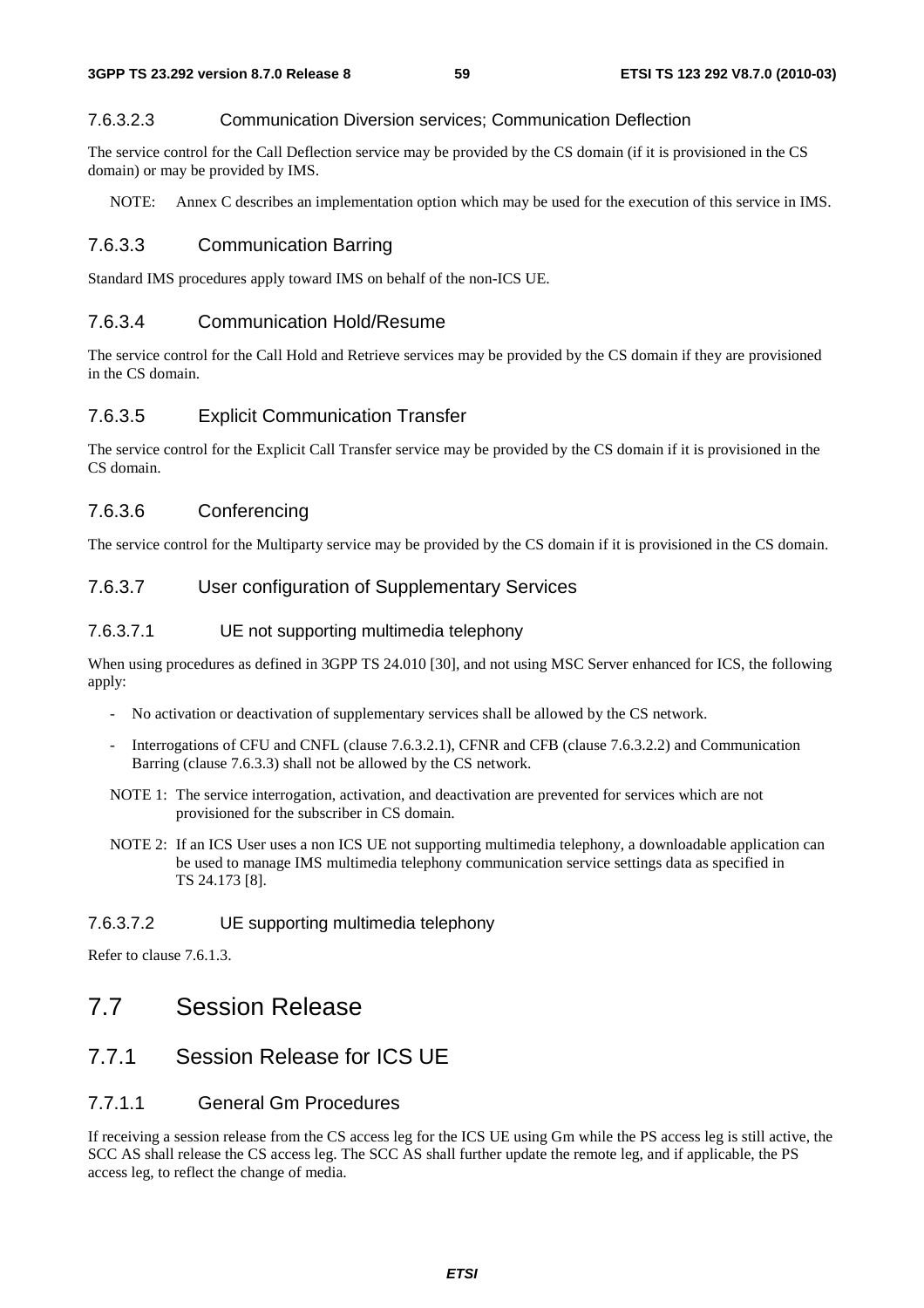NOTE: Race conditions may occur where the session release of the CS access leg could arrive prior an update over Gm from the UE removing the CS media.

# 7.7.1.2 Session Release for Gm

Figure 7.7.1.2-1 provides a call flow illustrating the session release procedures for an ICS UE attached to an MSC Server enhanced for ICS, which has an ICS session already established. This call flow applies when Gm has been used to set up the Service Control Signalling Path.



#### **Figure 7.7.1.2-1: Session Release for Gm when using an MSC server enhanced for ICS**

- 1. IMS procedures are executed for the release of the service control signalling session when using the Gm reference point as defined in clause 5.10 of TS 23.228 [2].
- 2. The SCC AS initiates release of the CS Bearer Control Signalling Path.
- 3. The MSC Server releases the CS Session with the ICS UE.
- 4. After confirmation of the session release from the ICS UE, the MSC Server completes the release of the CS Bearer Control Signalling Path with the SCC AS. Step 4 does not have to wait for step 3 to complete.

 Alternatively the ICS UE may initiate release of the CS Bearer Control Signalling Path. The SCC AS and the ICS UE shall gracefully handle the case when both the SCC AS and ICS UE initiate the release procedure.

The call flow in Figure 7.7.1.2-1 also applies when the ICS UE is attached to an MSC server.

7.7.1.3 Void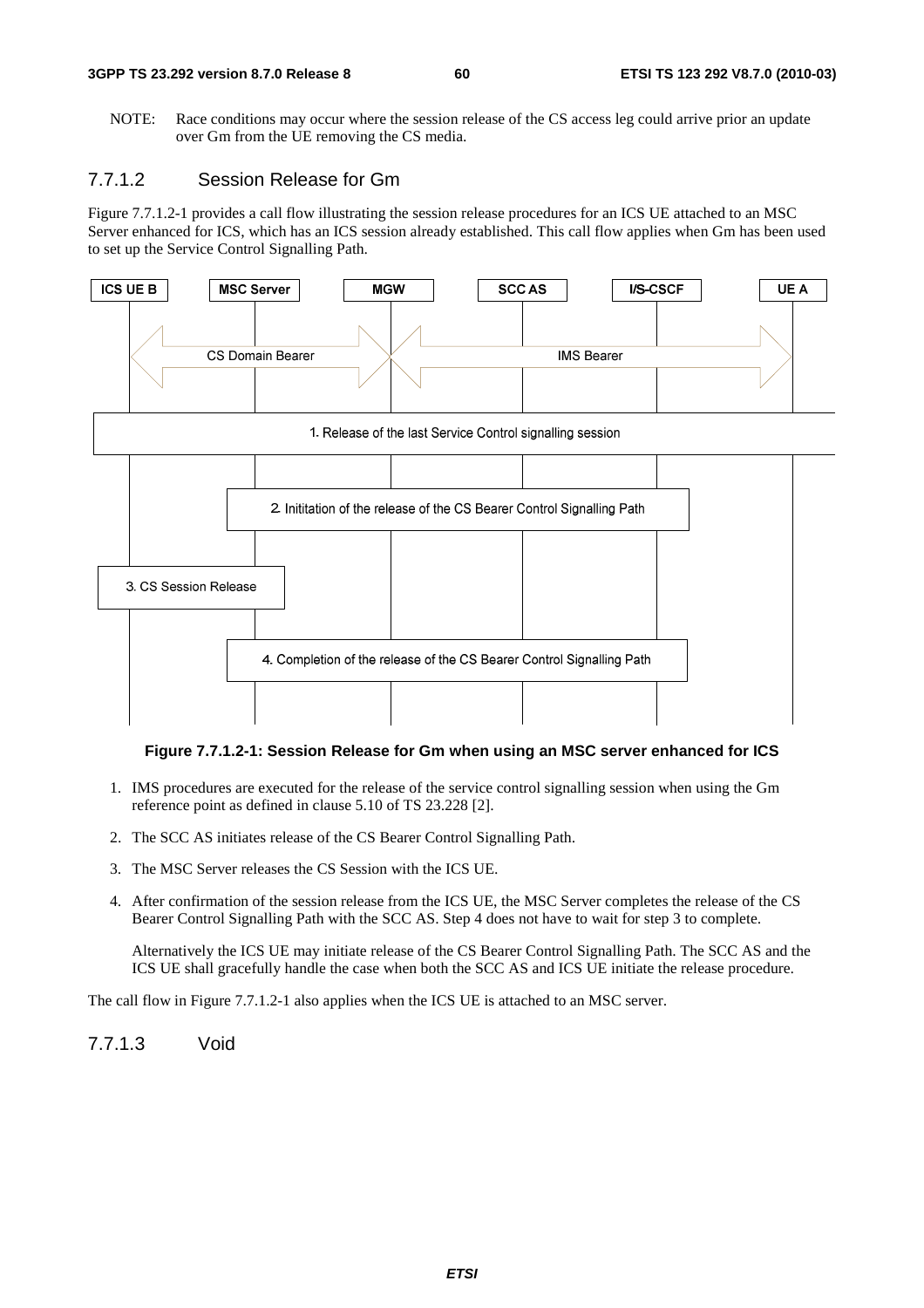# 7.7.2 Session Release for MSC Server enhanced for ICS

# 7.7.2.1 General

If receiving a CS session release from the non ICS UE the MSC Server enhanced for ICS shall release the session towards IMS. The SCC AS shall further update the remote leg, to reflect the change of media. If receiving a session release from the IMS, the MSC Server enhanced for ICS shall release the CS session with the UE.

# 7.7.2.2 Session Release by served UE

Figure 7.7.2.2-1 provides a call flow illustrating the session release procedures initiated by an UE attached to an MSC Server enhanced for ICS.



### **Figure 7.7.2.2-1: Session Release initiated by UE A when using an MSC server enhanced for ICS**

- 1. The UE releases CS Session.
- 2. The MSC Server releases the IMS Session. Step 2 does not have to wait for step 1 to complete.
- 3. The SCC AS updates or releases the remote leg depending on whether other media components remain in the remote leg after removal of speech media.

# 7.7.2.3 Session Release by far-end

Figure 7.7.2.3-1 provides a call flow illustrating the session release procedures initiated by far end for an UE attached to an MSC Server enhanced for ICS.



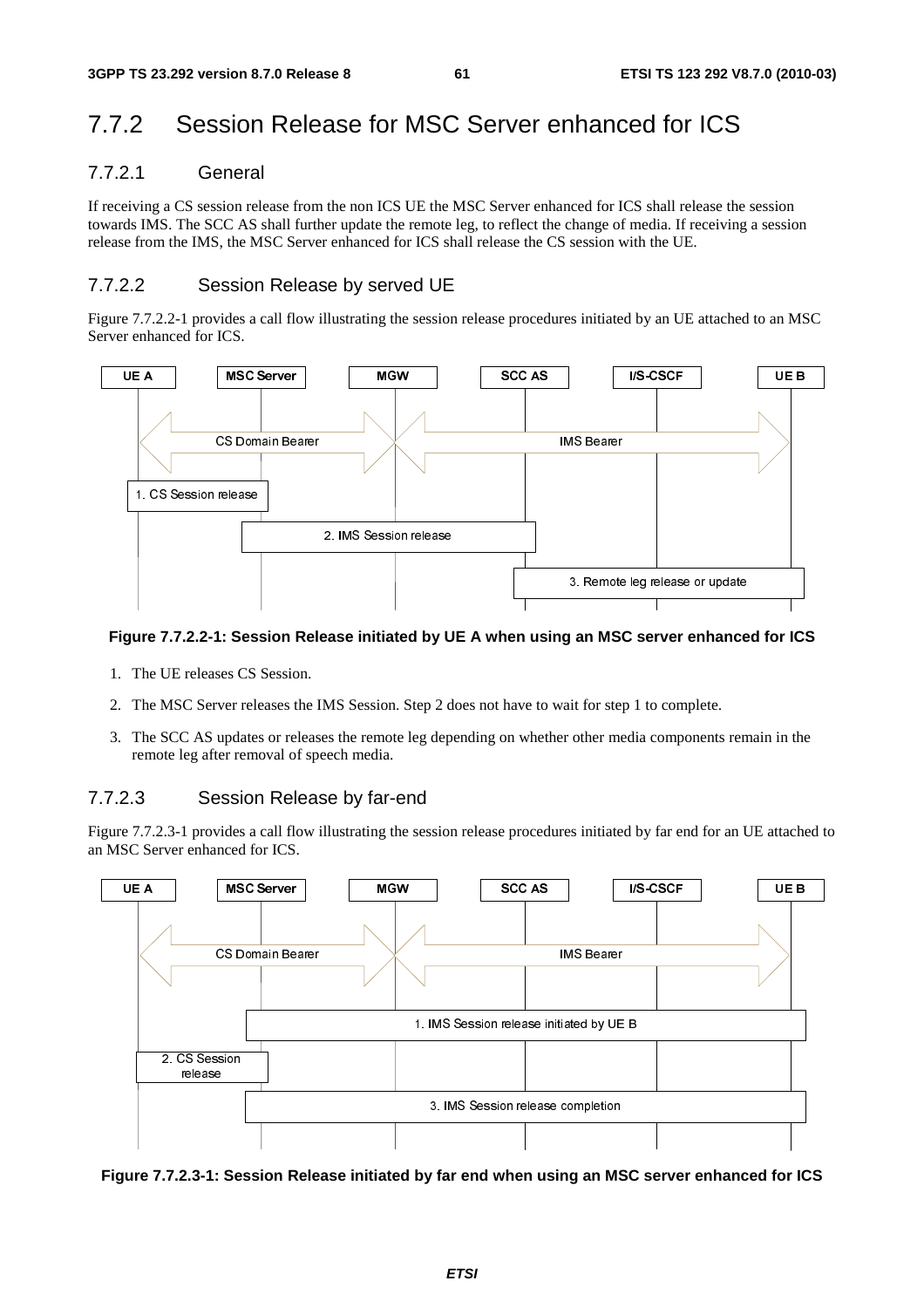- 1. The UE B initiates session release.
- 2. The MSC Server releases CS session with UE A.
- 3. Completion of session release initiated by far end. Step 3 does not have to wait for step 2 to complete.

## 7.7.2.4 Network initiated Session Release

Figure 7.7.2.4-1 provides a call flow illustrating the session release procedures initiated by the home IMS network for an UE attached to an MSC Server enhanced for ICS.



#### **Figure 7.7.2.4-1: Network initiated Session Release when using an MSC server enhanced for ICS**

- 1. The S-CSCF decides the session should be terminated due to administrative reasons or due to service expiration.
- 2. The S-CSCF initiates a session release towards UE B and MSC server.
- 3. The MSC Server releases CS session with UE A.
- 4. Completion of session release is provided from UE B and MSC Server to S-CSCF. Step 4 does not have to wait for step 3 to complete.

# 7.8 Void

# 8 Charging

# 8.1 General description

The charging strategy applied in ICS shall ensure complete and correct charging of the access leg that is used for an ICS call. An ICS subscriber may establish or accept a call through CS access or through an IP access network (IP-CAN). The charge that is levied against an ICS subscriber for a call shall encompass the usage of the access network (CS access or IP-CAN) as well as the usage of the IMS network, further depending on the destination of the call and other call related aspects. The access related charge for an ICS call, i.e. the CS access network related charge or IP-CAN related charge, shall be included in charging record generated by SCC AS.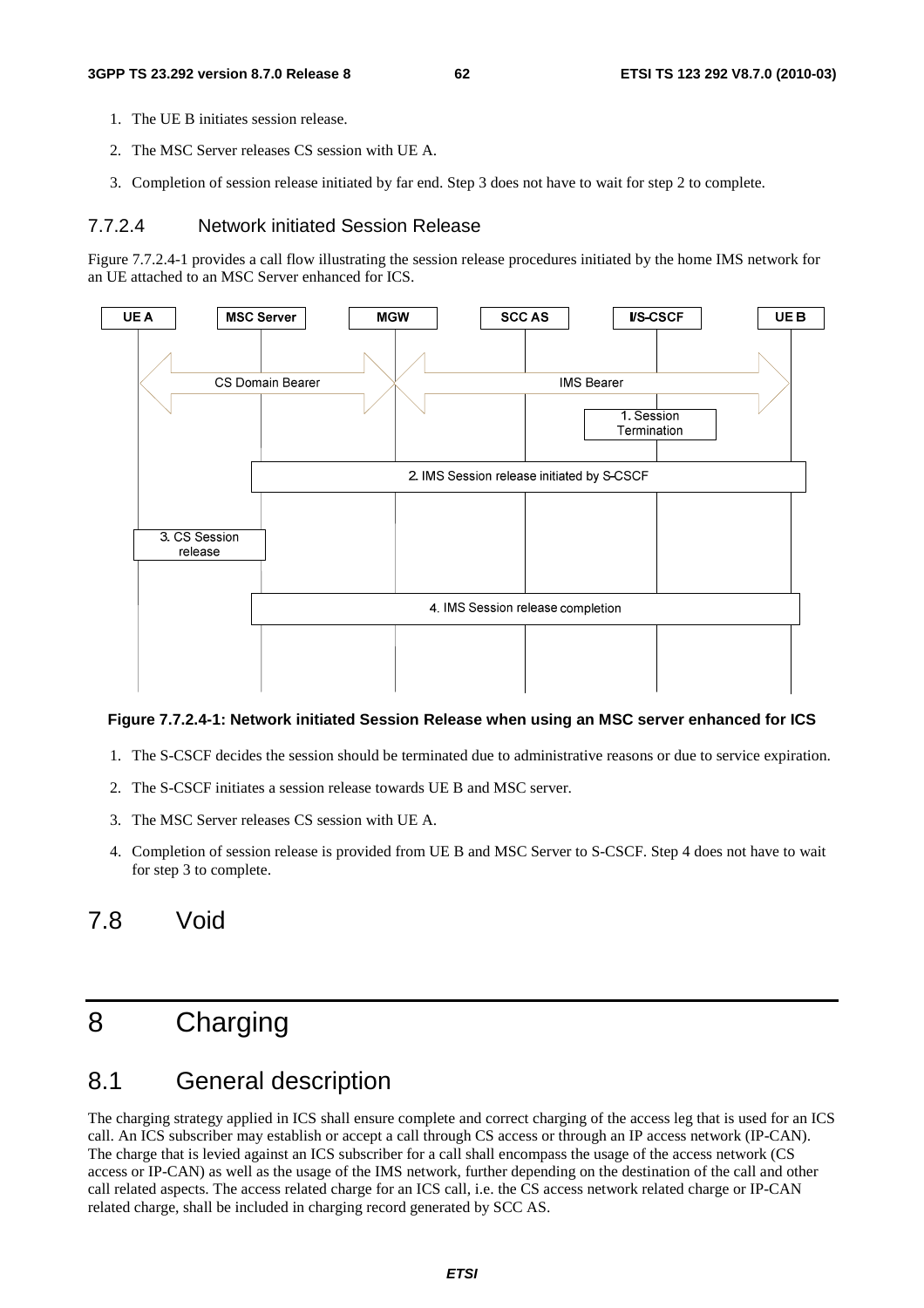The charge of a SIP call or session may be adapted when this call or session is subject to a value added service (e.g. number translation, call diversion) or is subject to a supplementary service (e.g. call forwarding, call transfer, conference call).

# 8.2 Offline charging

Charging record generated by the SCC AS may be correlated with charging records generated in the MSC Server or with charging records in the IP-CAN, where applicable. The combination of charging records from SCC AS with charging records from MSC Server or IP-CAN is used for determining access charge for the call or multimedia session. The combination of these charging records may further be correlated with other IMS-based charging records generated by S-CSCF or other functional entities in the IMS network, for the purpose of generating an overall charge for a call or multimedia session, including access related charge.

# 8.3 On-line charging

When on-line charging is applied for an ICS subscriber, this on-line charging should be performed strictly in IMS. CS network based on-line charging service (e.g., CAMEL prepaid), for example, shall not be invoked for ICS subscribers.

NOTE: If for an ICS subscriber a call that is established in CS is not anchored in IMS network, i.e. no ICS is applied for that call, then on-line charging in CS access can be applied for that call.

# 9 Security Considerations

# 9.1 Access security

ICS re-uses the CS domain security described in the detailed access specific specification.

Access using MSC Server enhanced for ICS is secured by the combination of the CS access security and the IMS Network Domain Security. The MSC Server enhanced for ICS also performs the trusted node authentication procedures according to TS 33.203 [32].

# 9.2 Network Domain Security

Network domain security with the MSC server enhanced for ICS shall be provided by NDS/IP according to TS 33.210 [33] for the I2 reference point.

NOTE: If the control plane interfaces are trusted (e.g. physically protected), there is no need to use protection according to TS 33.210 [33].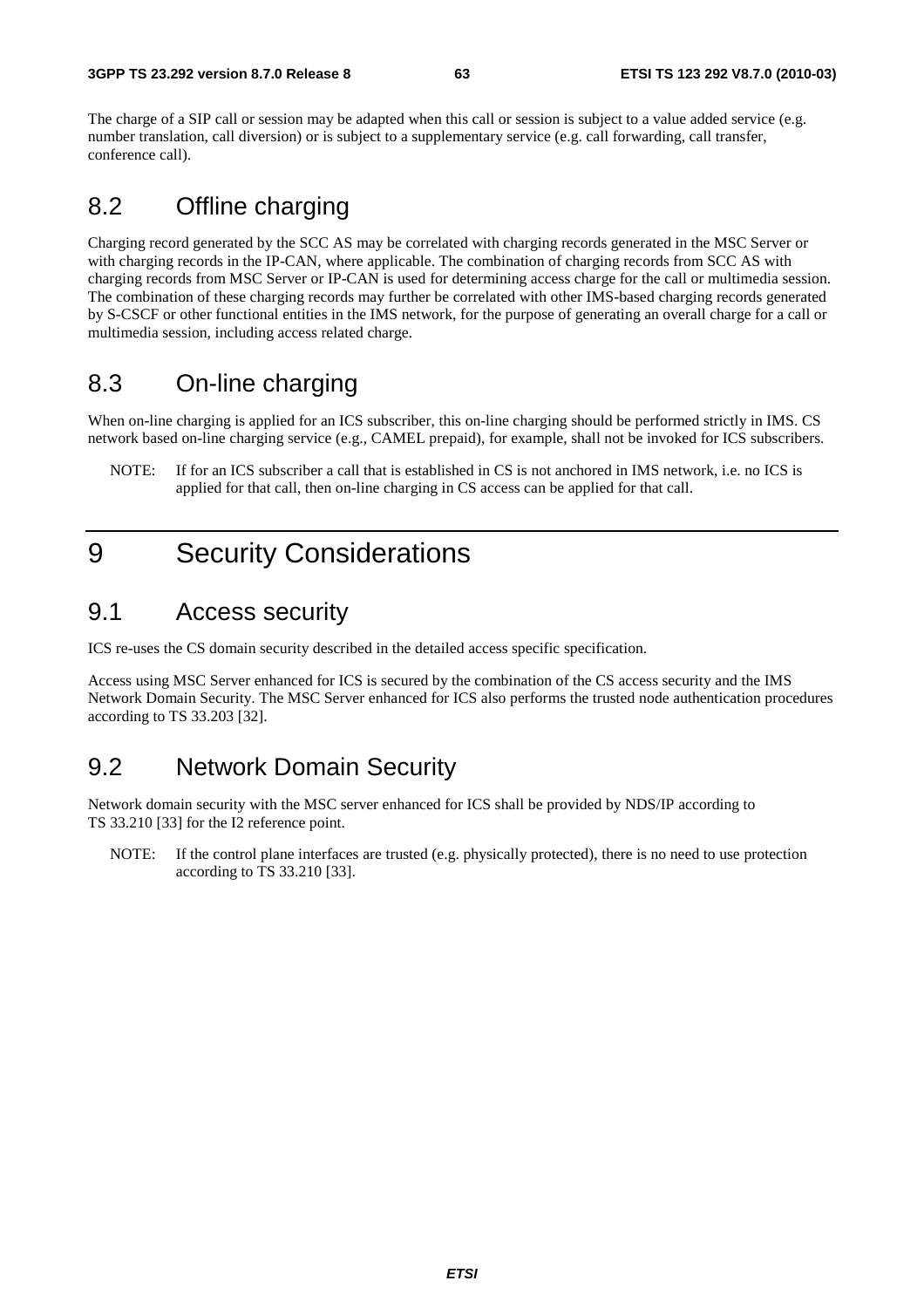# Annex A (informative): Service Consistency

IMS Centralized Services (ICS) provides communication services such that all services, and service control, are based on IMS mechanisms and enablers. It enables IMS services when using CS access for the media bearer.

With ICS, the user services are provided by IMS. User sessions are controlled in IMS via PS or CS access. When using CS access network, or when using PS access networks which do not support full duplex speech component of an IMS service, the CS core network is utilized to establish a circuit bearer for use as media for IMS sessions.

Functionality is needed to provide IMS Centralized Services to devices using a circuit switched access network for media transport. Two fundamentally different approaches are enabled in this specification. One approach supports legacy UEs by placing new functional elements in the MSC Server. Another approach provides new functionality in the UE. The following figure depicts the provision of IMS Centralized Services for these approaches from the user"s perspective. This figure is intended to be illustrative in nature, and is not intended to depict a complete or definitive identification of the various IMS Centralized Services that may be provided using different access networks or solutions.



**Common Device Client provides Consistent User View Service Capabilities Grow with Access Capabilities** 

**Figure A-1: IMS Centralized Services**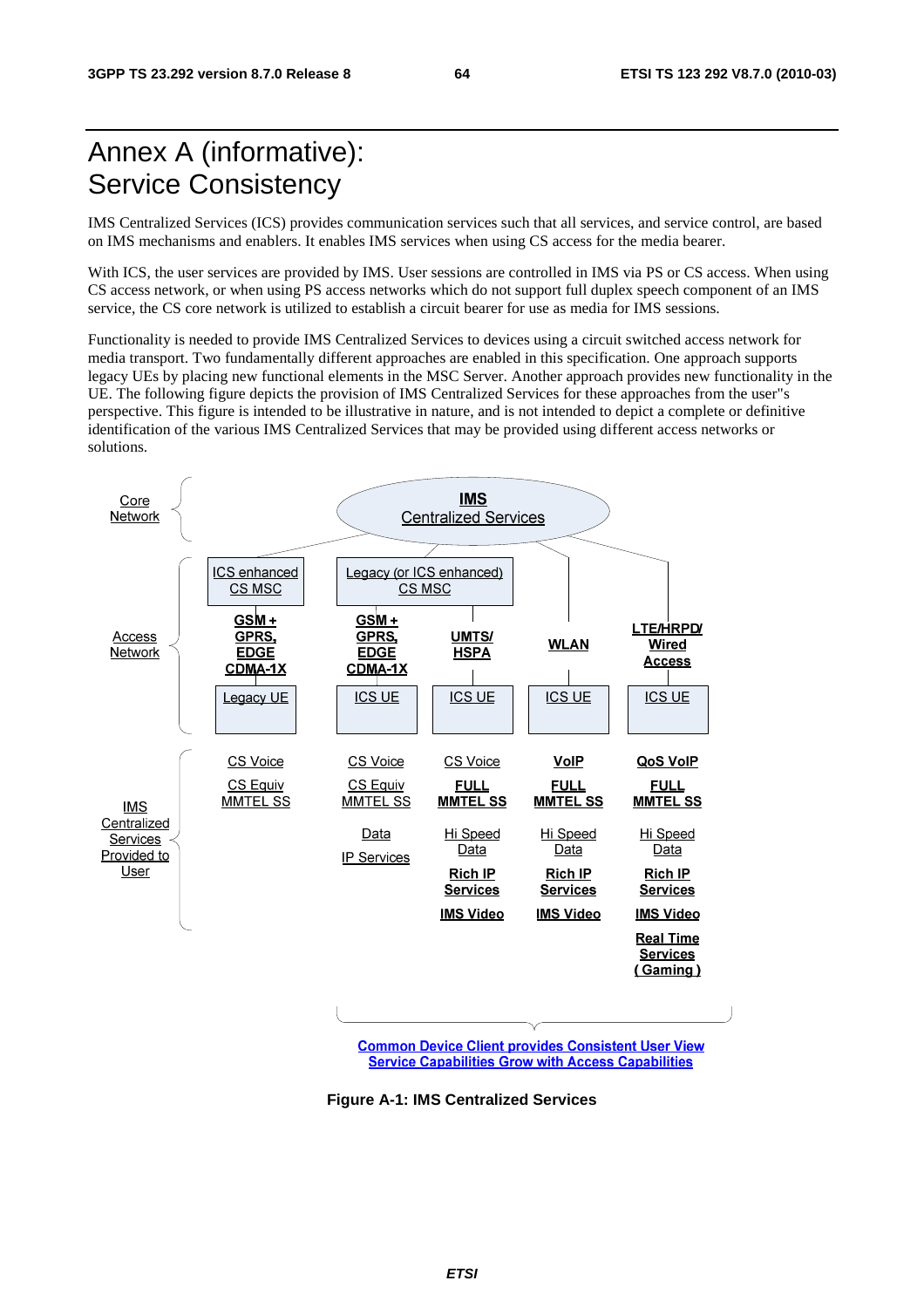# Annex B (informative): ICS functions in different deployment scenarios

The following tables provides guidance on which of the functions and functionalities are needed in the different deployment scenarios.

**Scenario 1**: An operator who only supports UEs that have ICS functionality for their ICS Users:

|          | MSC Server with | <b>ICS UE</b> | SCC AS<br>Transparent control |            |       |
|----------|-----------------|---------------|-------------------------------|------------|-------|
|          | <b>ICS</b>      |               | channel                       | <b>IUA</b> | T-ADS |
|          | enhancements    |               |                               |            |       |
| Required | No              | Yes           | As driven by operator         | Yes        | Yes   |
|          |                 |               | policy and VPLMN              |            |       |
|          |                 |               | support.                      |            |       |

ICS Users using a non-ICS UE (e.g. after SIM swap) will not make use of the transparent control channel; non ICS UE originated calls are routed to the home IMS using IN (e.g. CAMEL) signalling in conjunction with CS signalling (e.g. TS 24.008) for call origination.

#### **Scenario 2**: An operator who only supports non ICS UEs for their ICS Users:

|          | MSC Server with<br>ICS | <b>ICS UE</b> | Transparent control<br>channel (Gm) | SCC AS       |            |
|----------|------------------------|---------------|-------------------------------------|--------------|------------|
|          | enhancements           |               |                                     | <b>IUA</b>   | T-ADS      |
| Required | <b>Yes</b>             | No            | No                                  | Conditional* | <b>Yes</b> |

\* Required if the operator supports IN (e.g. CAMEL) redirection of CS originated calls.

**Scenario 3**: An operator who supports UE"s for their ICS Users that do, and do not, have ICS functionality (to different subscribers and the same subscribers) ensuring the coexistence of UEs that have and do not have ICS functionality:

|          | MSC Server with<br><b>ICS</b> | <b>ICS UE</b> | Transparent control<br>channel                        | SCC AS     |       |
|----------|-------------------------------|---------------|-------------------------------------------------------|------------|-------|
|          | enhancements                  |               |                                                       | <b>IUA</b> | T-ADS |
| Required | <b>Yes</b>                    | Yes           | As driven by operator<br>policy and VPLMN<br>support. | Yes        | Yes   |

#### **Scenario 4: Inbound roaming - operator supports ICS**

Inbound roaming subscribers on an operator's network that supports either the same or different ICS functionality that the inbound roaming subscriber is using, ensuring the coexistence of UEs that have and do not have ICS functionality.

**Sub case 4.1**: Subscriber from operator supporting scenario 1 roams into network of scenario 1

Same functions and functionalities in roaming in-network as in scenario 1. No additional functions or functionalities.

**Sub case 4.2**: Subscriber from operator supporting scenario 2 roams into network of scenario 2

Same functions and functionalities in roaming in-network as in scenario 2. No additional functions or functionalities.

**Sub case 4.3**: Subscriber from operator supporting scenario 1 roams into network of scenario 2

Same functions and functionalities in roaming in-network as in scenario 2. No additional functions or functionalities. Roaming agreement, operator policy and access network restrictions decide on the use of the transparent control channel between ICS UE and SCC AS in the home network.

ICS Users using a non-ICS UE (e.g. after SIM swap) will not make use of the transparent control channel; non ICS UE originated calls are routed to the home IMS using IN (e.g. CAMEL) signalling in conjunction with CS signalling (e.g. TS 24.008) for call origination.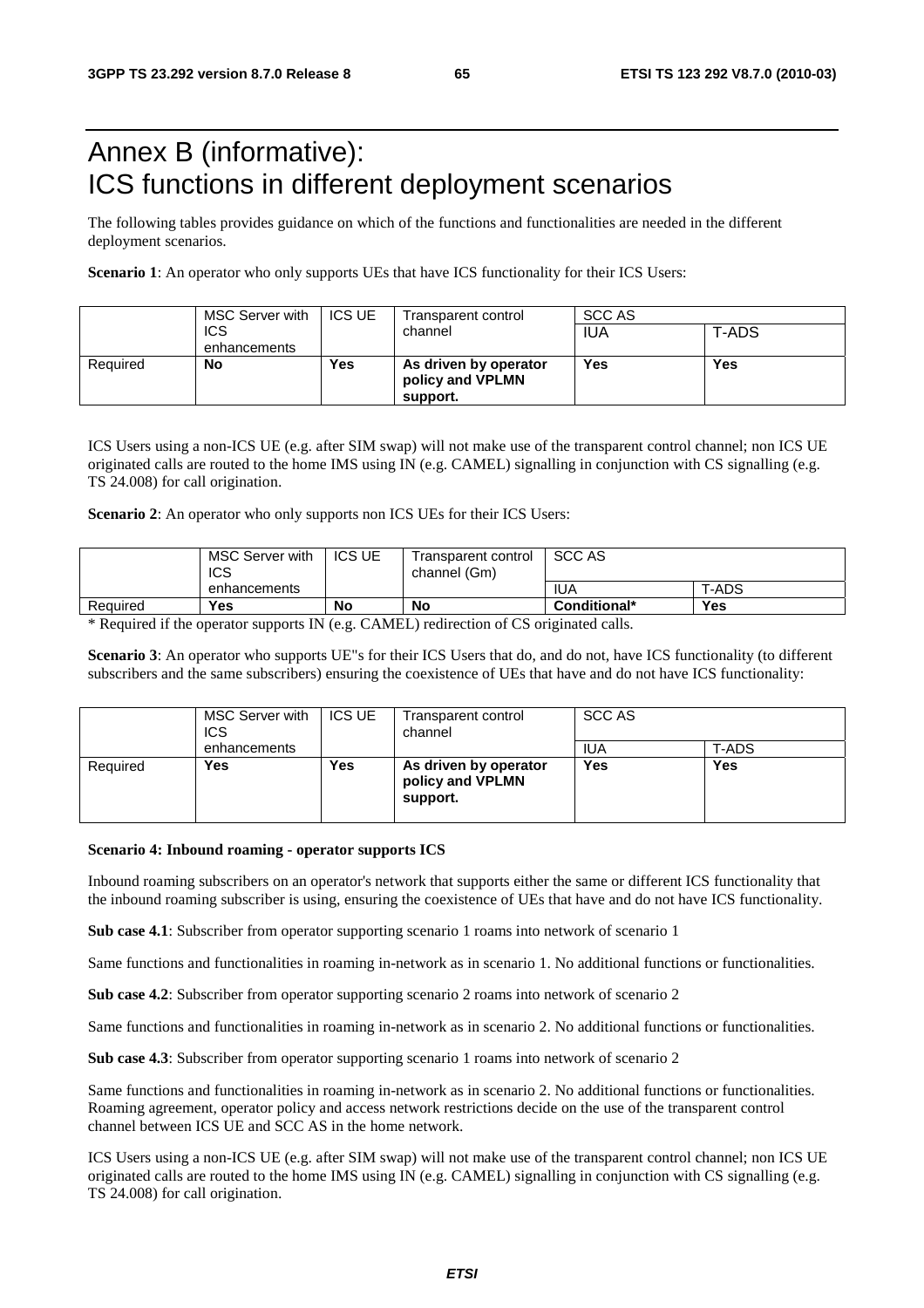**Sub case 4.4**: Subscriber from operator supporting scenario 2 roams into network of scenario 1

Same functions and functionalities in roaming in-network as in scenario 1: No additional functions or functionalities. Roaming agreement and operator policy decide on the fallback solution, i.e., whether or not originated calls are routed to the home IMS using IN (e.g. CAMEL) signalling in conjunction with CS signalling (e.g. TS 24.008) for call origination.

## **Scenario 5: Inbound roaming - operator does not support ICS**

Inbound roaming subscribers on an operator's network that does not support ICS.

**Sub case 5.1**: Subscriber from operator supporting scenario 1 roams into an operator's network that does not support ICS.

Roaming agreement, operator policy and access network restrictions decide on the use of the transparent control channel between ICS UE and SCC AS in the home network.

ICS Users using a non-ICS UE (e.g. after SIM swap) will not make use of the transparent control channel; non ICS UE originated calls are routed to the home IMS using IN (e.g. CAMEL) signalling in conjunction with CS signalling (e.g. TS 24.008) for call origination.

**Sub case 5.2** Subscriber from operator supporting scenario 2 roams into an operator's network that does not support ICS.

Roaming agreement and operator policy decide on the fallback solution, i.e., whether or not originated calls are routed to the home IMS using IN (e.g. CAMEL) signalling in conjunction with CS signalling (e.g. TS 24.008) for call origination.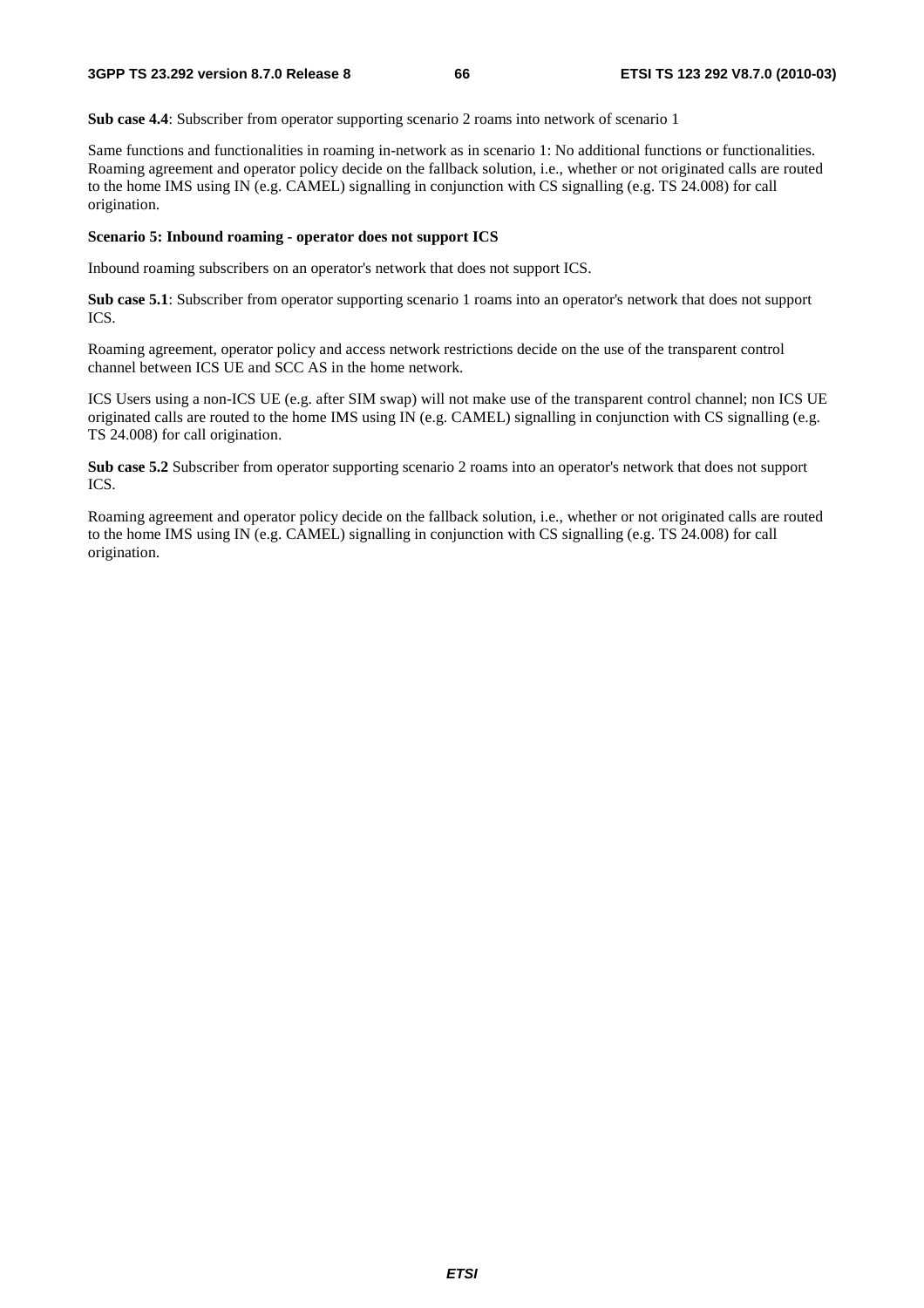# Annex C (informative): Communication Deflection support when call has been delivered using CS call control

When a call has been delivered to a non ICS UE using CS call control, Communication Deflection service can be centralized and executed in IMS by using IN (e.g. O-CSI CAMEL) if it is supported by the network and user subscription.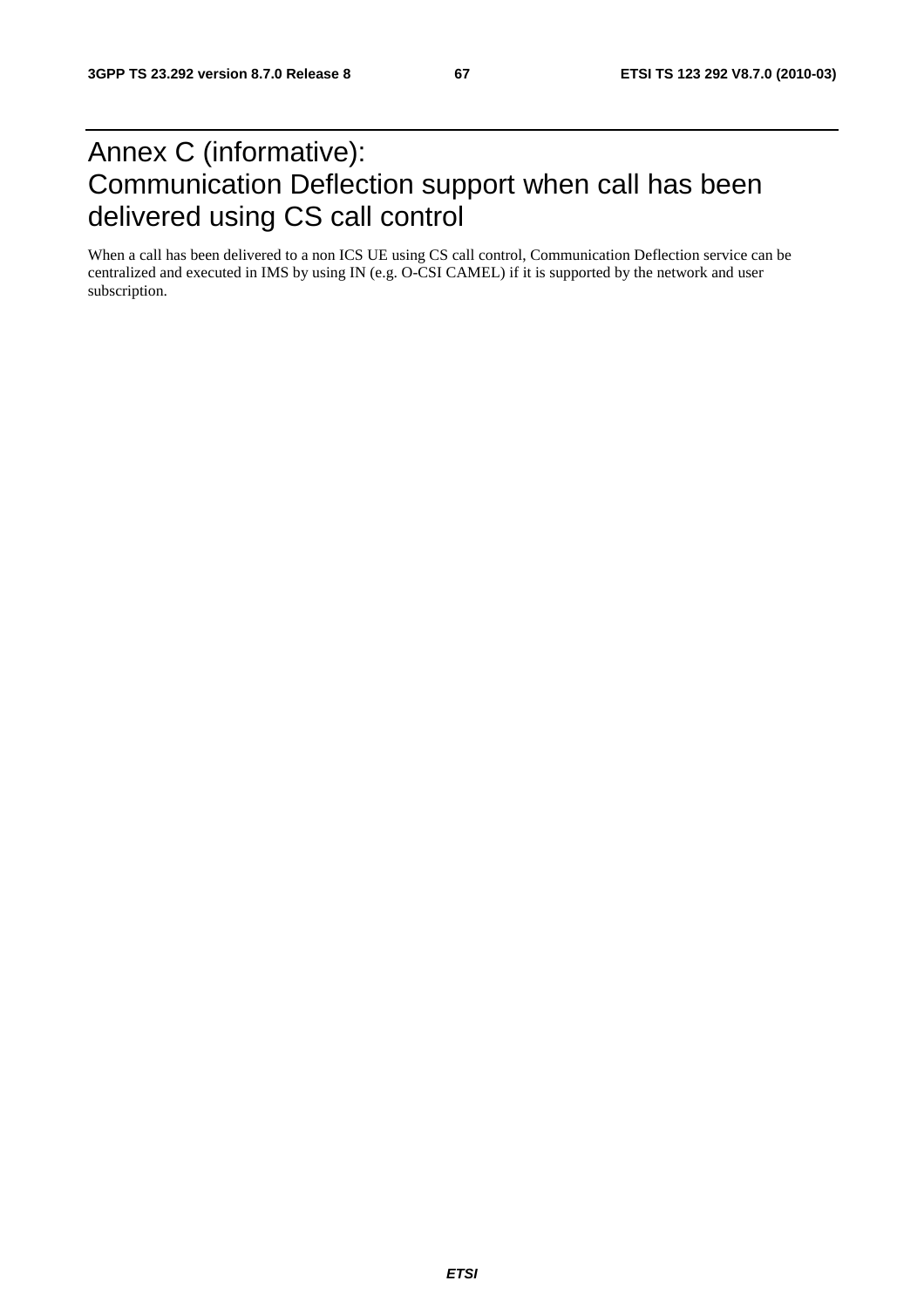# Annex D (informative): Conditional Call Forwarding support when call has been delivered using CS call control

When a call has been delivered to an UE using CS call control, conditional call forwarding services can be centralized and executed in IMS by one of (or a combination of) the following implementation options.

#### **Solution 1: Default PSIs**

In this solution, Conditional CF is configured in IMS with default service configuration in the CS domain. The Conditional CF services are configured in the HLR. The different forwarded number can be set in HLR to indicate the type of CF. The VMSC redirects the call to IMS for appropriate handling of the service in IMS.

#### **Solution 2: MAP suppression-of-announcements**

In this solution, Conditional CF is configured and provisioned in IMS domain exclusively, according to IMS Centralized Service principle. It provides means to suppress the announcement in CS domain at the MSC for CFNR/CFB. MGCF provides the appropriate responses to TAS on behalf of the ICS user in CS domain.

For support of CFNRy, the TAS starts a supervisory no-reply timer on receipt of Alerting from the called party. If the timer expires without receipt of the Connect from the called party, the TAS invokes the CFNRy service.

#### **Solution 3: IN**

In this solution, Conditional CF is configured in IMS with default service configuration in the CS domain so that the VMSC invokes the CF service in the CS domain upon detection of CF triggers. IN (e.g. O-CSI CAMEL service) is configured in the HLR to redirect service control to IMS for processing of CF.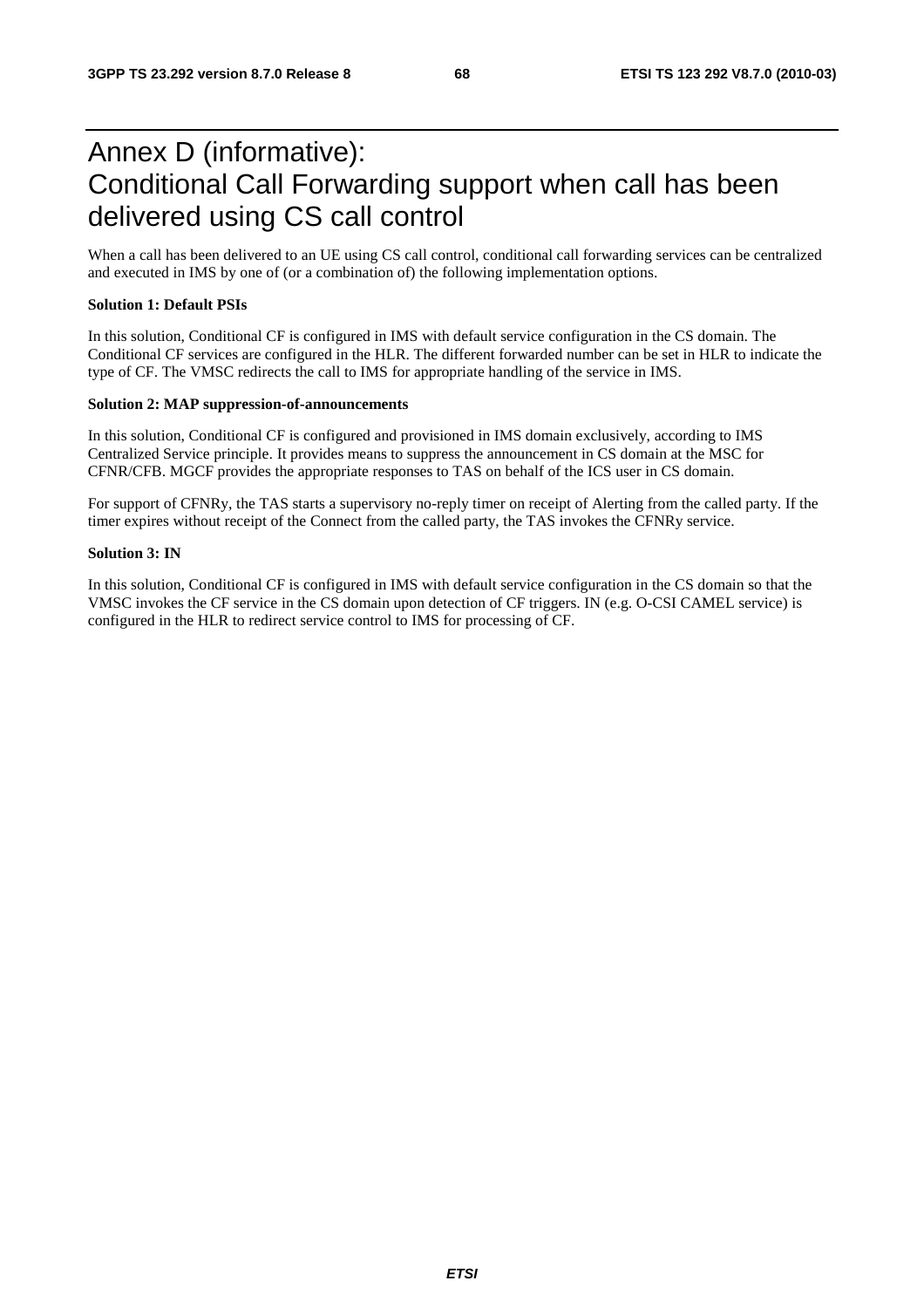# Annex E (informative): Using MRF for media process

After the session between ICS UE and other party ( Party B) is hold, if the SCC AS receives the new session request, it may use MRF for media process. The following three options give details on how to implement it.

### **Solution 1: using MRFP by SCC AS for held party**

In this solution, if the SCC AS receives the new session request after the session between ICS UE and other party (Party B) is hold, it changes the MGW media path from Party B to the third party (Party C), and connects Party B to MRF for playing announcement.

#### **Solution 2: using MRFP by SCC AS for active and Held party**

In this solution, if the SCC AS receives the new session request after the session between ICS UE and other party (Party B) is hold, it changes the MGW media path to MRF, and then connects Party B to MRF for playing announcement and connects the third party (Party C) to MRF to communicate with ICS UE.

#### **Solution 3: using MRFP by TAS for Held call**

In this solution, TAS is always kept in ICS UE A's remote leg. After the TAS receives the Hold request from the ICS UE via the SCC AS, it performs communication Hold procedure as described in TS 24.147 [21]. The MRF is connected to Party B for playing announcement.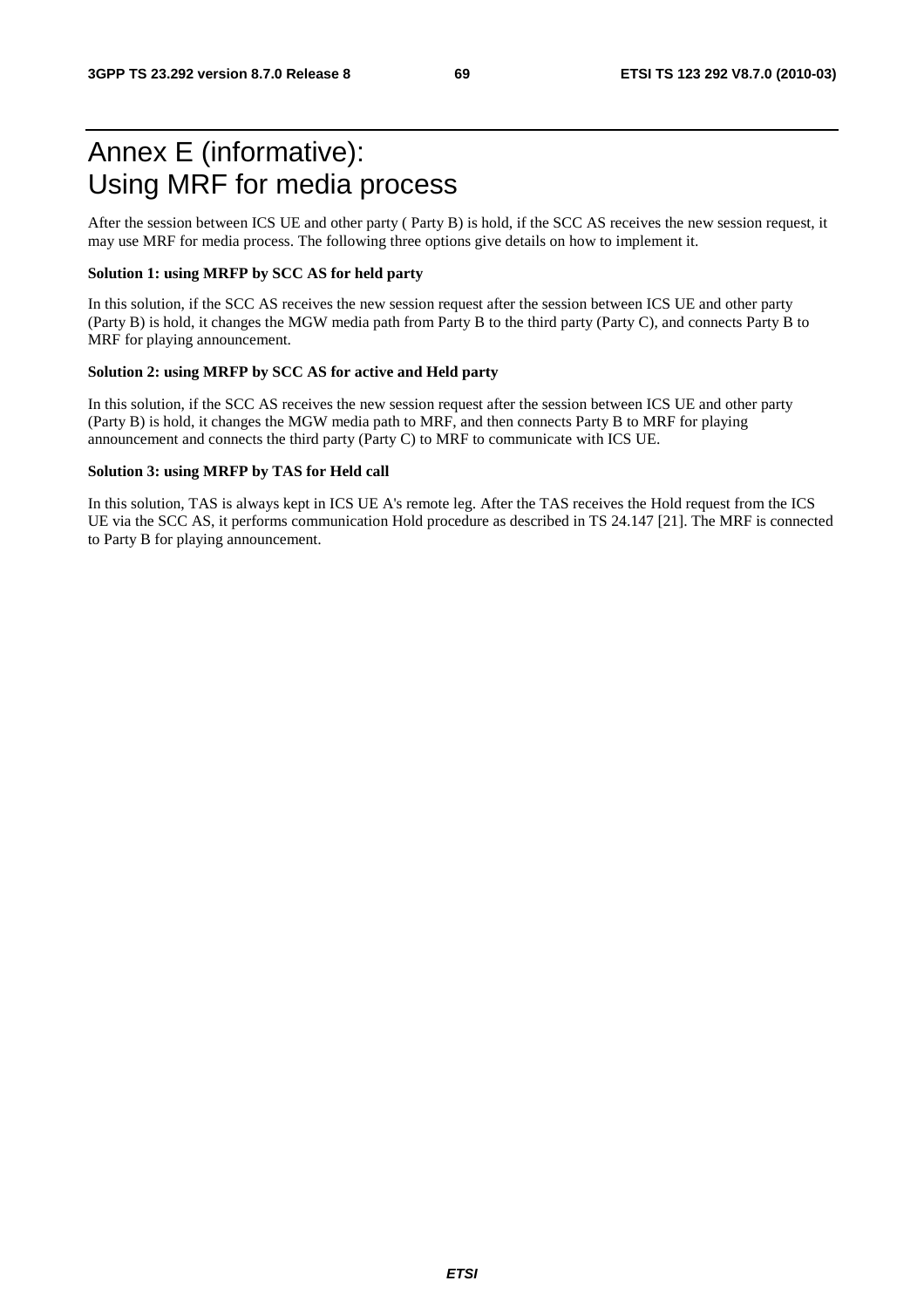# Annex F: Change history

| <b>Change history</b> |                    |           |      |                |                |                                                                                                       |       |            |  |  |
|-----------------------|--------------------|-----------|------|----------------|----------------|-------------------------------------------------------------------------------------------------------|-------|------------|--|--|
| Date                  | TSG#               | TSG Doc.  | CR   | Rev            | Cat            | Subject/Comment                                                                                       | Old   | <b>New</b> |  |  |
| 2008-06               |                    |           |      |                |                | MCC Update after TSG SA approval to version 8.0.0<br>(Release 8)                                      | 1.0.0 | 8.0.0      |  |  |
| 2008-09               | SP-41              | SP-080570 | 0001 |                | F              | Removal of transport protocol for i1                                                                  | 8.0.0 | 8.1.0      |  |  |
| 2008-09               | SP-41              | SP-080570 | 0002 | $\mathbf{1}$   | F              | Reference architecture title alignment with TS 23.237                                                 | 8.0.0 | 8.1.0      |  |  |
| 2008-09               | SP-41              | SP-080570 | 0003 |                | F              | Clarifications to clauses describing originating and<br>terminating sessions that use CS media.       | 8.0.0 | 8.1.0      |  |  |
| 2008-09               | SP-41              | SP-080570 | 0004 | $\mathbf{1}$   | F              | Removal of redundant I1 fallback message flows.                                                       | 8.0.0 | 8.1.0      |  |  |
| 2008-09               | SP-41              | SP-080570 | 0005 | 1              | F              | Correction on registration when using I2 reference point                                              | 8.0.0 | 8.1.0      |  |  |
| 2008-09               | SP-41              | SP-080570 | 0006 | 1              | D              | Clean-up after SA approval: Section 4 and 5                                                           | 8.0.0 | 8.1.0      |  |  |
| 2008-09               | SP-41              | SP-080570 | 0007 | 1              | F              | Clean-up after SA approval: Section 7.3                                                               | 8.0.0 | 8.1.0      |  |  |
| 2008-09               | SP-41              | SP-080570 | 0008 | 4              | F              | Clean-up after SA approval: Section 7.6, 7.7 and Annex D                                              | 8.0.0 | 8.1.0      |  |  |
| 2008-09               | SP-41              | SP-080570 | 0009 | $\mathbf{1}$   | F              | Correction to deregistration for MSC Server enhanced for<br>ICS solution                              | 8.0.0 | 8.1.0      |  |  |
| 2008-09               | $SP-41$            | SP-080570 | 0010 | 1              | F              | Correction of usage of 24.173 for Supplementary Services<br>settings                                  | 8.0.0 | 8.1.0      |  |  |
| 2008-09               | SP-41              | SP-080570 | 0011 | 1              | F              | Removal of CS video from 23.292                                                                       | 8.0.0 | 8.1.0      |  |  |
| 2008-09               | SP-41              | SP-080571 | 0012 | 3              | F              | Removal of duplicated call flow                                                                       | 8.0.0 | 8.1.0      |  |  |
| 2008-09               | SP-41              | SP-080571 | 0013 | $\overline{2}$ | F              | MSC Server release procedure in 23.292                                                                | 8.0.0 | 8.1.0      |  |  |
| 2008-09               | SP-41              | SP-080571 | 0014 | $\mathbf{1}$   | F              | Correction to IMS registration via CS access for MSC Server<br>not enhanced for ICS                   | 8.0.0 | 8.1.0      |  |  |
| 2008-09               | SP-41              | SP-080571 | 0015 | $\mathbf{1}$   | F              | General corrections and removal of Editor's notes in 23.292                                           | 8.0.0 | 8.1.0      |  |  |
| 2008-09               | SP-41              | SP-080571 | 0016 |                | F              | Clarification on Call Deflection provided by IMS when using<br>an MSC server not enhanced for ICS.    | 8.0.0 | 8.1.0      |  |  |
| 2008-09               | SP-41              | SP-080571 | 0017 |                | F              | Communication Forwarding No Reply (CFNR) provided by<br>IMS when using I1 - figure error              | 8.0.0 | 8.1.0      |  |  |
| 2008-09               | SP-41              | SP-080571 | 0018 | 1              | F              | Clarification on Communication Forwarding Not Reachable<br>(CFNRc) provided by IMS when using I1.     | 8.0.0 | 8.1.0      |  |  |
| 2008-09               | SP-41              | SP-080571 | 0021 | $\overline{2}$ | F              | General modifications to the ICS UE Origination Procedures.                                           | 8.0.0 | 8.1.0      |  |  |
| 2008-09               | SP-41              | SP-080571 | 0023 |                | F              | Clean-up of Section 7.1 - Signalling and bearer paths                                                 | 8.0.0 | 8.1.0      |  |  |
| 2008-09               | SP-41              | SP-080571 | 0024 | 1              | F              | Clean-up of Section 7.7 - Session Release procedures                                                  | 8.0.0 | 8.1.0      |  |  |
| 2008-09               | SP-41              | SP-080571 | 0025 | 1              | F              | Clarification on Section 7.8 - Loss of Gm capability<br>procedure                                     | 8.0.0 | 8.1.0      |  |  |
| 2008-09               | SP-41              | SP-080571 | 0029 | $\overline{2}$ | F              | Consultative ECT using I1 reference point, ICS UE as<br>transfer target - flow                        | 8.0.0 | 8.1.0      |  |  |
| 2008-09               | SP-41              | SP-080571 | 0031 | 3              | F              | Using MRF to handle media for Call Hold/Resume service                                                | 8.0.0 | 8.1.0      |  |  |
| 2008-09               | SP-41              | SP-080571 | 0032 | $\overline{2}$ | F              | Clarification of terms relating to the enhanced MSC Server<br>solution                                | 8.0.0 | 8.1.0      |  |  |
| 2008-09               | SP-41              | SP-080572 | 0034 | 1              | F              | Editorial changes to ICS UE Termination flows                                                         | 8.0.0 | 8.1.0      |  |  |
| 2008-09               | SP-41              | SP-080572 | 0036 | $\mathbf{1}$   | F              | Missed changes from S2-083947                                                                         | 8.0.0 | 8.1.0      |  |  |
| 2008-09               | SP-41              | SP-080572 | 0037 |                | F              | Update of clause 7.6.3.7                                                                              | 8.0.0 | 8.1.0      |  |  |
| 2008-09               | SP-41              | SP-080572 | 0040 | 1              | F              | Specification cleanup and clarifications                                                              | 8.0.0 | 8.1.0      |  |  |
| 2008-09               | SP-41              | SP-080572 | 0048 | 1              | F              | Clarification of identity handling for MSC server                                                     | 8.0.0 | 8.1.0      |  |  |
| 2008-09               | SP-41              | SP-080572 | 0050 | $\overline{2}$ | F              | Clarification on "Originations to a B-party number other than<br>SIP-URI"                             | 8.0.0 | 8.1.0      |  |  |
| 2008-09               | <b>SP-41</b>       | SP-080572 | 0051 |                | F              | ICS UE Terminations corrections.                                                                      | 8.0.0 | 8.1.0      |  |  |
| 2008-09               | SP-41              | SP-080572 | 0053 | 1              | F              | Blind ECT via I1 for ICS UE figure and text corrections                                               | 8.0.0 | 8.1.0      |  |  |
| 2008-09               | SP-41              | SP-080572 | 0055 |                | F              | Conferencing for ICS UE using Gm - figure and text change                                             | 8.0.0 | 8.1.0      |  |  |
| 2008-09               | SP-41              | SP-080572 | 0056 |                | F              | Conferencing for ICS UE using I1 - figure and text change                                             | 8.0.0 | 8.1.0      |  |  |
| 2008-09               | SP-41              | SP-080572 | 0057 | 1              | $\overline{F}$ | Conferencing for Non ICS UE changes.                                                                  | 8.0.0 | 8.1.0      |  |  |
| 2008-09               | SP-41              | SP-080572 | 0058 |                | F              | Service Consistency for Non-ICS UE when attached to an<br>MSC Server not enhanced for ICS correction. | 8.0.0 | 8.1.0      |  |  |
| 2008-09               | SP-41              | SP-080572 | 0059 |                | F              | Session Control Signalling correction.                                                                | 8.0.0 | 8.1.0      |  |  |
| 2008-09               | SP-41              | SP-080572 | 0064 | $\sqrt{3}$     | F              | Clarification on registration                                                                         | 8.0.0 | 8.1.0      |  |  |
| $2008 - 12$           | SP-42              | SP-080804 | 0065 | 3              | F              | Clarify ICS T-ADS for users registered with multiple devices                                          | 8.1.0 | 8.2.0      |  |  |
| 2008-12               | SP-42              | SP-080804 | 0067 | 1              | F              | Clarification to Deregistration Using I2 Reference Point                                              | 8.1.0 | 8.2.0      |  |  |
| 2008-12               | $\overline{SP-42}$ | SP-080804 | 0068 |                | F              | Deregistration Using I2 Reference Point                                                               | 8.1.0 | 8.2.0      |  |  |
| 2008-12               | SP-42              | SP-080804 | 0070 | 1              | F              | Removal of editor's note in ECT subclause                                                             | 8.1.0 | 8.2.0      |  |  |
| 2008-12               | SP-42              | SP-080804 | 0071 | 3              | F              | Correction of flag for UE not supporting multimedia<br>telephony                                      | 8.1.0 | 8.2.0      |  |  |
| 2008-12               | SP-42              | SP-080804 | 0074 | 1              | F              | Corrections on flows for non-ICS UE using MSC server<br>enhanced for ICS                              | 8.1.0 | 8.2.0      |  |  |
| 2008-12               | SP-42              | SP-080804 | 0076 | $\overline{1}$ | $\overline{F}$ | Security Considerations for ICS                                                                       | 8.1.0 | 8.2.0      |  |  |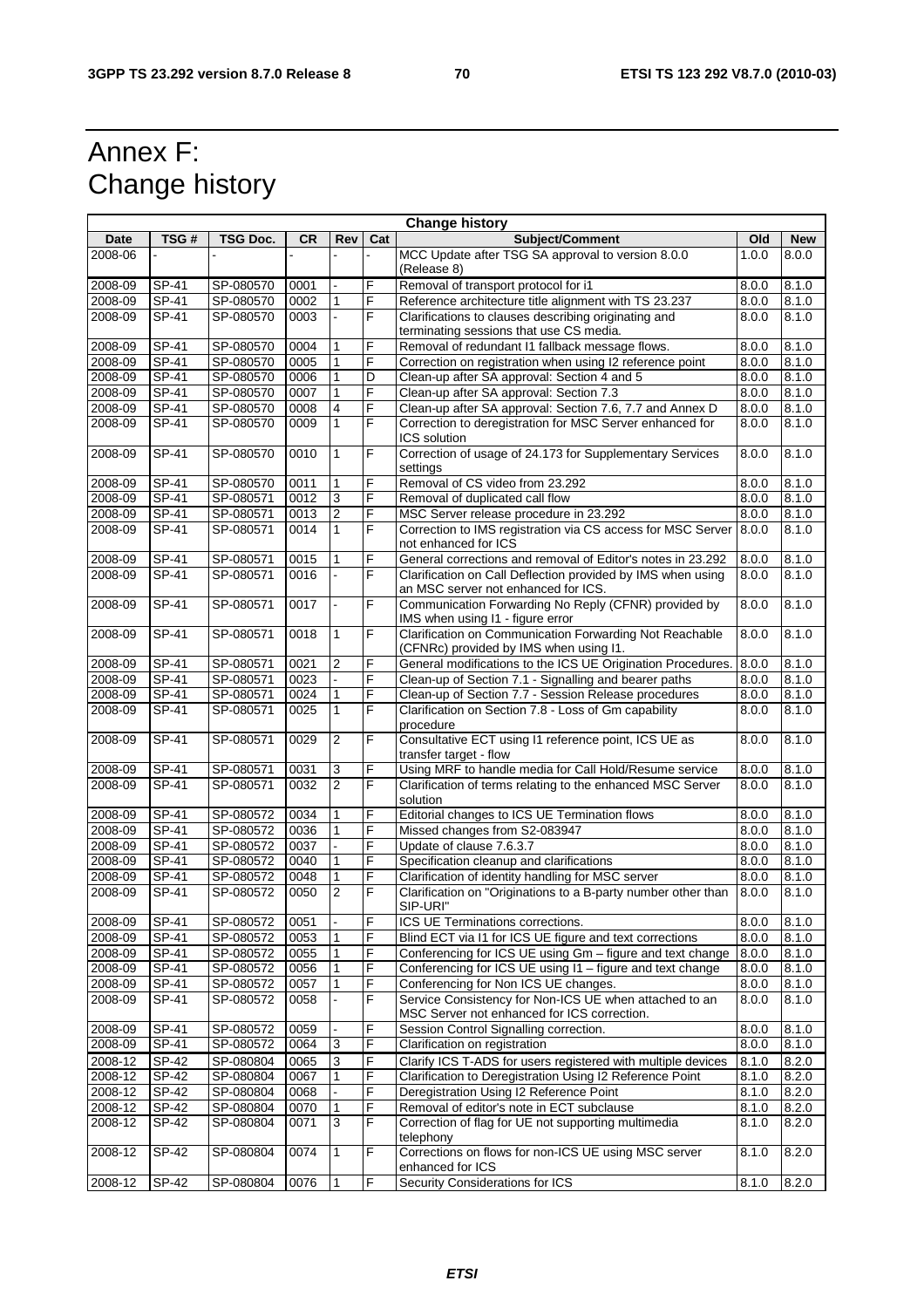| <b>Change history</b> |              |                 |           |                |                |                                                                                                                               |       |            |  |
|-----------------------|--------------|-----------------|-----------|----------------|----------------|-------------------------------------------------------------------------------------------------------------------------------|-------|------------|--|
| <b>Date</b>           | TSG#         | <b>TSG Doc.</b> | <b>CR</b> | <b>Rev</b>     | Cat            | Subject/Comment                                                                                                               | Old   | <b>New</b> |  |
| 2008-12               | SP-42        | SP-080804       | 0078      | 3              | F              | Terminal-assisted T-ADS for SRVCC networks supporting<br><b>EPS ISR</b>                                                       | 8.1.0 | 8.2.0      |  |
| 2008-12               | SP-42        | SP-080804       | 0081      |                | F              | Correction of description for MSC Server enhanced for ICS                                                                     | 8.1.0 | 8.2.0      |  |
| 2008-12               | SP-42        | SP-080804       | 0082      |                | F              | Clarification to User Identities used in the network based<br>solution                                                        | 8.1.0 | 8.2.0      |  |
| 2008-12               | SP-42        | SP-080804       | 0084      | 1              | F              | Clarification on session origination and termination with<br>reusing the existing CS bearer                                   | 8.1.0 | 8.2.0      |  |
| 2008-12               | SP-42        | SP-080804       | 0072      | $\overline{2}$ | C              | Removal of I1 text (Release 8 only, not for Rel-9)                                                                            | 8.1.0 | 8.2.0      |  |
| 2009-03               | SP-43        | SP-090124       | 0091      | 3              | F              | T-ADS alignment with T-ADS for SC                                                                                             | 8.2.0 | 8.3.0      |  |
| 2009-03               | SP-43        | SP-090124       | 0093      |                | $\overline{F}$ | ICS specification missing interface between MSC server and<br>TAS used for communication settings modifications.              | 8.2.0 | 8.3.0      |  |
| 2009-03               | SP-43        | SP-090124       | 0095      |                | F              | Terminology alignment with TS 23.003                                                                                          | 8.2.0 | 8.3.0      |  |
| 2009-03               | SP-43        | SP-090124       | 0098      |                | F              | Optimized signalling handling in IMS deregistration by MSC<br>Server enhanced for ICS when UE changing MSC                    | 8.2.0 | 8.3.0      |  |
| 2009-06               | <b>SP-44</b> | SP-090349       | 0100      |                | F              | Removal of obsolete paragraph in section 7.4.2.1.1                                                                            | 8.3.0 | 8.4.0      |  |
| 2009-06               | <b>SP-44</b> | SP-090322       | 0104      |                | F              | Corrections to Session scenarios and UE T-ADS                                                                                 | 8.3.0 | 8.4.0      |  |
| 2009-06               | <b>SP-44</b> | SP-090322       | 0106      |                | F              | Remove Service Continuity concepts from IMS Centralized<br>Services specification                                             | 8.3.0 | 8.4.0      |  |
| 2009-06               | <b>SP-44</b> | SP-090345       | 0108      |                | F              | Minor correction to the registration procedure for an MSC<br>Server enhanced for ICS using the I2 reference point             | 8.3.0 | 8.4.0      |  |
| 2009-09               | SP-45        | SP-090583       | 0116      | 2              | F              | Handling of mobile terminated sessions based on the<br>introduction of indication of "IMS voice over PS session<br>supported" | 8.4.0 | 8.5.0      |  |
| 2009-09               | SP-45        | SP-090579       | 0118      |                | F              | Fixed an editorial in clause 7.2.2                                                                                            | 8.4.0 | 8.5.0      |  |
| 2009-12               | SP-46        | SP-090767       | 0127      |                | F              | Fallback to terminating session via CS access                                                                                 | 8.5.0 | 8.6.0      |  |
| 2009-12               | <b>SP-46</b> | SP-090767       | 0129      |                | F              | Correction on ECT flow                                                                                                        | 8.5.0 | 8.6.0      |  |
| 2010-03               | <b>SP-47</b> | SP-100131       | 0133      |                | F              | Fixing wrong reference                                                                                                        | 8.6.0 | 8.7.0      |  |
| 2010-03               | <b>SP-47</b> | SP-100139       | 0144      |                | $\overline{F}$ | Correction of third party register                                                                                            | 8.6.0 | 8.7.0      |  |